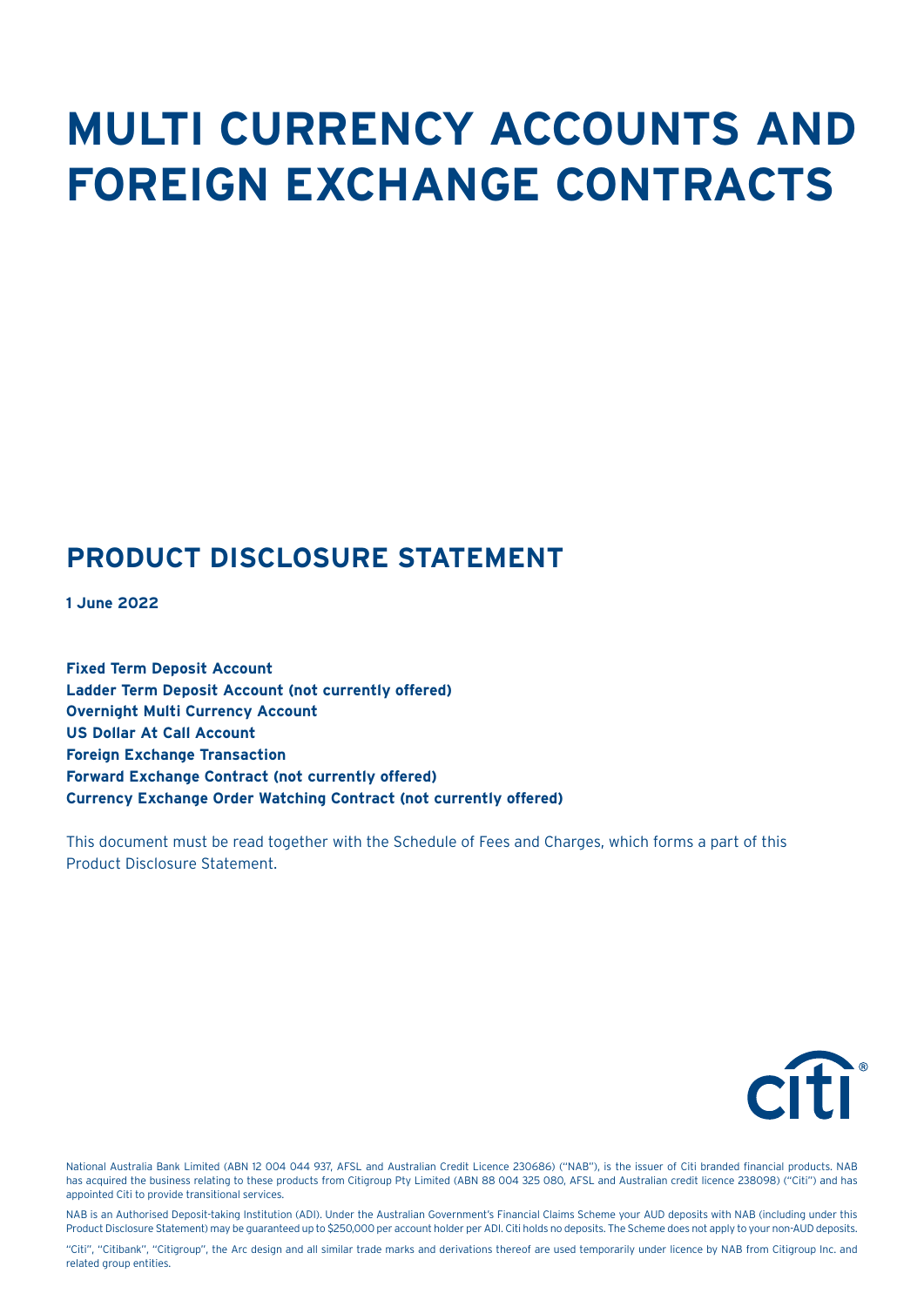## **CONTENTS**

| <b>Important Information</b>                           | 2  |
|--------------------------------------------------------|----|
| <b>Multi Currency Accounts</b>                         | 4  |
| Part 1 - Product Features                              | 4  |
| Part 2 - Important Account Information                 | 7  |
| <b>Foreign Exchange Contracts</b>                      | 9  |
| Part 1 - Product features                              | 9  |
| <b>General Account Information</b>                     | 14 |
| Fees and Charges                                       | 15 |
| <b>Benefits and Risks</b>                              | 16 |
| <b>Taxation</b>                                        | 18 |
| Additional Information                                 | 19 |
| <b>Multi Currency Account Terms and Conditions</b>     | 21 |
| <b>Foreign Exchange Contracts Terms and Conditions</b> | 32 |

## **IMPORTANT INFORMATION**

The Citi branded Multi Currency Accounts (Multi Currency Accounts), will be issued by National Australia Bank Limited (ABN 12 004 044 937, AFSL and Australian Credit Licence 230686) ("NAB"). NAB takes full responsibility for the whole of this Product Disclosure Statement (PDS).

The Citi branded Foreign Exchange Contracts (Foreign Exchange Contracts) are only available to you if you have an existing Citi branded deposit account with NAB.

The Ladder Term Deposit Account and the Forward Exchange Contract are not currently offered.

This PDS covers each of the Multi Currency Accounts and Foreign Exchange Contracts. The terms and conditions of the Multi Currency Accounts and Foreign Exchange Contracts are set out separately in this PDS. It is important that you read the terms and conditions for each product before making a decision to invest in a Multi Currency Account or a Foreign Exchange Contract.

The information in this PDS is subject to change from time to time and is up to date as at the date stated on the cover. Where the new information is materially adverse information NAB will either issue a new PDS or a supplementary PDS setting out the updated information. Where the new information is not materially adverse information we will not issue a new PDS or supplementary PDS to you, but you will be able to find the updated information on our web site **https://www1.citibank.com.au/help-and-support/usefulforms-and-links** or you can call us on **13 24 84** (within Australia) or +61 2 8225 0615 (from overseas). If you ask us to, we will send you a paper copy of the information.

NAB has not taken into account any labour standards or environmental, social or ethical considerations in the selection, retention or realisation of any investment in connection with a Multi Currency Account or Foreign Exchange Contract.

No cooling off period applies to Multi Currency Accounts or Foreign Exchange Contracts.

The Schedule of Fees and Charges forms a part of this PDS. If you have any questions about the Multi Currency Accounts or Foreign Exchange Contracts, please contact a Relationship Mana ger or call on **13 24 84** (within Australia) or +612 8225 0615 (from overseas).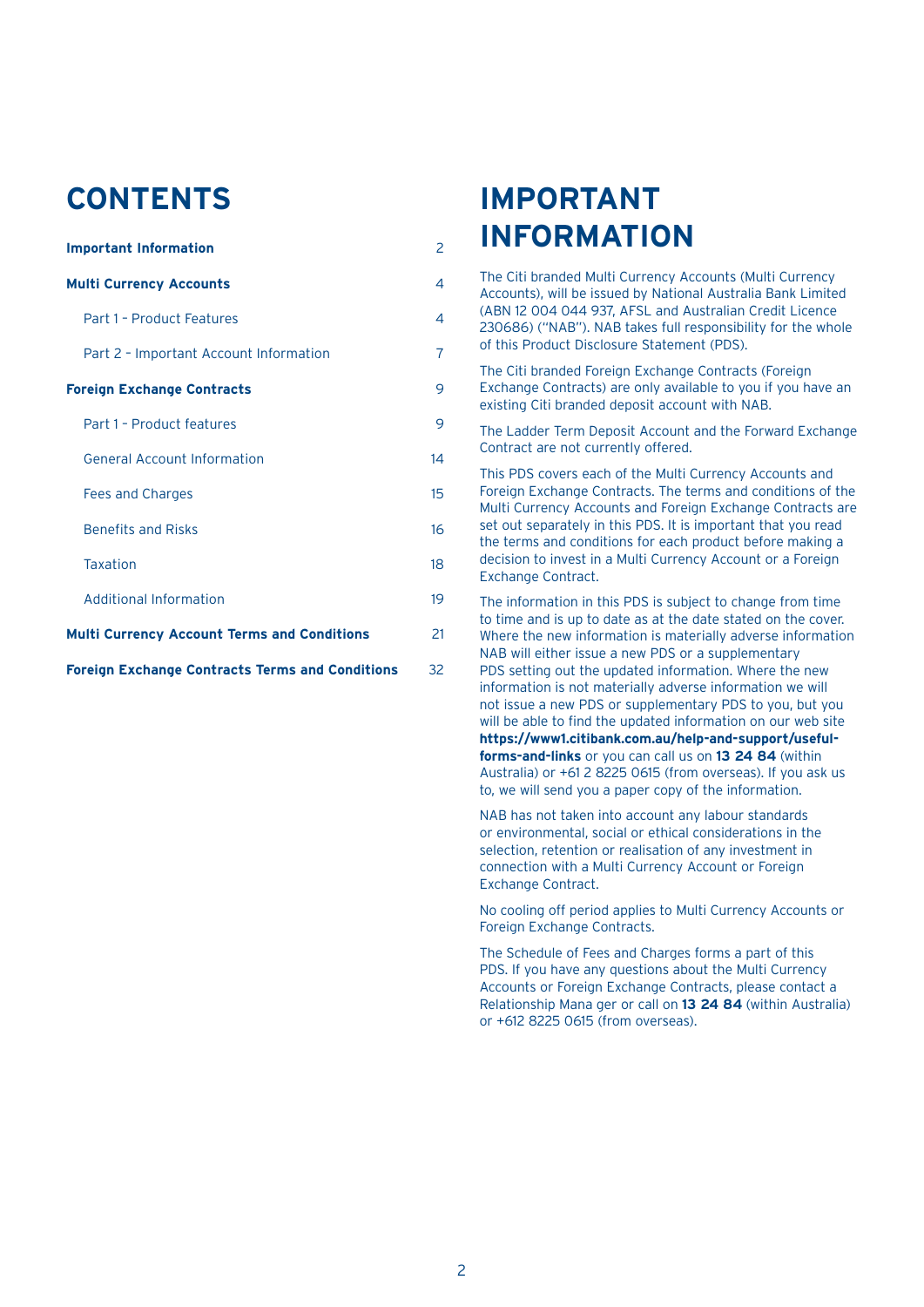## **IMPORTANT**

The financial products described in this PDS may not be suitable for retail investors. For more information, refer to section on Benefits and Risks.

## **DISCLOSURES**

**Product Disclosure Statement:** This PDS has been prepared by NAB. This PDS has not been lodged with the Australian Securities and Investments Commission (ASIC) and is not required by the Corporations Act 2001 to be lodged with ASIC. NAB will notify ASIC that this PDS is in use in accordance with section 1015D of the Corporations Act 2001. ASIC takes no responsibility for the contents of this PDS.

**General Advice and Investment Decisions:** Any advice provided in this PDS is general advice only. This PDS does not take into account the investment objectives, financial situation and particular needs of each reader. Accordingly, nothing in this PDS should be construed as a recommendation by NAB, or any associate of NAB or any other person, concerning an investment in the Multi Currency Accounts or the Foreign Exchange Contracts. Readers should seek their own independent financial and taxation advice before investing in a Multi Currency Account or a Foreign Exchange Contract. No person is authorised by NAB to give any information or to make any representation not contained in this PDS. Any information or representation not contained in this PDS must not be relied upon as having been authorised by or on behalf of NAB.

**Jurisdiction and Selling Restrictions:** This PDS is not an offer or invitation in relation to the Multi Currency Accounts or Foreign Exchange Contracts in any place in which, or to any person to whom, it would not be lawful to make that offer or invitation. The distribution of this PDS outside Australia may be restricted by the laws of places where it is distributed and therefore persons into whose possession this document comes should seek advice on and observe those restrictions. Failure to comply with relevant restrictions may violate those laws.

## **ACCOUNT SERVICES WITH US**

## **Our obligation to you**

We want to make it easy for you to do business with us. This document contains information to ensure that you understand how to open, operate and get the most out of your Account. We encourage you to read this document, and refer back to it at any time to help answer any questions that you might have.

If you would like more information or if you would like to ask any questions, you can contact us in the following ways:

- Call Customer Service Centre on 13 24 84 (within Australia) or +61 2 8225 0615 (from overseas); or
- Email us: citibank.com.au by clicking on 'Contact us'; or
- Write to us at: GPO Box 40, Sydney NSW 2001

## **WHAT CAN YOU DO IF YOU HAVE A PROBLEM OR A COMPLAINT?**

If you have a complaint about the service provided to you, you should take the following steps:

#### **1. Call the Customer Service Centre**

In the first instance please allow our Customer Service Centre the opportunity to assist you with any concerns you may have. They are available 24 hours a day, seven days a week on 13 24 84 (or +612 8225 0615 if calling from overseas).

#### **2. Contact our Customer Advocacy Unit**

If you have raised your concern with our Customer Service Centre and the matter has not been resolved to your satisfaction, our Customer Advocacy Unit can assist. We acknowledge that time is important to you so there are three ways you can lodge your complaint:

• **By telephone**

 Call 1300 308 935 (toll free within Australia) or + 61 2 8225 0163 (from overseas) between 9am – 5pm Monday to Friday (AEST).

#### • **In writing**

Mail your written complaint to: Customer Advocacy Unit GPO Box 204 Sydney NSW 2001

**By email** 

 Email us at any time through **citibank.com.au** by selecting 'Contact Us' from the bottom of the homepage. Once you have contacted us, we will begin the process of investigating and resolving your complaint. We will try to resolve your complaint quickly and fairly.

#### **3. Alternate dispute resolution paths**

If you have been through our internal complaints process without a satisfactory resolution, you can take the matter to the Australian Financial Complaints Authority (AFCA). This service offers an independent dispute resolution process to customers.

### **Australian Financial Complaints Authority (AFCA)**

| Website: | www.afca.org.au               |
|----------|-------------------------------|
| Email:   | info@afca.org.au              |
| Post:    | GPO Box 3, Melbourne VIC 3001 |
| Phone:   | 1800 931 678 (free call)      |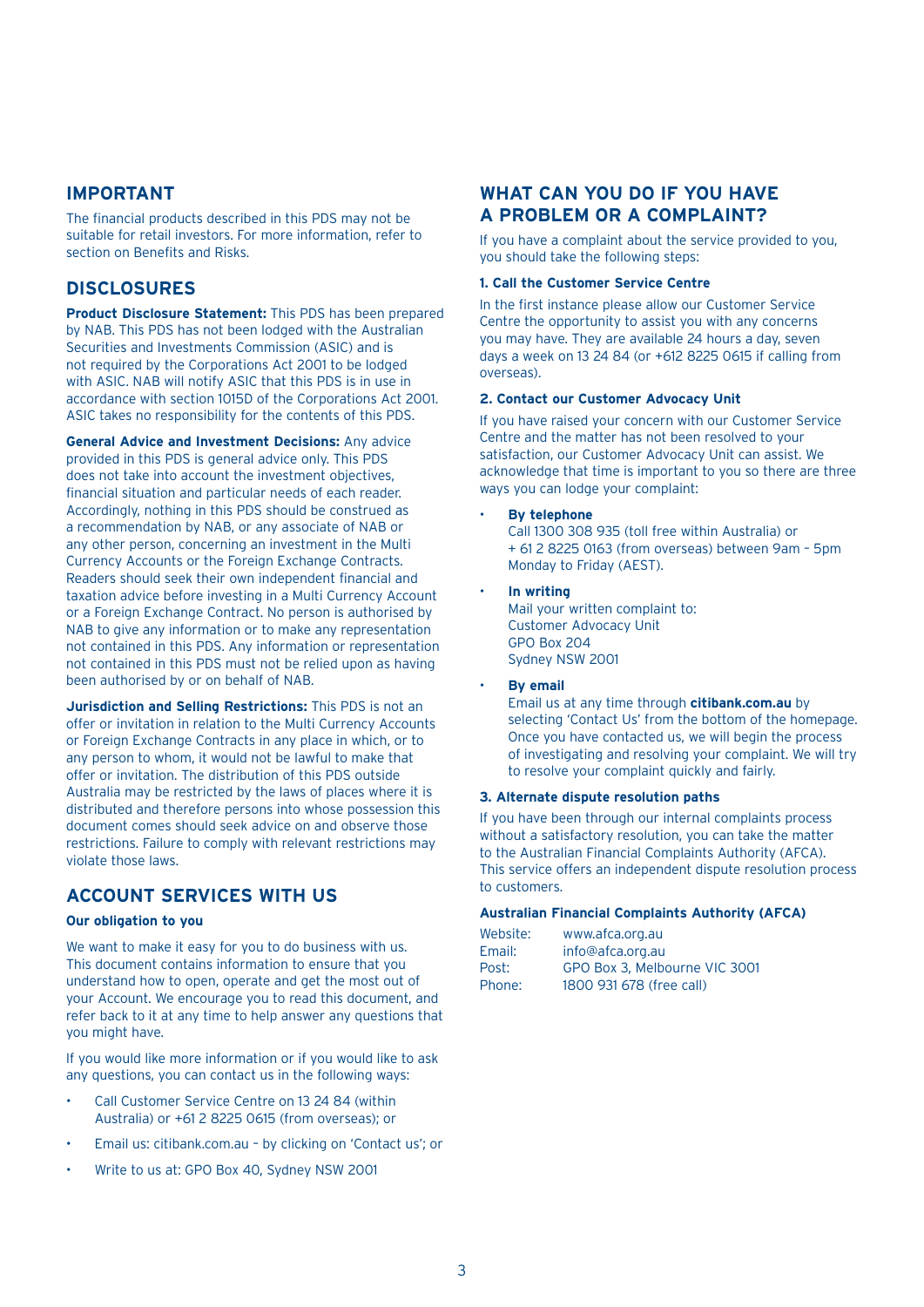# **MULTI CURRENCY ACCOUNTS**

## **Part 1 – Product Features**

Citi branded Multi Currency Accounts are deposit accounts held in a foreign currency.

- **Fixed Term Deposit Account**
- **Ladder Term Deposit Account (not currently offered)**
- **Overnight Multi Currency Account**
- **US Dollar At Call Account**

| <b>Key features</b>                             | <b>Multi Currency Accounts</b>                                                                                                                       |                                                                                                                                                                                                                      |                                                                                                                                                                                                        |                                                                                                                                                                    |
|-------------------------------------------------|------------------------------------------------------------------------------------------------------------------------------------------------------|----------------------------------------------------------------------------------------------------------------------------------------------------------------------------------------------------------------------|--------------------------------------------------------------------------------------------------------------------------------------------------------------------------------------------------------|--------------------------------------------------------------------------------------------------------------------------------------------------------------------|
|                                                 | <b>Fixed Term Deposit</b><br><b>Account</b>                                                                                                          | <b>Ladder Term Deposit</b><br><b>Account</b>                                                                                                                                                                         | <b>Overnight Multi</b><br><b>Currency Account</b>                                                                                                                                                      | <b>US Dollar At Call</b><br><b>Account</b>                                                                                                                         |
| Available currencies*                           | British Pound,<br>Canadian Dollar,<br>Hong Kong Dollar,<br>Euro, Japanese Yen,<br>New Zealand Dollar.<br>Singapore Dollar,<br>Swiss Franc, US Dollar | <b>US Dollar</b>                                                                                                                                                                                                     | Australian Dollar,<br><b>British Pound,</b><br>Euro, Japanese<br>Yen, New Zealand<br>Dollar, Swiss Franc,<br><b>United States Dollar,</b><br>Canadian Dollar,<br>Singapore Dollar,<br>Hong Kong Dollar | <b>United States Dollar</b>                                                                                                                                        |
| Minimum investment                              | \$50,000 Australian<br>or equivalent                                                                                                                 | \$50,000 Australian<br>or equivalent                                                                                                                                                                                 | \$50,000 Australian<br>or equivalent                                                                                                                                                                   | \$50,000 Australian<br>or equivalent                                                                                                                               |
| Investment term*                                | Up to 12 months                                                                                                                                      | One year - four steps<br>of three months'<br>duration                                                                                                                                                                | One business day's<br>notice required for<br>withdrawals                                                                                                                                               | At call.                                                                                                                                                           |
| Interest rate                                   | Fixed for the<br>investment term                                                                                                                     | Fixed for each step of<br>the investment term                                                                                                                                                                        | Variable                                                                                                                                                                                               | Variable                                                                                                                                                           |
| Payment of interest                             | Accrues daily and paid<br>in arrears on maturity                                                                                                     | Accrues daily and paid<br>in arrears on the first<br>day of the next step<br>and on maturity date<br>for the final step                                                                                              | Accrues daily and paid<br>in arrears on the first<br>business day of each<br>month                                                                                                                     | Accrues daily and paid<br>in arrears on the first<br>business day of each<br>month                                                                                 |
| Reinvestment                                    | Automatic unless<br>instructed otherwise                                                                                                             | Not applicable                                                                                                                                                                                                       | Not applicable                                                                                                                                                                                         | Not applicable                                                                                                                                                     |
| Withdrawal or transfer<br>of funds from account | On maturity. Fees may<br>apply if funds are<br>withdrawn prior to<br>maturity                                                                        | Withdraw investment<br>amount on maturity.<br>Withdraw interest<br>earned after each step<br>or reinvest the interest<br>earned into the next<br>step. Fees may apply<br>if funds are withdrawn<br>prior to maturity | Next business day, if<br>instruction is received<br>before 3.00pm Sydney<br>time<br><b>Second business</b><br>day from receipt if<br>instruction is received<br>after 3.00pm Sydney<br>time            | Same business day, if<br>instruction is received<br>before 3.00pm Sydney<br>time<br>Next business day if<br>instruction is received<br>after 3.00pm Sydney<br>time |

\*Availability of any of the currencies and terms is subject to change without notice. You should contact a Relationship Manager or to obtain the latest information before investing.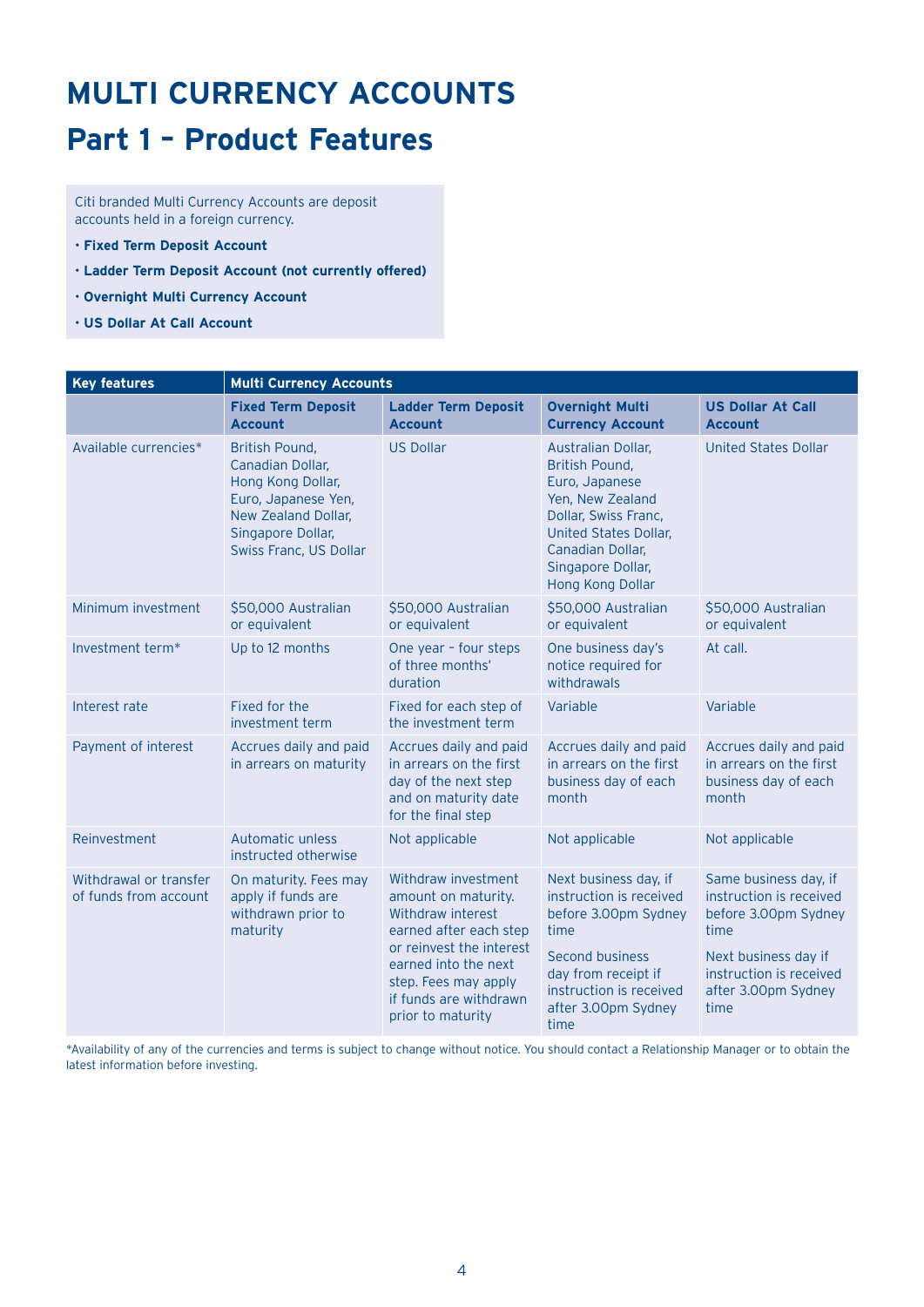## **FIXED TERM DEPOSIT ACCOUNT**

## **ABOUT THIS ACCOUNT**

Fixed Term Deposit Accounts are generally available in the currencies and investment terms as listed in the section on Key features. You should confirm availability of the currencies and terms at the time of your deposit by contacting a Relationship Manager.

## **HOW DOES IT WORK?**

Fixed Term Deposit Accounts provide you with an investment option to diversify your existing investment portfolio. They allow you to lock in competitive interest rates for terms that suit your investment needs, and pay interest at maturity.

At the time of application you have the flexibility to choose:

- **Flexible Terms** from seven days to one year;
- **Where your interest is paid** either reinvest it by combining it with the principal of your Fixed Term Deposit Account at maturity only; or pay it into a nominated Citi branded account which allows for this.

## **HOW DO I MAKE AN ADDITIONAL INVESTMENT?**

You an make an additional investment by opening up a new Fixed Term Deposit Account or by adding to your original investment at maturity. To arrange additional investments simply contact your Relationship Manager.

## **WHAT HAPPENS AT MATURITY?**

Your Fixed Term Deposit Account will be automatically reinvested at maturity for a further term equal to your previous investment term unless you inform us in writing you wish to withdraw or transfer your funds on maturity. Where this occurs, the interest rate for the further term may be less than what may be available to you had you made a new investment.

Please Note: Your instruction to make an additional investment or withdrawal of funds at maturity must be received at least two business days prior to the agreed maturity date.

## **WHAT HAPPENS IF I NEED TO BREAK THE TERM OF MY FIXED TERM DEPOSIT ACCOUNT TO ACCESS MY FUNDS?**

NAB is only obliged to repay term deposits at maturity, but can accommodate early withdrawal requests. If you request early withdrawal and this is agreed with NAB, this will reduce the amount payable to you from the interest income on the Term Deposit. A description of this reduction is set out in our Schedule of Fees and Charges.

Although the reduction in interest income is calculated as a percentage of the accrued interest up to the date of processing, your interest income for the financial year in which the interest is paid will be reported as the gross amount of interest earned excluding any reduction in interest income amount.

Please contact your Relationship Manager if you wish to request an early withdrawal of all or part of your Fixed Term Deposit Account prior to maturity. Withdrawals can be made by bank cheque and by payment to another account or another bank account via telegraphic transfer. Fees may apply with processing certain transactions. Please read the Schedule of Fees and Charges with this document as it outlines fees applicable to your Account and our services.

## **LADDER TERM DEPOSIT ACCOUNT**

## **ABOUT THIS ACCOUNT**

A Ladder Term Deposit Account rewards you for investing your money for longer terms by paying you progressively higher interest rates over the term of your investment. It also allows you to use or reinvest your interest during the investment period.

## **HOW DOES IT WORK?**

A Ladder Term Deposit Account is a fixed term deposit account with special features:

- the term of the deposit is divided into several equal intervals or steps
- a different interest rate applies to each step the interest rates will generally increase as the steps progress
- interest is paid to you after each step. You can choose to reinvest interest into the next step of your Ladder Term Deposit Account or to have it paid into a Citi branded Overnight Multi Currency or At Call Account for your use.

## **EXAMPLE**

On 1 March 2021, Gary invests USD100,000.00 into a Ladder Term Deposit Account issued by NAB with a term of 1 year, with 4 steps of 3 months duration. Interest rates payable in relation to Gary's investment are:

| Step 1     | $\mathcal{A} = \mathcal{A}$ | $0.50\%$ pa |
|------------|-----------------------------|-------------|
| Step $2 =$ |                             | $0.75%$ pa  |
| $Step 3 =$ |                             | $1.00\%$ pa |
| Step $4 =$ |                             | 1.25% pa    |

If at the time of investment, Gary chooses to have his interest reinvested in his Ladder Term Deposit Account after each step, his return will be calculated as set out below.

| <b>Step</b>                                       | Interest calculation                                                           |
|---------------------------------------------------|--------------------------------------------------------------------------------|
| 1 March 2021 - 31 May 2021<br>$(92 \text{ days})$ | USD100,000.00 x 0.50% pa<br>x (92/360)<br>Interest reinvested<br>$=$ USD127.78 |
| 1 June 2021 - 31 August<br>2021 (92 days)         | USD100,127.78 x 0.75% pa<br>x(92/360)<br>Interest reinvested<br>$=$ USD191.91  |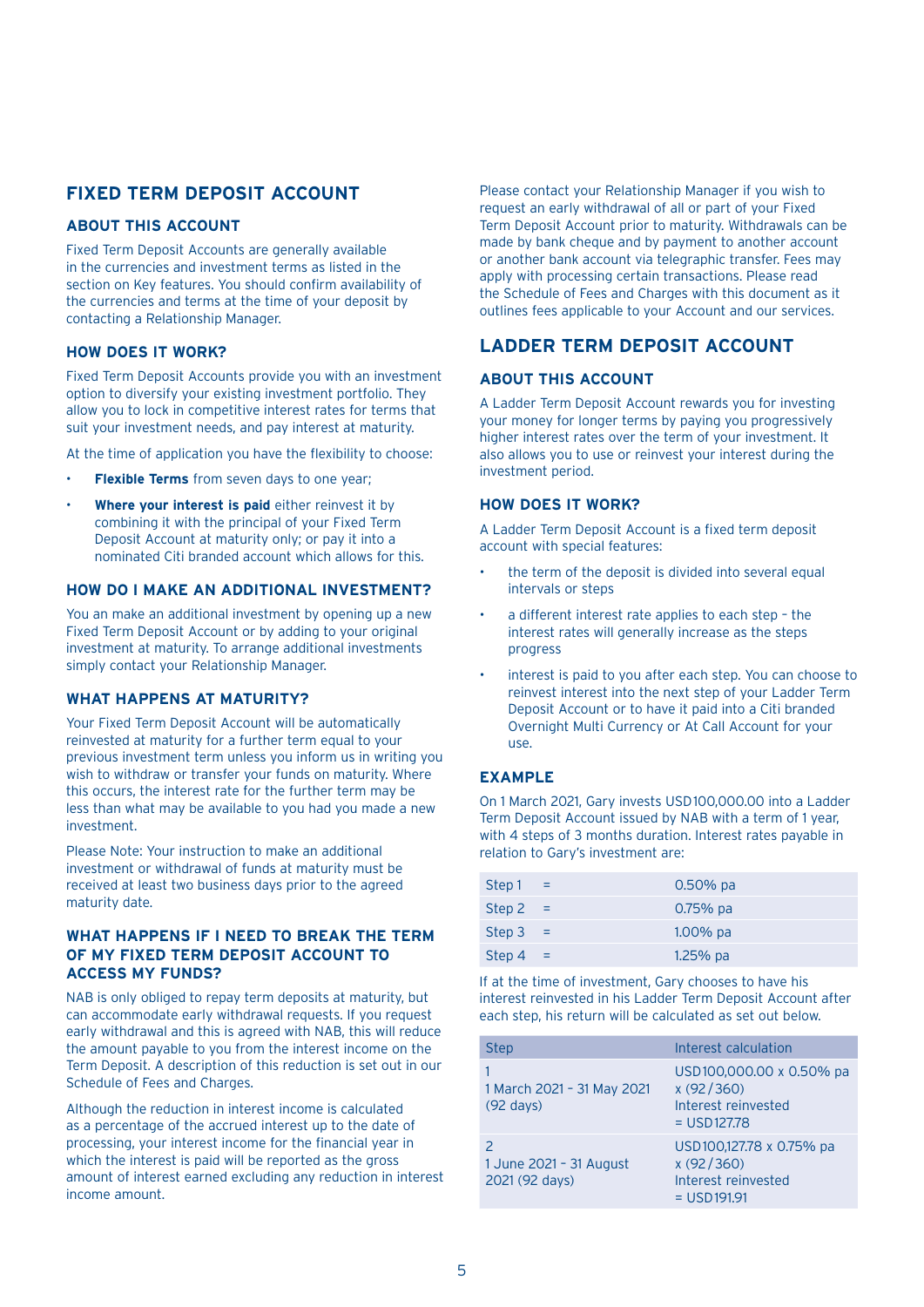| 1 September 2021 -<br>30 November 2021 (91 days) | USD100,319.69 x 1.00% pa<br>x (91/360)<br>Interest reinvested<br>$=$ USD 253.59 |
|--------------------------------------------------|---------------------------------------------------------------------------------|
| 1 December 2021 -<br>28 February 2022 (90 days)  | USD100,573.27 x 1.25% pa<br>x(90/360)<br>Interest reinvested<br>$=$ USD 314.29  |
| <b>TOTAL INTEREST</b>                            | USD 887.57                                                                      |

If at the time of investment, Gary chooses to have his interest paid into his US Dollar At Call Account after each step, his return will be calculated as set out in the table below.

| <b>Step</b>                                                                 | Interest calculation                                                                                |
|-----------------------------------------------------------------------------|-----------------------------------------------------------------------------------------------------|
| 1<br>1 March 2021 - 31 May 2021<br>$(92 \text{ days})$                      | USD100,000.00 x 0.50% pa<br>x(92/360)<br>Interest paid to US Dollar<br>At Call Account = USD127.78  |
| $\mathcal{P}$<br>1 June 2021 - 31 August 2021<br>$(92 \text{ days})$        | USD100,000.00 x 0.75% pa<br>x(92/360)<br>Interest paid to US Dollar<br>At Call Account = USD191.67  |
| 3<br>1 September 2021 -<br>30 November 2021 (91 days)                       | USD100,000.00 x 1.00% pa<br>x(91/360)<br>Interest paid to US Dollar<br>At Call Account = USD 252.78 |
| $\overline{\mathcal{A}}$<br>1 December 2021 -<br>28 February 2022 (90 days) | USD100,000.00 x 1.25% pa<br>x(90/360)<br>Interest paid to US Dollar<br>At Call Account = USD312.50  |
| <b>TOTAL INTEREST PAID</b><br>TO NAB ACCOUNT                                | USD 884.73                                                                                          |

Ladder Term Deposit Accounts will not always be on offer, so please check with a Relationship Manager if you are interested in investing in a Ladder Term Deposit Account. The Ladder Term Deposit Account will be available only when the market and economic conditions allow NAB to offer you attractive rates for your investment. Currently they are available only in US Dollars. We may offer other currencies from time to time. Your Relationship Manager will be able to advise you of the terms, steps and interest rates that may be available.

## **WHAT HAPPENS AT MATURITY?**

Unlike the Fixed Term Deposit Account, a Ladder Term Deposit Account will not be automatically reinvested on maturity. This is because the Ladder Term Deposit Account is not always available and NAB may vary the term of each offering. You will need to advise NAB how you wish your investment to be repaid at maturity at the time you apply.

## **WHAT HAPPENS IF I NEED TO BREAK THE TERM TO ACCESS MY FUNDS?**

NAB is only obliged to repay term deposits at maturity, but can accommodate early withdrawal requests. If you request early withdrawal and this is agreed with NAB , this will reduce the amount payable to you from the interest income on the Term Deposit. A description of this reduction is set out in our Schedule of Fees and Charges.

Partial withdrawals are not permitted. You must withdraw the whole of your investment.

Although the reduction in interest income is calculated as a percentage of the accrued interest up to the date of processing, your interest income for the financial year in which the interest is paid will be reported as the gross amount of interest earned excluding any reduction in interest income amount.

Please contact your Relationship Manager if you wish to request an early withdrawal of all or part of your Fixed Term Deposit Account prior to maturity. Withdrawals can be made by bank cheque and by payment to another account or another bank account via telegraphic transfer. Fees may apply with processing certain transactions. A written confirmation of your Currency Exchange Order Watching Contract will be sent to you after the date of issue of your contract.

## **OVERNIGHT MULTI CURRENCY ACCOUNT AND US DOLLAR AT CALL ACCOUNT**

## **ABOUT THE OVERNIGHT MULTI CURRENCY ACCOUNT**

The Overnight Multi Currency Account is available in the currencies as listed in the table of Key Features.

The Overnight Multi Currency Account allows you to access your money by giving one business day's notice provided notice is received before 3.00pm Sydney time on a business day.

## **ABOUT THE US DOLLAR AT CALL ACCOUNT**

The US Dollar At Call Account is a US Dollar denominated at call investment that enables you to access your money on the same business day provided your withdrawal request is received before 3.00pm Sydney time on that day.

## **YOUR INTEREST RATE**

The interest rates applicable to your Account are determined by NAB and are subject to change at any time, except for the Fixed Term Deposit Account where the interest rate applicable is fixed for the term. Depending on the Account you have, the interest rate will differ. For current information on interest rates please visit **citibank.com.au** or contact the Customer Service Centre on **13 24 84**. You can also obtain or access a copy of the Interest Rate Sheet, which forms part of this document and contains current interest rates. Alternatively, if you have a Relationship Manager you may contact them.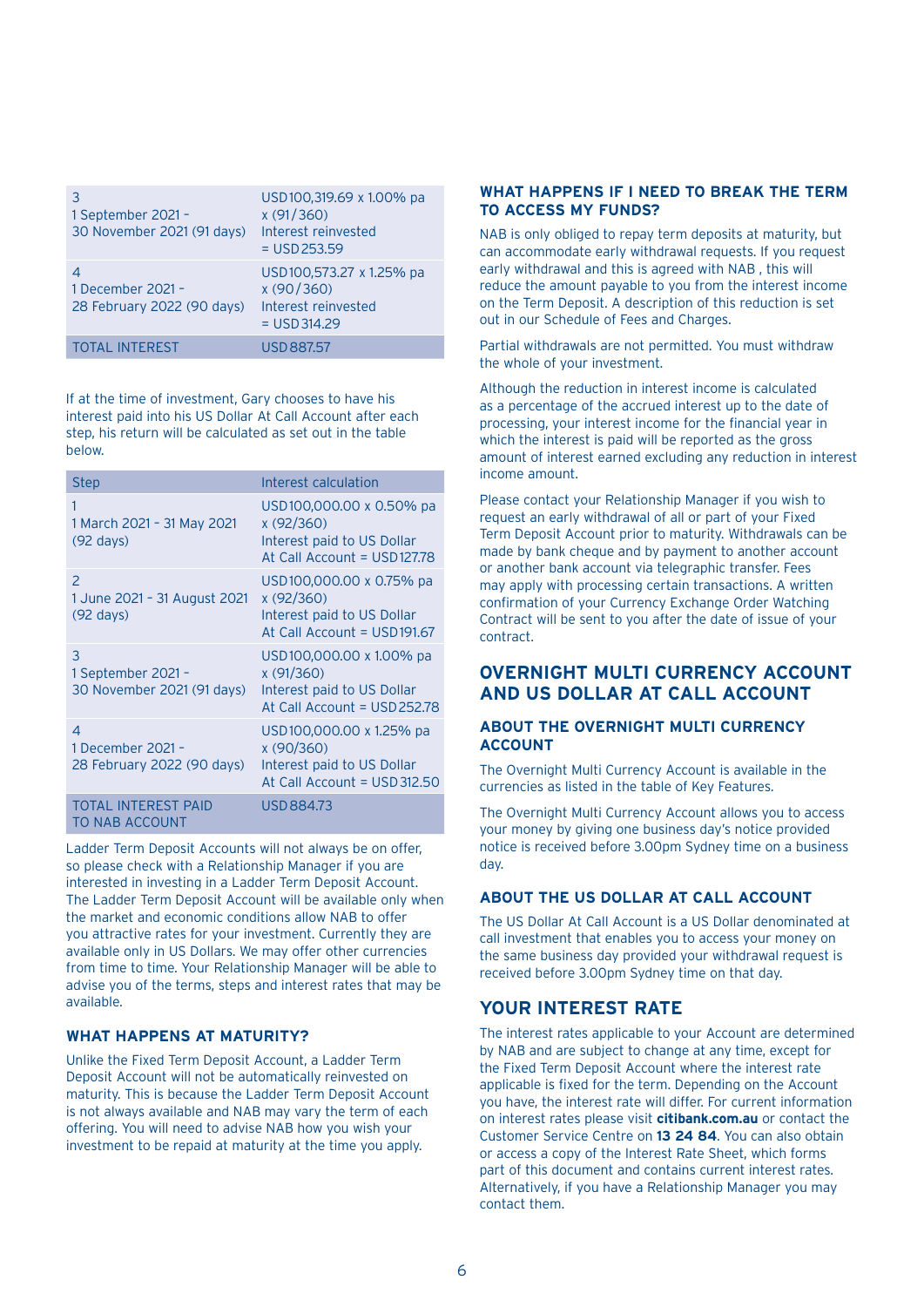## **MULTI CURRENCY ACCOUNTS Part 2 – Important Account Information**

## **THINGS YOU NEED TO KNOW BEFORE APPLYING**

To apply for an Account, you and any additional signatory must:

- 1. Be an Australian resident and/or be available to be identified in Australia (if you are a non resident) when opening the Account.
- 2. Be 18 years of age or older.
- 3. Be identified. In order to be identified you need to supply adequate information and pass NAB's verification process. Depending on the Account, this may include providing photo identification and other forms of identification with your application.

## **ACCOUNT ELIGIBILITY**

Account can be opened for Personal, Business, Trusts, Partnerships and DIY Super.

Where you are a partnership, these terms and conditions continue to bind the partners of the partnership despite the dissolution or any change at any time in the constitution of the partnership.

## **WHERE TO APPLY?**

To open any one of the Accounts listed in this document, you will need to contact a Relationship Manager set out in the directory in the back cover of this PDS or call on 13 24 84.

## **WHAT IDENTIFICATION DOCUMENTS ARE REQUIRED?**

The law requires financial institutions to verify their customers' true identity before opening a new Account.

Your identity can be verified through reliable and independent documentation consisting of primary and secondary identification documents listed below.

To meet these identification requirements you can visit any Australia Post outlet with the completed Australia Post Identification form available from citibank.com.au and the required identification documents listed below.

When providing an acceptable document, it must reflect the following:

- (a) full name of customer; and
- (b) date of birth or complete current residential address.

| Primary<br><b>Identification</b>                 | Primary Identification Documents are original Federal or State Government, or agencies thereof, issued<br>documents with a photograph and which contain either an identification number or date of birth.<br>Residents of Australia:<br>• Valid passport<br>• Current driver's licence<br>• Proof of identity/age/birth card (Australian only)<br>• Current defence forces identification card                                                                                                                                                                        | Non-residents of Australia:<br>• Valid passport<br>• Current driver's licence<br>• National identification card/document<br>• Current military or defence forces identification card                                                                                                                                                                                                                                                                                                                                                                                                                                                                                                                                                                                                                     |
|--------------------------------------------------|-----------------------------------------------------------------------------------------------------------------------------------------------------------------------------------------------------------------------------------------------------------------------------------------------------------------------------------------------------------------------------------------------------------------------------------------------------------------------------------------------------------------------------------------------------------------------|----------------------------------------------------------------------------------------------------------------------------------------------------------------------------------------------------------------------------------------------------------------------------------------------------------------------------------------------------------------------------------------------------------------------------------------------------------------------------------------------------------------------------------------------------------------------------------------------------------------------------------------------------------------------------------------------------------------------------------------------------------------------------------------------------------|
| Secondary<br><b>Identification</b>               | Secondary Identification Documents are original Federal, State or local Government, or agencies thereof,<br>by recognised financial institutions.<br>• Medicare Card<br>• Utility bill with name and address of the customer<br>. (e.g. water) - issued within last 3 months<br>• Australian Taxation Office Notice of Assessment -<br>issued within last 12 months<br>• Council Rates Notice - issued within last 3 months<br>• Professional/Trade licence with a photograph<br>• Vehicle registration document<br>• Firearms Licence<br>• Security Industry Licence | issued documents, documents issued by local government and public utilities and certain documents issued<br>• Centrelink - Health Care Card<br>• Centrelink Pensioner Concession Card<br>• Centrelink Commonwealth Seniors Card<br>. Current bank statement issued within the last 30 days<br>• Valid credit card with a photograph issued by a<br>recognised financial institution<br>• Valid credit card issued by an Approved Deposit-<br>taking Institution MINORS (where applicable)<br>. Notice issued by School Principal containing person's<br>name, address and records of the period the person<br>attended the school.<br>The original documents will not be accepted if:<br>• The document has expired<br>• The document appears to have been forged, tampered<br>with, cancelled or stolen |
| <b>Business</b><br><b>Identification</b><br>form | Documents that evidence the existence of a<br>corporation, partnership, trust, limited liability<br>company or other legal entity other than that<br>of an individual.                                                                                                                                                                                                                                                                                                                                                                                                | • Certificate of Incorporation (or Commemorative<br>Record of Registration) for a body corporate<br>• Certificate of Registration for a business<br>· Signed Partnership Agreement<br>• Trust Instrument                                                                                                                                                                                                                                                                                                                                                                                                                                                                                                                                                                                                 |

If you would like to authorise another person to operate your Account they must meet NAB's identification requirements outlined above and you will need to complete an Authority to Operate form.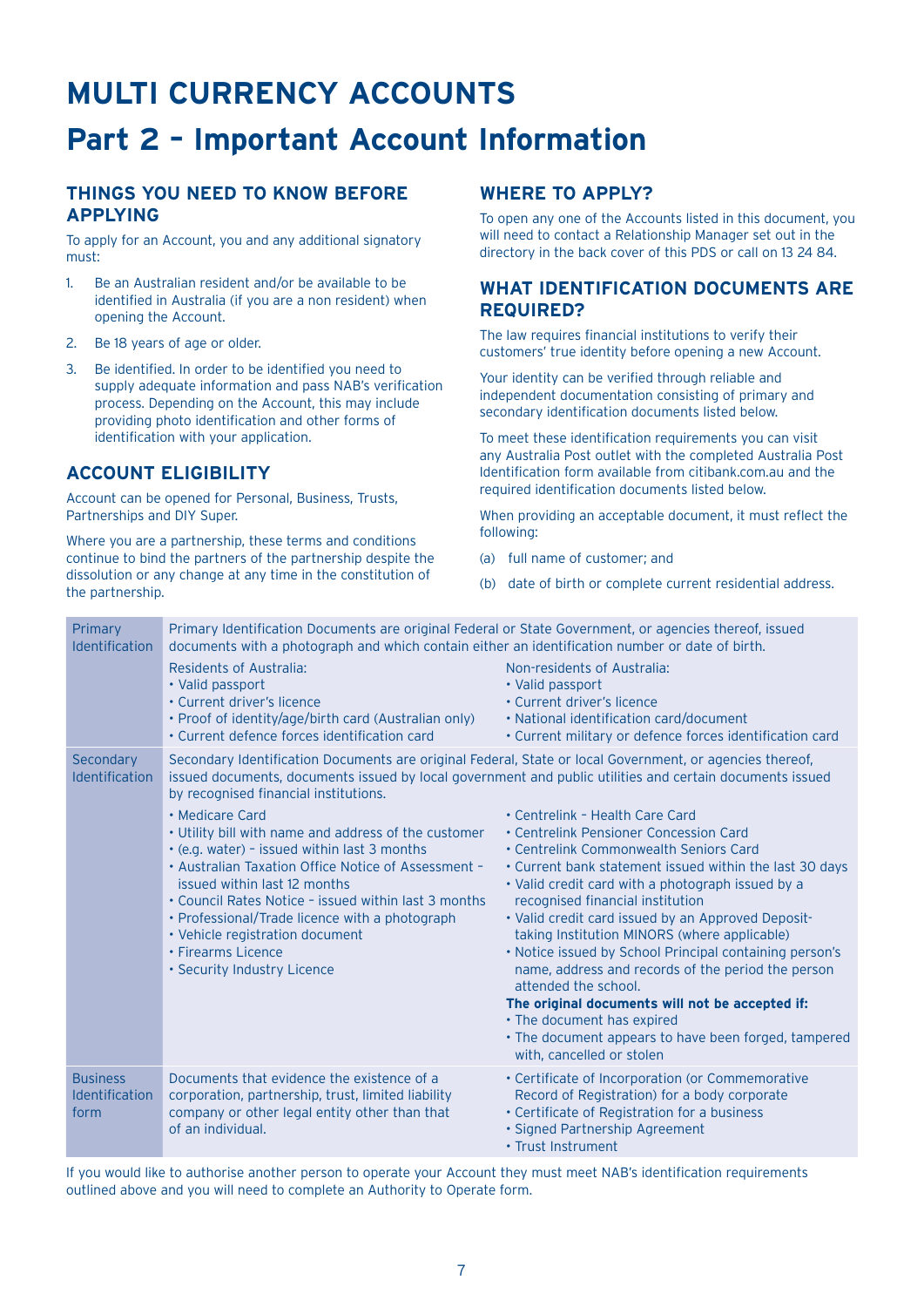## **OPERATING A MULTI CURRENCY ACCOUNT**

## **MAKING DEPOSITS INTO THE MULTI CURRENCY ACCOUNT**

You may deposit funds into a Multi Currency Account by telegraphic transfer, traveller's cheque, personal cheque or other methods approved by NAB. Cheques can be mailed to NAB at the address below:

Citigroup Pty Limited GPO Box 40 Sydney NSW 2001

If any deposit is made in a currency other than the currency of your account, NAB will convert your money to the currency of your account. The rate used for the conversion will vary depending on prevailing market rates, the size of your deposit, the currency of the deposit, the way NAB receives the deposit and any existing arrangements with you about exchange rates.

We may not be able to accept deposits by telegraphic transfer from other international bank accounts in certain foreign currencies. Please visit citibank.com.au/depositstransfers speak to your Relationship Manager for a list of those currencies. General Information about exchange rates is available at citibank.com.au and an indication of rates that would be used by NAB in a particular transaction at a particular time is available from your Relationship Manager. For larger transactions the actual rate that will be used by NAB is generally only known at the time NAB makes the conversion.

If interest on a balance in an account is to be deposited into another account where the balance is in a currency different to that of the interest, the interest will be converted to the currency of that other account in the same way that any other deposit would be converted.

## **HOW CAN I MAKE AN ADDITIONAL INVESTMENT?**

For an Overnight Multi Currency Account and the US Dollar At Call Account, you may deposit additional money at any time. You cannot deposit additional funds into your Fixed Term Deposit or Ladder Term Deposit Accounts during the investment term.

## **WITHDRAWING FUNDS**

Withdrawals can be made by transfer to another Citi branded account, telegraphic transfer or bank cheque. Existing customers may purchase a bank cheque from NAB for a fee. NAB will charge a fee to process this request – please refer to the Schedule of Fees and Charges for details of the fees.

We may limit the countries to which you can transfer money. Please visit citibank.com.au/deposits-transfersor speak to your Relationship Manager for information on which countries are available.

## **PROVIDING INSTRUCTIONS TO US**

You may instruct your Relationship Manager in person. Alternatively, you may authorise NAB to act on your oral, written instructions by completing the Authority to Operate on Written/Telephone Instruction in the Account Opening Form. You will not be able to give telephone instructions if two or more signatures are required to operate your Account. Certain other limits may apply for transacting via the phone or letter. Please contact your Relationship Manager for further information.

## **CAN I AUTHORISE SOMEONE ELSE TO OPERATE MY MULTI CURRENCY ACCOUNT?**

Yes, you may add to or alter the persons authorised to operate your Account by providing us with an Authority To Operate. You can complete the Authority to Operate in the Account Opening Form at the time you open an Account, or you can provide a separate Authority to Operate form once your Account has been opened.

Please contact your Relationship Manager or Customer Service Centre on 13 24 84 to obtain the form.

Any Authority To Operate which you have provided will continue until we receive written notice from one or more Account holders revoking the authority.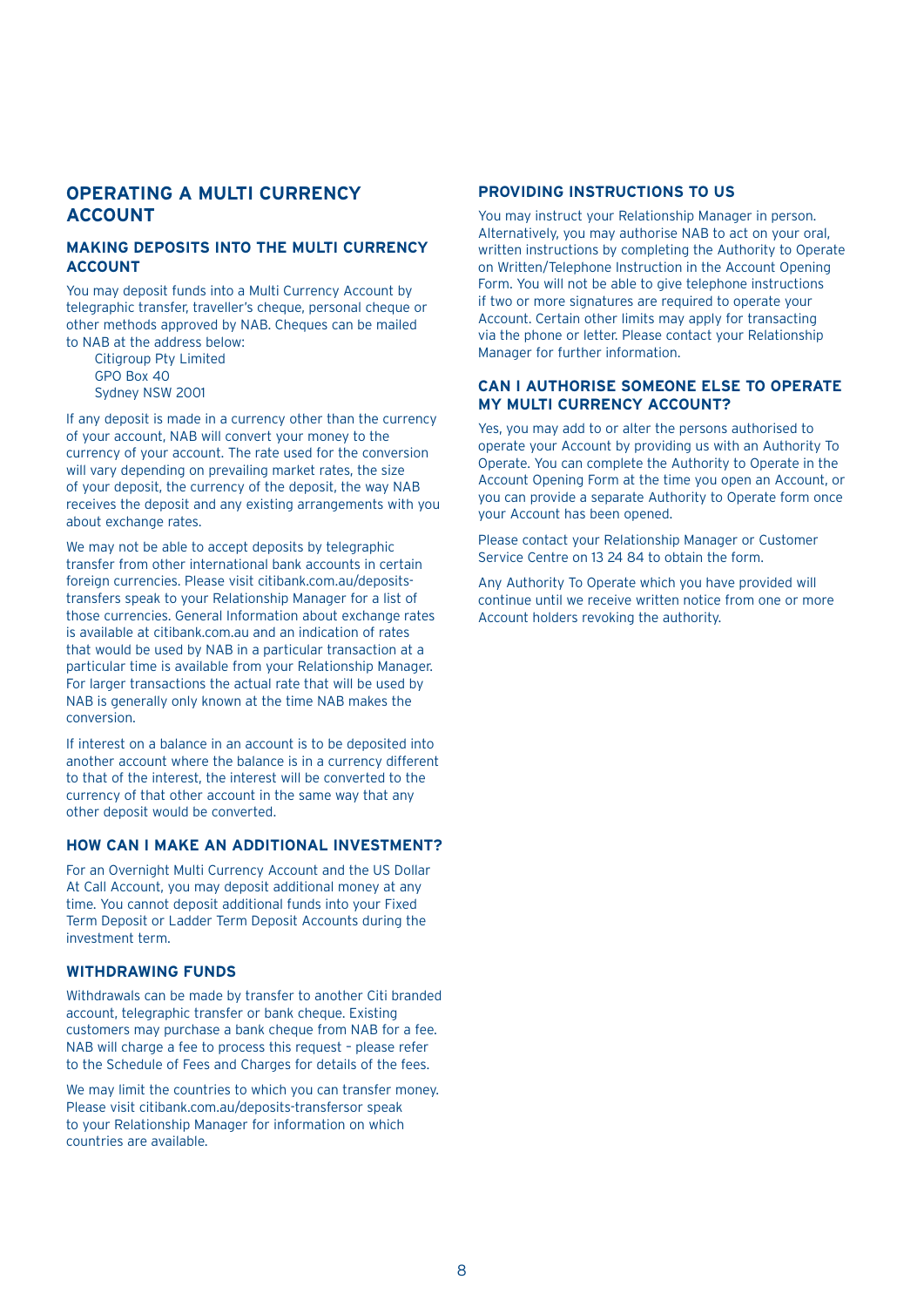## **FOREIGN EXCHANGE CONTRACTS**

## **Part 1 – Product Features**

Foreign Exchange Contracts provide you with a way of managing risks and capitalising on the opportunities associated with foreign currency markets. There are three product alternatives:

- **Foreign Exchange Transaction**
- **Forward Exchange Contract (not currently offered)**
- **Currency Exchange Order watching Contract (not currently offered)**

A Foreign Exchange Transaction is a contract between NAB and you to exchange a specified amount in one currency for

another currency at the prevailing foreign exchange rate quoted by NAB at the time of entry into the transaction. All Foreign Exchange Transactions will be settled within two business days. A Forward Exchange Contract is a contract between NAB and you to exchange a specified amount in one currency for another currency at a specified foreign exchange rate on your selected settlement date.

A Currency Exchange Order Watching Contract is a contract between NAB and you to either exchange a specified amount of one currency for another currency or to enter into a Forward Exchange Contract if the prevailing foreign exchange rate reaches a level specified by you within an agreed period.

| <b>Key Features</b>   | <b>Foreign Exchange Contracts</b>                                                                                                                                                                                                                                                                                                       |
|-----------------------|-----------------------------------------------------------------------------------------------------------------------------------------------------------------------------------------------------------------------------------------------------------------------------------------------------------------------------------------|
| Available currencies* | Australian Dollar, British Pound, Canadian Dollar, Euro,<br>Hong Kong Dollar, Japanese Yen, Swiss Franc, and United<br>States Dollar. Other currencies are also available for Foreign<br>Exchange Transactions. Please contact a NAB Relationship<br>Manager for more information.                                                      |
| Minimum investment    | No minimum investment for Foreign Exchange Transactions.<br>USD 20,000 or equivalent for Forward Exchange Contracts<br>and Currency Exchange Order Watching Contracts.                                                                                                                                                                  |
| <b>Term</b>           | <b>Foreign Exchange Transaction</b><br>Settled within two business days.                                                                                                                                                                                                                                                                |
|                       | <b>Forward Exchange Contract</b><br>From same business day to 12 months.<br>If your source account is a fixed term deposit account<br>(whether a Citi branded Multi Currency Account or a Citi<br>branded Local Currency Account), your settlement date will<br>be the same as the maturity date of your fixed term deposit<br>account. |
|                       | <b>Currency Exchange Order watching Contract</b><br>From same business day to 12 months.                                                                                                                                                                                                                                                |
| Source account        | You must hold either:                                                                                                                                                                                                                                                                                                                   |
|                       | • a Citi branded Multi Currency Account; or                                                                                                                                                                                                                                                                                             |
|                       | • a Citi branded Local Currency Account.                                                                                                                                                                                                                                                                                                |

\*The availability of any of the above currencies is subject to change without notice. You should contact a your Relationship Manager to obtain the latest information before investing.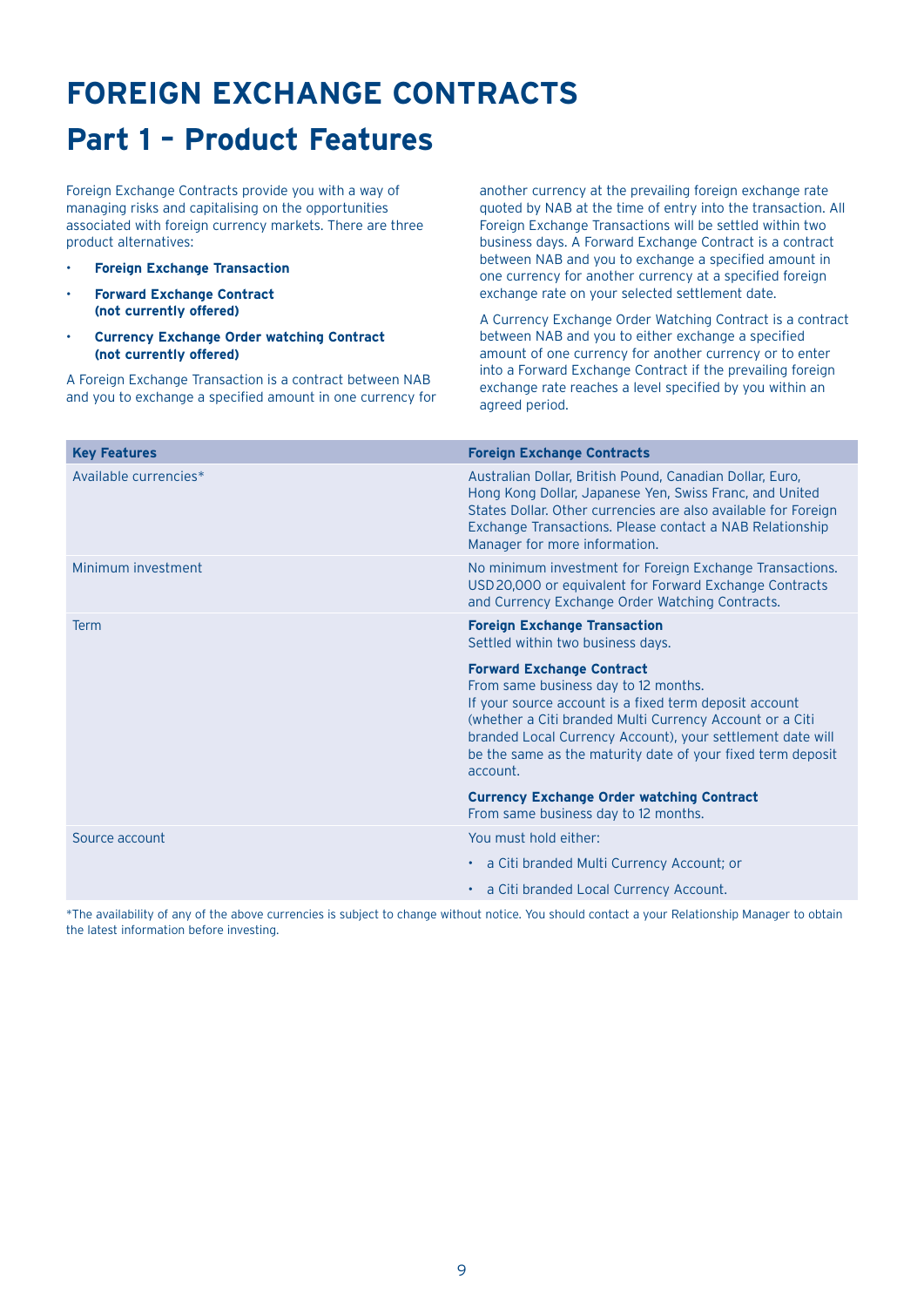## **FOREIGN EXCHANGE TRANSACTION AND FORWARD EXCHANGE CONTRACT**

To enter into a Foreign Exchange Transaction or Forward Exchange Contract with NAB, you will need to advise your Relationship Manager of:

- your investment amount and the currency of your funds
- the source account in which your funds are held
- the settlement currency
- the settlement date (for Foreign Exchange Transactions, the settlement date must be within two business days), and
- your payment instructions.

Your Relationship Manager or Personal Banker will confirm that your instructions are accepted, then quote a prevailing foreign exchange rate for your Foreign Exchange Transaction or a forward exchange rate for your Forward Exchange Contract.

The forward exchange rate will be calculated by adjusting the prevailing foreign exchange rate between the currency of your investment amount and your settlement currency by a forward adjustment determined by NAB. The forward adjustment varies and is based on the interest rate differential between the two constituent currencies in the foreign exchange rate.

The forward exchange rate is not a forecast or an indication of NAB's expectations of the spot foreign exchange rate that will prevail on the settlement date.

#### **Example 1 – Forward Exchange Rate**

Melissa expects to settle the purchase of her house in the United States in three months' time. She wishes to enter into a three-month Forward Exchange Contract to convert her Australian Dollars to US Dollars. NAB may determine the forward exchange rate as follows:

| Prevailing AUD/USD<br>foreign exchange rate at<br>time of contract: | 0.7000  |
|---------------------------------------------------------------------|---------|
| Three-month forward<br>adjustment determined<br>by NAB:             | -0.0040 |
| AUD/USD forward<br>exchange rate:                                   | 0.7660  |

**Please note that this is an example only and should not be taken as an indication or representation as to the forward exchange rate that will apply to any Forward Exchange Contract.**

You may orally agree to proceed on the basis of the quoted exchange rate. Your acceptance of our quote will immediately create a Foreign Exchange Transaction or Forward Exchange Contract with NAB on the terms of your instructions, our quoted exchange rate and the terms and conditions set out in this product disclosure statement and any relevant supplemental product disclosure statement.

All telephone conversations between you and NAB will be recorded. A written confirmation of your Foreign Exchange transaction or Forward Exchange Contract will be sent after the date of issue of your contract. At the time of issue of the Forward Exchange Contracts, NAB will place a hold over your source account for the investment amount until the settlement date. This means that you will not be able to withdraw or transfer funds from your source account so as to reduce the balance of your source account below the investment amount.

On the settlement date, your source account will be debited for the investment amount and your investment amount will be converted at the agreed forward exchange rate into your settlement currency. Your settlement currency will be paid to you in accordance with your payment instructions.

You will not be able to bring forward or delay the settlement date once you have entered into a Foreign Exchange Transaction or Forward Exchange Contract.

#### **Example 2 – Foreign Exchange Transaction**

Natalie needs to make a payment of USD100,000.00 in two business days.

She presently holds AUD200,000.00 in a Citi branded Local Currency At Call Account and wishes to enter into a Foreign Exchange Transaction to buy USD100,000.00 and sell AUD to be settled in two business days. Natalie would like to lock in today's exchange rate. Her Relationship Manager quotes the AUD/USD foreign exchange rate prevailing today at 0.7000 and Natalie agrees to enter into a Foreign Exchange Transaction at that rate.

In two business days, Natalie will receive USD100,000.00 from NAB in exchange for AUD142,857.14\* (100,000.00/0.7000).

\*This does not include general services fees or government taxes and duties which may be applicable. Please refer to the Schedule of Fees and Charges for more information.

**Please note that this is an example only and should not be taken as an indication or representation as to the performance of your Foreign Exchange Transaction.**

#### **Example 3 – Forward Exchange Contract**

Holly, who is not an Australian resident, needs to pay her university fees of USD35,000.00 on 5 July 2021. She presently holds AUD50,000.00 in a three-month Citi branded Local Currency Fixed Term Deposit Account. Her term deposit will mature on 5 July 2021.

Holly is concerned that the Australian Dollar will weaken against the US Dollar over the coming months.

On 1 March 2021, she enters into a Forward Exchange Contract on the following terms instead of waiting for her term deposit to mature to convert her funds into US Dollars.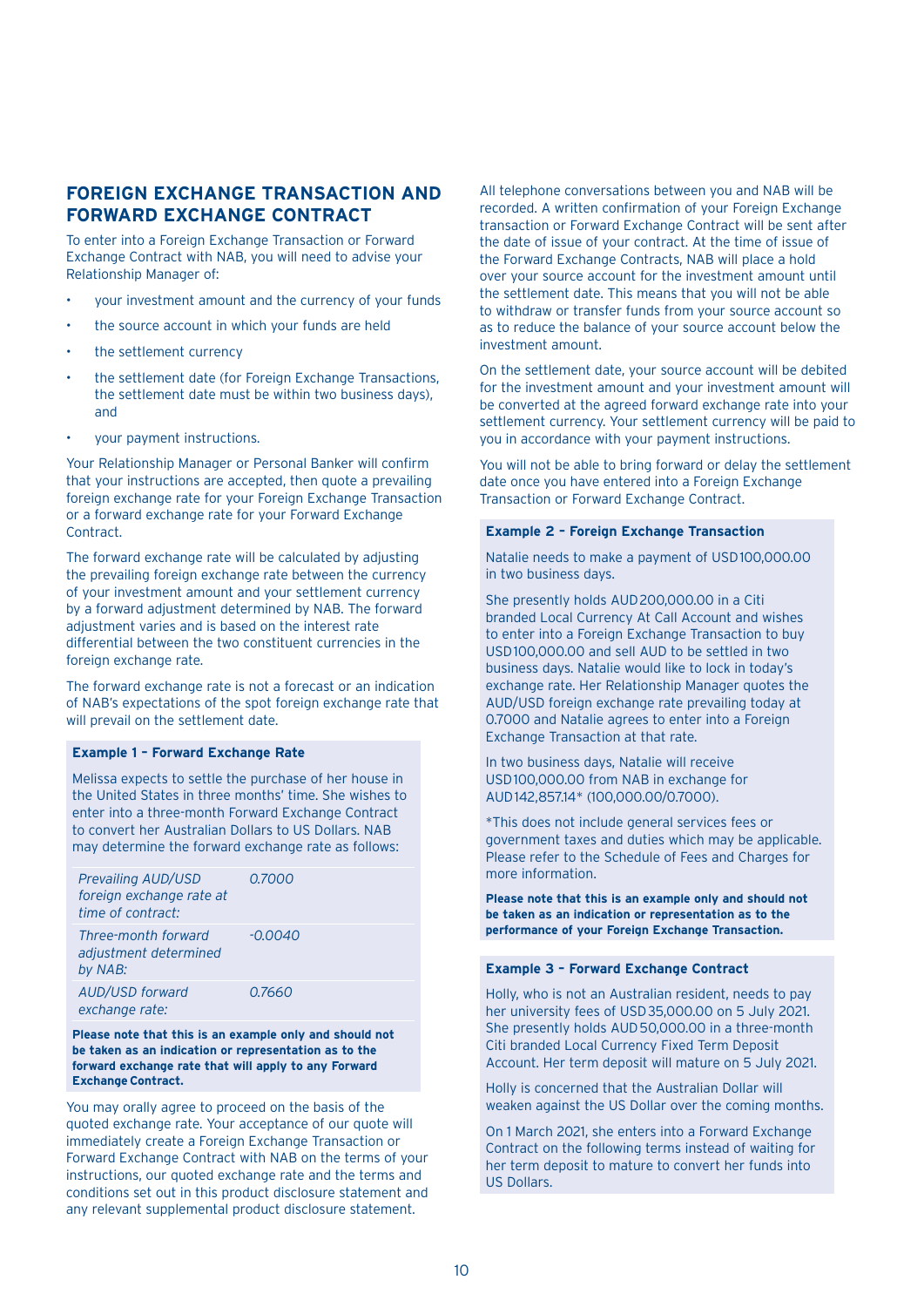| <i><b>Issuer of contract:</b></i>                                      | National Australia Bank<br>I imited |
|------------------------------------------------------------------------|-------------------------------------|
| Investment amount:                                                     | AUD 50,000.00                       |
| Settlement currency:                                                   | <b>US Dollars</b>                   |
| Settlement date:                                                       | 5 July 2021                         |
| <b>Prevailing AUD/USD</b><br>foreign exchange rate<br>on 1 March 2021: | 0.7700                              |
| Forward adjustment<br>determined by NAB:                               | $-0.0040$                           |
| AUD/USD forward<br>exchange rate:                                      | 0.7660                              |

On 5 July 2021, Holly will receive USD38,300\* (50,000.00 x 0.7660)

\*This does not include general services fees or government taxes and duties which may be applicable. Please refer to the Schedule of Fees and Charges for more information.

If, on 5 July 2021, the prevailing AUD/USD foreign exchange rate has fallen as Holly expected she would have benefited from having entered into a Forward Exchange Contract. For example, if the prevailing AUD/USD foreign exchange rate on 5 July 2021 is 0.7600, Holly could exchange her AUD50,000.00 for USD38,000.00 (50,000.00 x 0.7600). With the Forward Exchange Contract, she will receive USD38,300.00 which is more than her university fees of USD35,000.00. Holly is also financially better off by USD300.00 (USD38,300.00 – USD38,000.00).

If Holly's expectations are incorrect and the prevailing AUD/USD foreign exchange rate on 5 July 2021 is above 0.7660, she will still be able to pay her university fees although she has lost the opportunity to benefit from the appreciation of the Australian Dollar against the US Dollar.

For example, if the prevailing AUD/USD foreign exchange rate on 5 July 2021 is 0.7700, Holly could exchange her AUD50,000.00 for USD38,500.00 (50,000.00 x 0.7700). With a Forward Exchange Contract, she will receive USD38,300.00, which is less than the amount she would have received if she had converted her funds on 5 July 2021. This represents an opportunity cost of USD200.00, being the difference between USD38,300.00 and USD38,500.00.

**Please note that this is an example only and should not be taken as an indication or representation as to the performance of your Forward Exchange Contract.**

## **CAN I CANCEL MY FOREIGN EXCHANGE TRANSACTION?**

A Foreign Exchange Transaction cannot be cancelled.

## **CAN I CANCEL MY FORWARD EXCHANGE CONTRACT?**

Generally you should avoid entering Forward Exchange Contracts where there is a risk that you may need to cancel. See the discussion under "Benefits and Risks". However, NAB will on request make an offer to you of the terms on which it will cancel a Forward Exchange Contract. See clause 7 of the Foreign Exchange Contracts Terms and Conditions. Please contact your Relationship Manager if you wish to request a cancellation.

If a cancellation is agreed, NAB will pay you your settlement currency two business days after the date on which NAB agreed to the cancellation. The amount paid will be determined by NAB based on the fair economic value of your Forward Exchange Contract on the day NAB agreed to the cancellation.

The factors that NAB considers in determining the fair economic value of your Forward Exchange Contract include the prevailing foreign exchange rates, prevailing interest rates and the date of your cancellation. NAB may deduct any costs, losses or expenses that it incurs in relation to your cancellation.

## **CURRENCY EXCHANGE ORDER WATCHING CONTRACT**

To enter into a Currency Exchange Order Watching Contract with NAB, you will need to advise your Relationship Manager  $\bigcap_{i=1}^{n}$ 

- your investment amount and the currency of your funds
- the source account in which your funds are held
- the settlement currency
- your specified foreign exchange rate (either a Target Rate or a Stop-Loss Rate, explained below) at which you wish to convert your investment amount into your settlement currency
- the expiry date of your order
- the maturity date of your fixed term deposit account (if applicable), and
- your payment instructions.

Once your Relationship Manager has received your Instructions, he or she will confirm that they are acceptable and seek confirmation that you wish to proceed. If you agree to proceed, a Currency Exchange Order Watching Contract is entered into between you and NAB. All telephone conversations between you andNAB will be recorded. A written confirmation of your Currency Exchange Order Watching Contract will be sent to you after the date of issue of your contract.

At the time of issue, NAB will place a hold over your source account for the investment amount until either the expiry date of your order or the date your order is executed. This means that you will not be able to withdraw or transfer funds from your source account so as to reduce the balance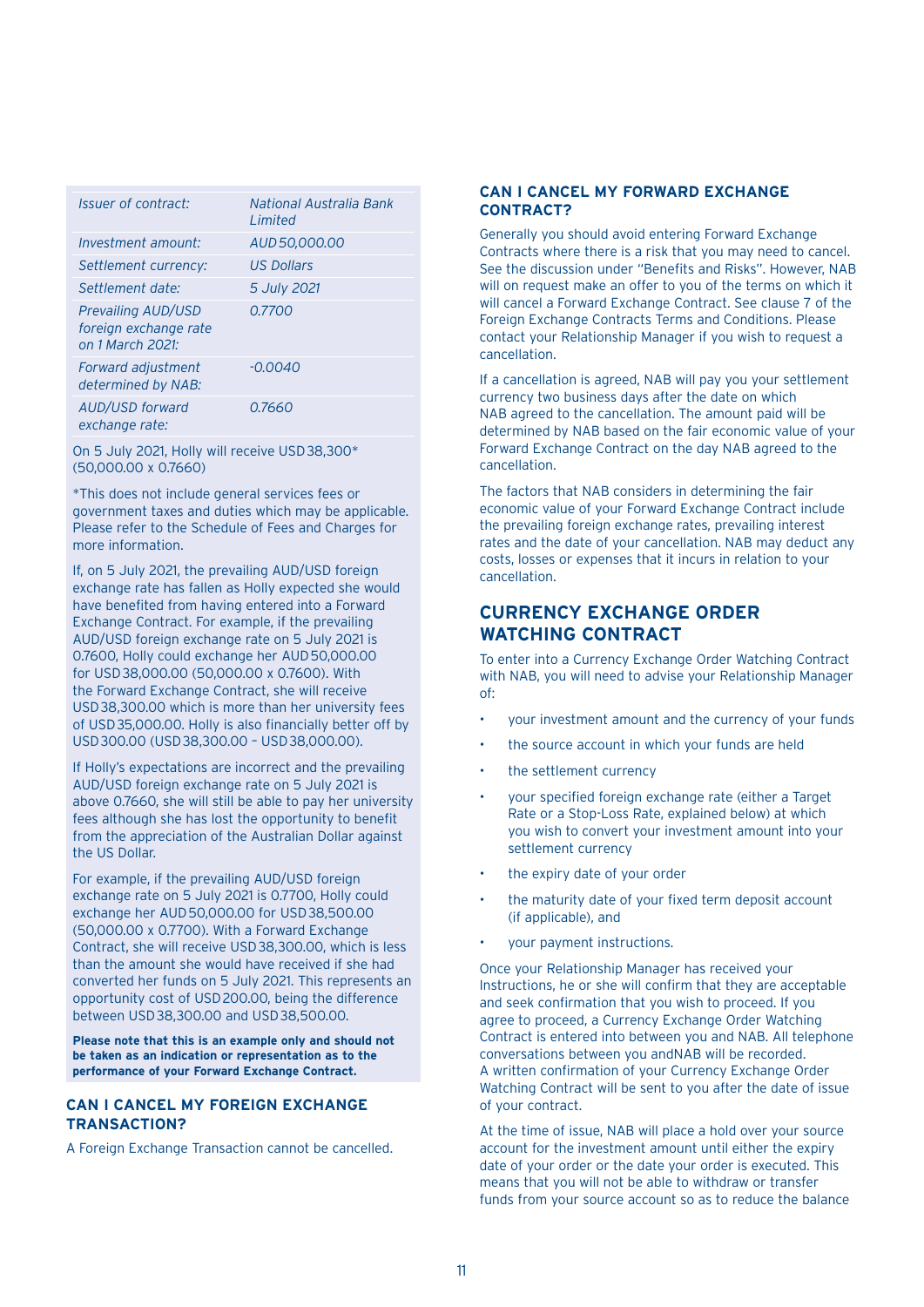of your source account below the investment amount. Your specified foreign exchange rate is reached when the prevailing foreign exchange rate quoted by NAB is equal to your specified rate.

## **WHAT HAPPENS IF MY SPECIFIED FOREIGN EXCHANGE RATE IS REACHED ON OR BEFORE THE EXPIRY DATE?**

NAB will debit your source account for the investment amount and exchange your investment amount into your settlement currency, in the case of a Target Rate Order. at the specified foreign exchange rate, or, in the case of a Stop-Loss Order, at the "Next Available Rate" as defined in the Terms and Conditions. How close the Next Available Rate is to your specified foreign exchange rate depends on market volatility and the other factors identified in the definition of Next Available Rate. The date of debiting your source account will be:

- if your source account is a fixed term deposit account, on the maturity date of your fixed term deposit account; or
- if your source account is an at call account or an Overnight Multi Currency Account, no later than the next business day after the date your specified foreign exchange rate is reached.

Your settlement currency will be paid to you as instructed.

## **WHAT HAPPENS IF MY SPECIFIED FOREIGN EXCHANGE RATE IS NOT REACHED BY THE EXPIRY DATE?**

Your Currency Exchange Order Watching Contract will automatically expire if the specified foreign exchange rate is not reached by the expiry date. The hold over your source account will be lifted on the next business day after your Currency Exchange Order Watching Contract expires. You will not be notified of the expiry of your contract nor the removal of the hold over your source account.

### **CAN I CANCEL MY CURRENCY EXCHANGE ORDER WATCHING CONTRACT?**

You can cancel your Currency Exchange Order Watching Contract at any time provided that your specified exchange rate has not been reached. Please contact your Relationship Manager if you wish to cancel your contract. There is no cancellation fee.

## **WHAT TYPE OF CURRENCY EXCHANGE ORDER WATCHING CONTRACT DOES NAB OFFER?**

There are two types of Currency Exchange Order Watching Contract namely

- (1) Target Order
- (2) Stop-Loss Order

#### **(1) Target Order**

In a Target Order, you specify a target exchange rate (Target Rate) and instruct NAB to complete a foreign exchange transaction for you if the prevailing exchange rate reaches the Target Rate. The Target Rate specified by you needs to be a rate that is "better" (gives a higher settlement currency equivalent) than the prevailing exchange rate. When the exchange rate of the relevant currencies quoted by NAB reaches your Target Rate, NAB will execute your Target Order and complete the foreign exchange transaction at the **Target Rate.** 

If you are waiting for an exchange rate to improve over time before you exchange currencies, you can use a Target Order to remove the need for you to monitor the exchange rate movement constantly.

#### **Example – Target Order**

John has EUR 70,000.00 in an Overnight Multi Currency Account with National Australia Bank Limited. John believes the Euro will weaken against the Australian Dollar. On 1 July 2021, John enters into a Currency Exchange Order Watching Contract with NAB to exchange EUR 50,000.00 to Australian Dollars if the AUD/EUR exchange rate reaches 0.6200 by 31 August 2021. The terms of John's Currency Exchange Order Watching Contract are:

| <i><u><b>Issuer of contract:</b></u></i> | National Australia Bank<br>Limited |
|------------------------------------------|------------------------------------|
| Investment amount:                       | <b>EUR 50,000,00</b>               |
| Settlement currency:                     | AUD                                |
| Target Rate:                             | <b>AUD/EUR: 0.6200</b>             |
| Expiry date:                             | 31 August 2021                     |

The prevailing AUD/EUR foreign exchange rate on 1 July 2021 is 0.6400. NAB places a hold over EUR 50,000.00 in John's Overnight Multi Currency Account. John may continue to transact with the remaining EUR 20,000.00. On 15 July 2021, the prevailing AUD/EUR foreign exchange rate quoted by NAB reaches 0.6200 and NAB executes the contract on John's behalf. John receives AUD80,645.16\* (50,000.00/0.6200) on 17 July 2021, being two business days later.

\*This does not allow for general services fee or government taxes and duties which may be applicable, and depending on your settlement instructions may be deducted from your settlement amount. Please refer to the Schedule of Fees and Charges for more information.

If the prevailing foreign exchange rate remains above 0.6200 for the term of John's order, his Currency Exchange Order Watching Contract will expire on 31 August 2021. On 1 September 2021, NAB will lift the hold over his Overnight Multi Currency Account.

**Please note that this is an example only and should not be taken as an indication or representation as to the future performance of your Currency Exchange Order watching Contract.**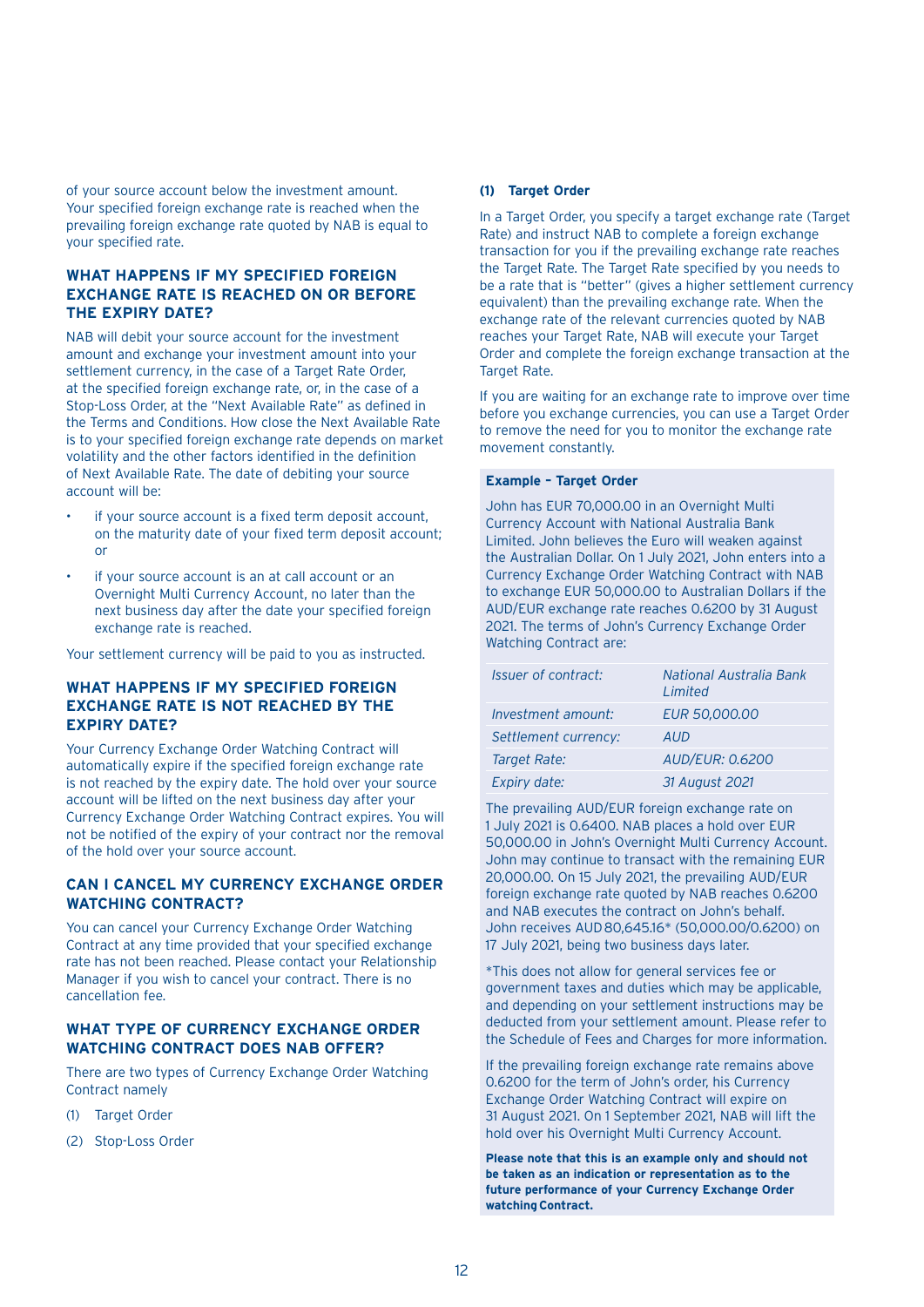#### **(2) Stop-Loss Order**

A Stop-Loss Order allows you to manage your foreign exchange risk by instructing NAB to complete a foreign exchange transaction for you when the prevailing exchange rate deteriorates (or moves adversely) to the stop-loss exchange rate (Stop-Loss Rate) specified by you. A Stop-Loss Order can provide a degree of protection against adverse exchange rate movements.

In a Stop-Loss Order, you specify an exchange rate (Stop-Loss Rate) and instruct NAB to complete a foreign exchange transaction for you if the prevailing exchange rate reaches or exceeds the Stop-Loss Rate. However, unlike the Target Rate in a Target Order, the Stop-Loss Rate is a rate that is worse (gives a lower settlement currency equivalent) than the prevailing exchange rate.

When the exchange rate of the relevant currencies quoted by NAB reaches or exceeds your Stop-Loss Rate, NAB will execute your Stop-Loss Order by completing the foreign exchange transaction at the Next Available Rate. It is important for you to understand that NAB does not promise to settle your Stop-Loss Order at the Stop-Loss Rate, NAB's promise is to settle at the Next Available Rate once the Stop-Loss Rate trigger has occurred. In volatile markets, the exchange rate quoted by NAB might 'gap' through your Stop-Loss Rate. In such a situation, it is practically impossible for NAB to complete your foreign exchange transaction at the specified Stop-Loss Rate. Accordingly the Next Available Rate can be a rate that is inferior to the Stop- Loss Rate specified by you.

#### **Example: Stop-Loss Order**

Liam lives in Australia and has just received USD200,000 from the sale of a property in the United States. He expects the USD to strengthen against the AUD from the prevailing exchange rate of 0.7300 in the near term, so he decides to wait before converting his USD to AUD.

In case his expectation does not eventuate, Liam decides to give himself some protection against a drastic depreciation of the USD. Accordingly, on 1 July 2021 Liam places a Stop-Loss Order with NAB to exchange USD200,000 to Australian Dollars specifying a Stop-Loss Rate of 0.7500 and an Expiry Date of 31 August 2021. This means that should the exchange rate move against Liam's expectation and reaches or exceeds the Stop-Loss Rate of 0.7500 before 31 August 2021, NAB will convert Liam's USD200,000 into AUD at the Next Available Rate. The terms of Liam's Stop-Loss Order are:

| Issuer of contract:     | National Australia Bank<br>Limited |
|-------------------------|------------------------------------|
| Investment amount:      | USD 200,000                        |
| Settlement currency:    | AUD                                |
| AUD/USD Stop-Loss Rate: | 0.7500                             |
| Expiry date:            | 31 August 2021                     |

The prevailing AUD/USD exchange rate on 1 July 2021 is 0.7300. NAB places a hold over USD200,000 in Liam's Multi Currency Account. On the 15 July 2021, the prevailing AUD/USD rate reached 0.7500. NAB executes Liam's Stop-Loss Order and converts USD200,000 to AUD at the Next Available Rate of 0.7510. Liam receives AUD266,666.67\* on 17 July 2021, being two business days later.

\*This does not allow for general services fee or government taxes and duties which may be applicable, and depending on your settlement instructions may be deducted from your settlement amount. Please refer to the Schedule of Fees and Charges for more information.

If the prevailing AUD/USD rate remains below 0.7500 for the term of Liam's order, his Currency Exchange Order Watching Contract will expire on the 31 August 2021, NAB will lift the hold over his Multi Currency Account.

**Please note that this is an example only and should not be taken as an indication or representation as to the future performance of your Stop-Loss Order.**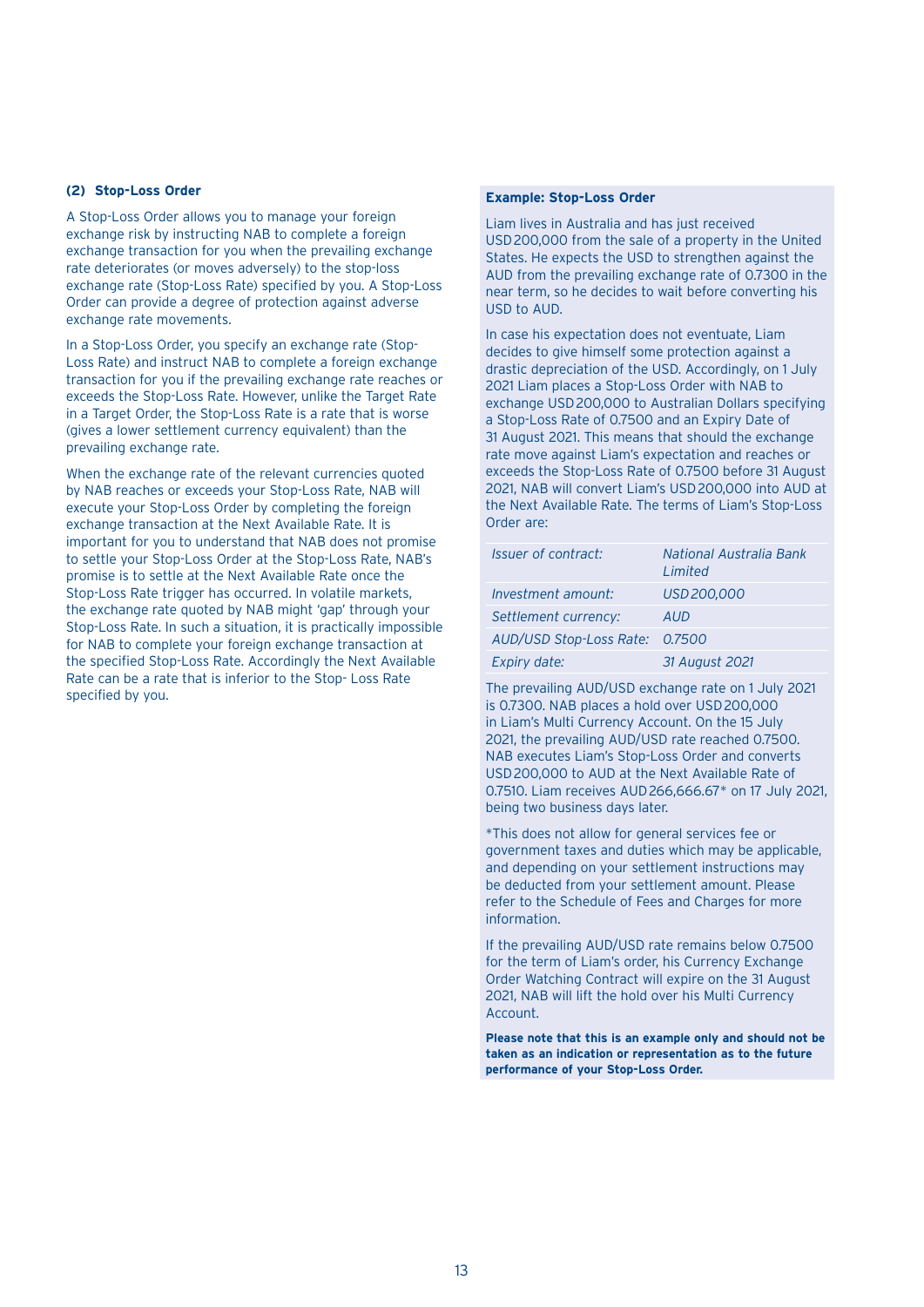## **General Account Information**

## **FIXED TERM DEPOSIT AND LADDER TERM DEPOSIT ACCOUNTS**

For a Fixed Term Deposit Account and Ladder Term Deposit Account, NAB will send the following information to your nominated mailing address:

- a statement of investment when you open an account
- a maturity notice before maturity (except where the term is less than one month)
- a confirmation of any early withdrawal, and
- a withdrawal or deposit confirmation when you withdraw or make an additional investment.

For a Fixed Term Deposit Account, you will also be sent a statement of reinvestment when you reinvest.

## **OVERNIGHT MULTI CURRENCY AND US DOLLAR AT CALL ACCOUNTS**

NAB will send to you every month a detailed statement of account. If you have other Citi branded accounts, NAB will send to you a monthly statement that displays all your accounts.

It is in your interest to check your statement immediately upon receipt and contact the Customer Service Centre on 13 24 84 should you have any concerns.

## **FOREIGN EXCHANGE CONTRACTS**

You will be sent a confirmation advice after the date you enter into a Foreign Exchange Contract.

## **CONTACTING US**

You can contact your Relationship Manager to obtain the latest information about your investment.

## **WHERE WILL THESE DOCUMENTS BE SENT TO?**

All statements and any notices will be sent to the mailing address nominated in the account opening form.

## **CITI ONLINE**

You can also access your accounts that fall under this PDS through Citi Online if you also hold an eligible account listed in the Transaction and Savings Account Terms and Conditions booklet, available online at **citibank.com.au**.

You are responsible for maintaining the security of your computer software and hardware and for logging off Citi Online before leaving the computer you used unattended. NAB is not responsible for any loss incurred where you have not correctly used Citi Online or in circumstances beyond NAB's reasonable control, despite reasonable precautions taken by NAB.

Details on the liabilities applying for unauthorised transactions are set out in the Non-Cash Payment Facilities Terms and Conditions available from citibank.com.au or Citiphone.

Citi Online is generally available 24 hours a day, seven days a week. However, some or all of the services that may be accessed through Citi Online may not be available at certain times due to maintenance or non availability of certain features of Citi Online. In the event of such unavailability, please call Citiphone to conduct your transactions.

## **ADDITIONAL CARE REQUIRED WHEN USING INTERNET PORTALS**

While online service allows you to transact simply using a computer, it also has inherent risks that require additional care on your part.

Always take care to keep your passwords and usernames secret including from family or friends.

Ignore any emails that appear to come from us that require you to input your password or username. These emails may come from third parties seeking to use the information to access your accounts.

Be careful about using services which offer to interface with Citi Online on your behalf. You may be in fact disclosing your passwords and usernames to a third party hoax website.

## **HELPING YOUR ACCOUNT RUN SMOOTHLY AND GENERAL INFORMATION**

Depending on the features of your Account, there are a number of simple things you can do to help us make sure your accounts operate as efficiently as possible. Please notify us immediately if any of the following happens:

- your postal address or other relevant details change, including your email address;
- any unauthorised cheques or other amounts are debited from your accounts without authority (within 3 months of receiving your statement of account); or
- if your Citi branded Debit Card, Internet Access Number, ATM PIN, Internet PIN or TPIN is lost or stolen or you suspect that unauthorised transactions have been made on any account.

For your own security please also:

- check your statements and let us know immediately about possible errors or unauthorised transactions;
- retain transaction records and numbers; and
- protect your Citi branded Debit Card, Internet Access Number, ATM PIN, Internet PIN, TPIN and other codes.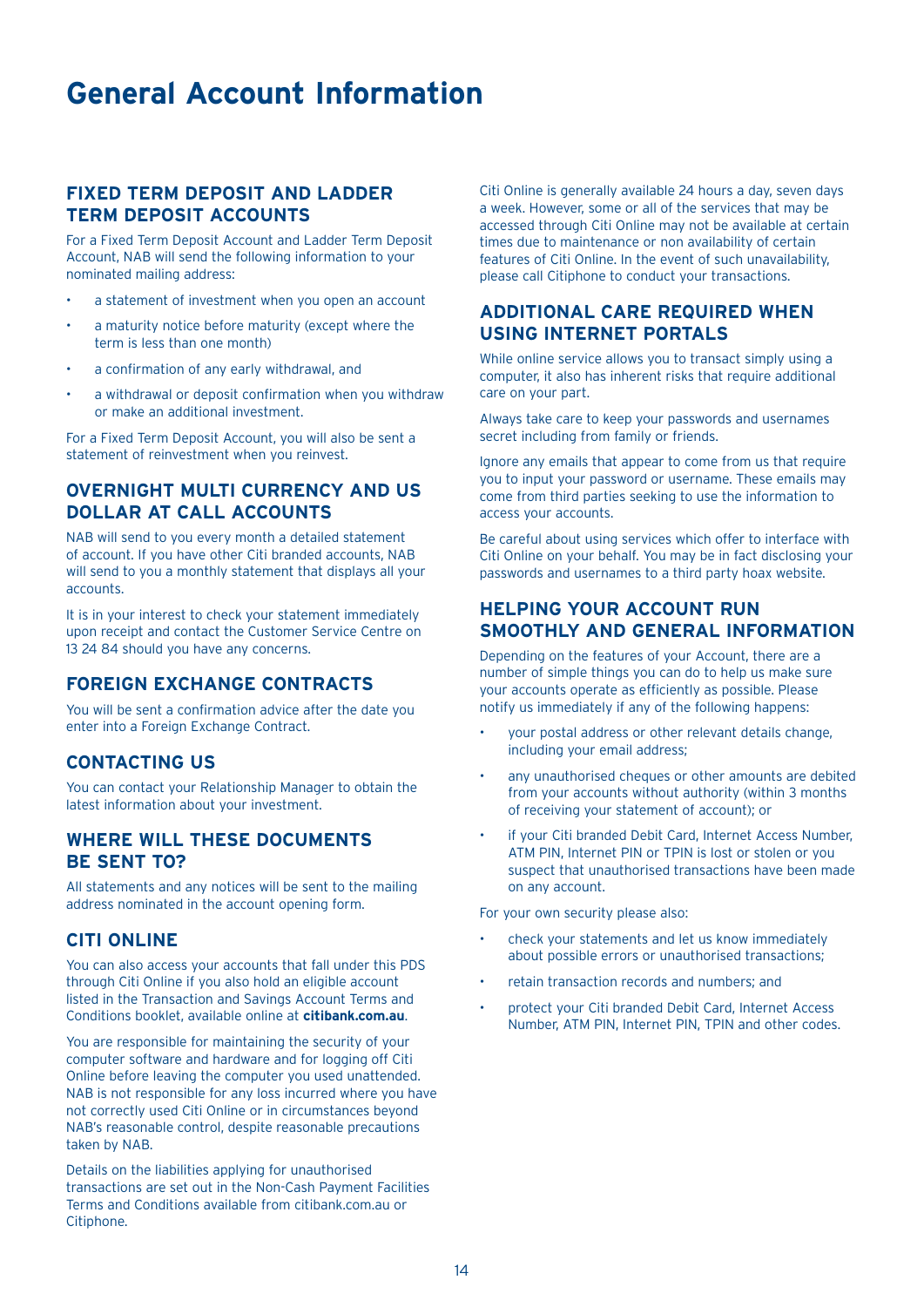## **Fees and Charges**

## **GOOD SECURITY PRACTICES**

- Do not share your Login ID and Password.
- Do not send personal or confidential information to the bank via email.
- Safeguard your personal chequebook and online security devices.
- Do not sign on any blank or incomplete form.
- Advise the bank immediately of any potential compromise of password.
- Only Bank Tellers are authorised to handle cash transactions. Do not hand cash to any other Bank personnel.
- For any query or discrepancy on an account, please contact the bank through CitiPhone.
- If you perform transactions such as frequent cashing of multiple endorsed checks, deposits involving large number of checks, frequent withdrawals, we may contact you to verify such transactions.

Where you execute a Power of Attorney authorising another person or persons (Attorney In-Fact or Agent) to execute financial transactions on your behalf, the Power of Attorney will be identified by the bank in a manner similar to how account holders are identified.

This section should be read in conjunction with the Schedule of Fees and Charges which forms a part of this PDS. If you do not have a copy of this Schedule, it is available:

- at **citibank.com.au**; or
- by calling **Citiphone on 13 24 84** (within Australia) or +61 2 8225 0615 (from overseas).

## **GENERAL SERVICES**

NAB provides its customers with general services such as bank cheques and telegraphic transfers. A complete list of the available services and the fees and charges payable for these is set out in the Schedule of Fees and Charges.

Fees, charges and other conditions will apply to international transactions and services. These include:

- International telegraphic transfers, and
- deposits of foreign currency cheques

## **FOREIGN CURRENCY AND INTEREST SPREAD**

We earn our income from the foreign currency and interest spread (or margin) that we apply to our products and services. This is the difference between the rate at which we buy and sell currencies, or lend and borrow funds, and will depend on factors such as the investment amount, investment term and prevailing market rates.

Our margin is incorporated into the foreign exchange rates and interest rates quoted to you, and is not an additional charge or fee payable by you.

## **EARLY WITHDRAWAL FEE FOR A FIXED TERM DEPOSIT ACCOUNT AND LADDER TERM DEPOSIT ACCOUNT**

Reduction in interest income for a Fixed Term Deposit Account and Ladder Term Deposit Account.

If you request early withdrawal and this is agreed with NAB, this will reduce the amount payable to you from the interest income on the Term Deposit. A description of this reduction is set out in our Schedule of Fees and Charges.

Although the reduction in interest income is calculated as a percentage of the accrued interest up to the date of processing, your interest income for the financial year in which the interest is paid will be reported as the gross amount of interest earned excluding any reduction in interest income amount.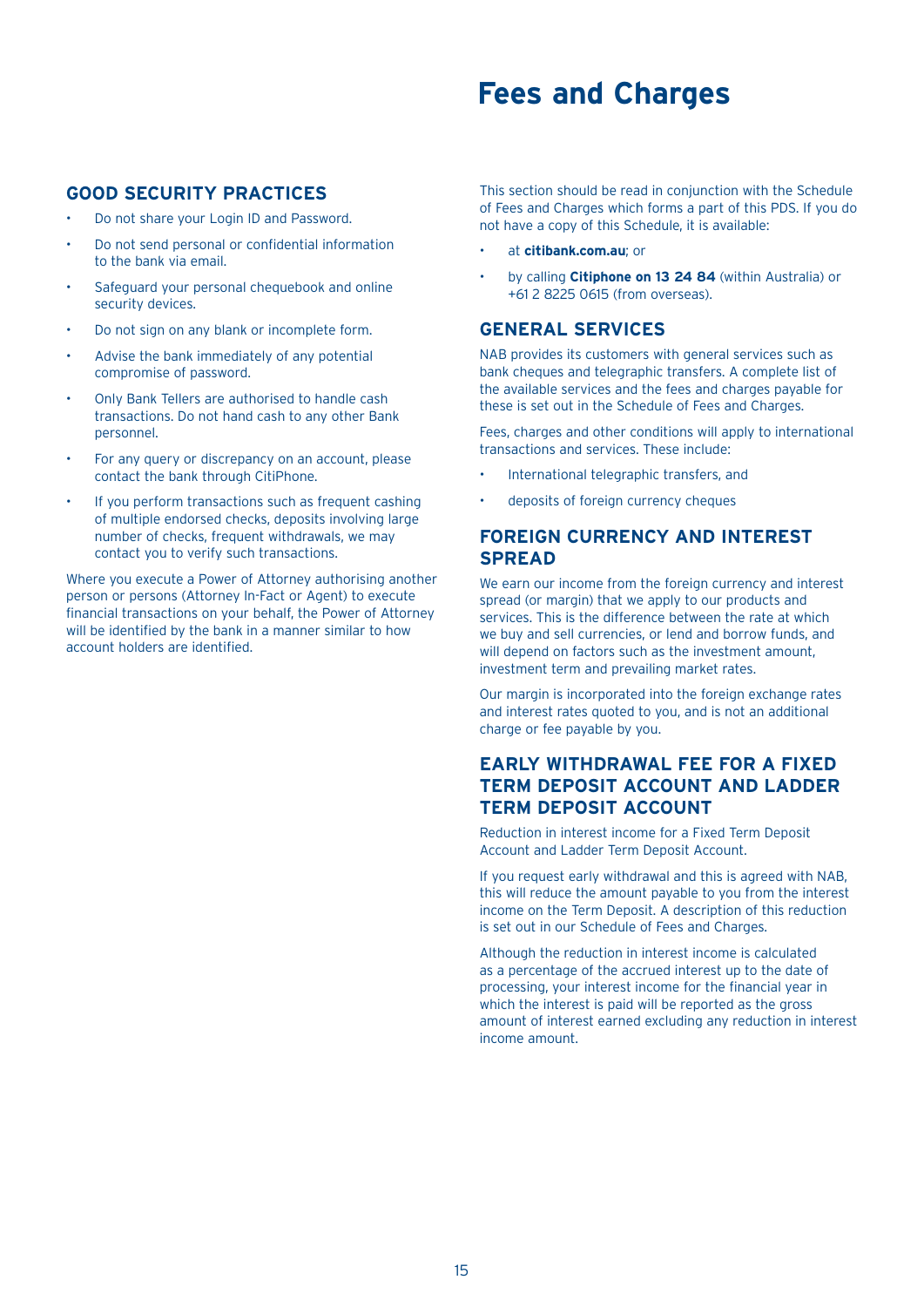## **Benefits and Risks**

## **BENEFITS**

## **MULTI CURRENCY ACCOUNTS**

The benefits of opening any of the Multi Currency Accounts include:

- Convenience you may hold your foreign currency in a variety of accounts, from fixed term deposit to at call accounts, while earning an attractive interest rate.
- Choice you may choose from a range of currencies and investment terms to suit your specific needs.
- An opportunity to hold foreign currency investments in anticipation of favourable currency appreciation as part of your overall investment strategy.

## **FOREIGN EXCHANGE TRANSACTION**

The benefit of the Foreign Exchange Transaction is that it allows you to exchange one currency for another at the prevailing foreign exchange rate.

## **FORWARD EXCHANGE CONTRACT**

The Forward Exchange Contract is commonly used as a risk management tool. Benefits of the Forward Exchange Contract include:

- The ability to lock in an exchange rate now for future currency conversion, thereby minimising the impact of adverse movements in foreign exchange rates.
- If your cash flow is denominated in a foreign currency, a Forward Exchange Contract can help you manage fluctuations in foreign exchange rates and better plan and manage your cash flow.

## **CURRENCY EXCHANGE ORDER WATCHING CONTRACT**

The Currency Exchange Order Watching Contract saves you from having to constantly monitor the foreign currency market. The benefits of a Currency Exchange Order Watching Contract include:

- The close monitoring of currency market movements by NAB with automatic execution of your transaction as instructed once the specified foreign exchange rate is reached.
- Not missing the opportunity of locking in a preferred foreign exchange rate if the prevailing foreign exchange rate is not favourable.

## **RISKS**

All investments involve varying degrees of risk. The key risks involved in the Multi Currency Accounts and the Foreign Exchange Contracts include:

## **TREATMENT OF ACCOUNT OR CONTRACT**

NAB may terminate your Multi Currency Account and/or Foreign Exchange Contract without your approval in order to comply with any law (whether domestic or foreign), including but not limited to any Foreign Reporting Requirements. Please read the section entitled "Foreign Reporting Requirements" in the Additional Information section of this PDS and the terms and conditions for more details.

#### **WITHHOLDING**

NAB may withhold or deduct an amount in respect of payments made to or from your Multi Currency Account and/or Foreign Exchange Contract in order to comply with any law (whether domestic or foreign), including but not limited to any Foreign Reporting Requirements. Please read the section entitled "Foreign Reporting Requirements" in the Additional Information section of this PDS and the Fees Charges & Taxes section of the terms and conditions for more details.

#### **BLOCKING**

NAB may block any payment or transaction where such payment or transaction would result in NAB or any affiliate being in breach of any law (whether domestic or foreign), including any Foreign Reporting Requirements.

#### **ASSIGNMENT**

NAB may assign its rights and obligations under these terms and conditions to an affiliate in order to comply with any law (whether domestic or foreign), including but not limited to complying with any Foreign Reporting Requirements.

## **GENERAL MARKET AND FOREIGN EXCHANGE RISK**

The general economic and political climate, general movements in local and international capital and stock markets, prevailing and anticipated economic conditions, investor sentiment and interest rates and other events and factors outside the control of NAB could all affect the foreign exchange rate, interest rates and hence the value of your investment.

Exchange rates fluctuate from day- to-day and during the day. If you exchange currencies the amount received will vary by reference to the prevailing exchange rate.

Foreign currency denominated investments are subject to rate fluctuations that may provide both opportunities and risks, including risk of loss of capital. In some circumstances, the risk of loss in foreign exchange trading may be substantial.

## **FIXED TERM AND LADDER DEPOSITS**

#### **Liquidity risk**

An investment in a Fixed Term or Ladder Deposit Account is an illiquid investment. You should assume that funds invested will not be available until the maturity of the deposit. If NAB agrees to vary the terms of a deposit additional fees and charges will be payable. Those additional fees and charges will mean that you will receive less than your deposit plus interest calculated using your originally agreed interest rate up to the time of early withdrawal.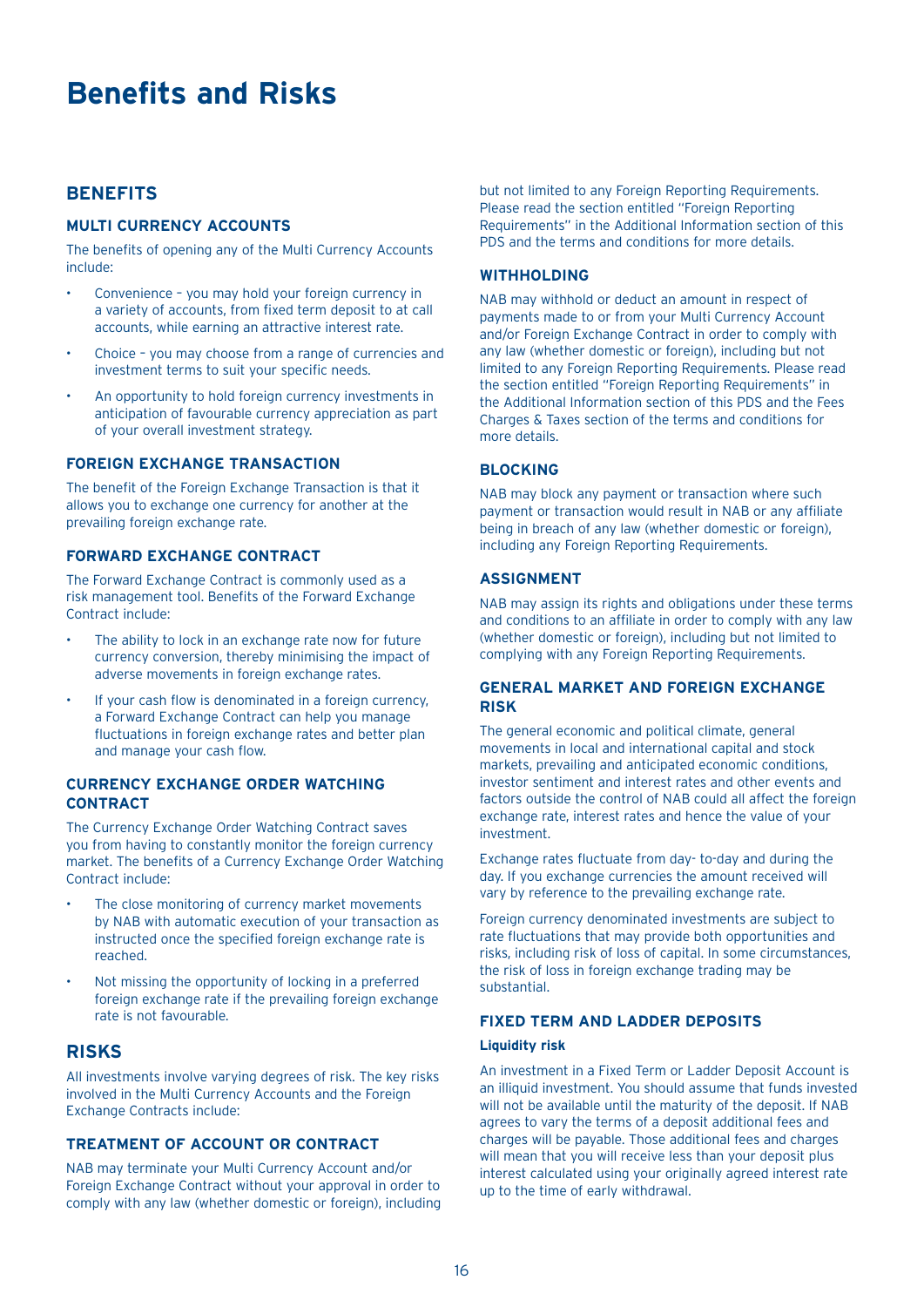## **CURRENCY CONVERSION AND ACCOUNT CLOSURE**

NAB may close your Multi Currency Account and/or convert your investment amount and accrued interest into another major currency or cancel your Foreign Exchange Contract on the occurrence of certain foreign exchange related events outside its control. Please read clause 11 "Conversion and closure of Account" of the terms and conditions for more details.

## **PERFORMANCE BY NAB**

The obligations of NAB under the terms and conditions of the Multi Currency Accounts and Foreign Exchange Contracts are unsecured contractual obligations of NAB which will rank equally with NAB's other unsecured contractual obligations and debt other than liabilities preferred by law. The performance of Australian banks, including National Australia Bank Limited, is not guaranteed by the Australian Prudential Regulation Authority or by any Australian or other government authority. Under the Australian Government's Financial Claims Scheme your AUD deposits with NAB may be guaranteed up to \$250,000 per account holder. The Scheme does not apply to your non-AUD deposits. You should make your own assessment of the ability of these issuers to meet their obligations.

## **KEY FOREIGN EXCHANGE CONTRACT RISKS**

#### **Investment risk**

Entering into a Foreign Exchange Contract will involve taking a position on the direction of foreign currency movements. If foreign exchange rates move in the opposite direction, you may incur a foreign exchange loss. Because exchange rates are volatile, entering into these contracts can be speculative in nature and involve the risk of loss of capital.

## **OPPORTUNITY COSTS**

While a Foreign Exchange Contract allows you to minimise the adverse impact of exchange rate movements, entering into a Foreign Exchange Contract also means that you will not be able to benefit from future favourable exchange rate movements.

## **CANCELLATION OF THE FORWARD EXCHANGE CONTRACT AT YOUR REQUEST**

If you request and NAB agrees a cancellation as requested by you, NAB will determine an amount based on the fair economic value of your Forward Exchange Contract investment amount at the time your request is permitted. This may result in you receiving an amount less than you otherwise would have received if the agreed settlement date had been adhered to.

## **STOP-LOSS ORDERS**

NAB will execute your Stop-Loss Order by completing the foreign exchange transaction at the Next Available Rate. NAB does not promise to settle your Stop-Loss Order at the Stop-Loss Rate; NAB's promise is to settle at the Next Available Rate once the Stop-Loss Rate trigger has occurred.

In volatile markets, the exchange rate quoted by NAB might 'gap' through your Stop-Loss Rate. In such a situation, it is practically impossible for NAB to complete your foreign exchange transaction at the specified Stop-Loss Rate. Accordingly the Next Available Rate can be a rate that is inferior to the Stop-Loss Rate specified by you. This may result in you receiving an amount less than you would have if your order had been executed at the Stop-Loss Rate. NAB can make no promise that after executing your order at the Next Available Rate that foreign exchange rates will not move in the opposite direction, and so leading to an opportunity cost as discussed above.

## **ADVICE**

NAB is not in this PDS and terms and conditions undertaking any duty to provide you with advice on the purchase or sale of currencies or the timing of currency transactions or on the advantages or disadvantages of fixed interest rates on deposits or on events that may be relevant to your return on an investment that includes currency and or interest rate risk.

NAB does not select the foreign currencies in which you choose to invest or the ways in which you choose to invest in them.

Accordingly whether you make a positive or a negative return on your Multi Currency Accounts and Foreign Exchange Contracts depends on your judgment and discretion.

NAB strongly recommends that if you have any doubt as to your understanding of the products, concepts and risks discussed in this PDS that you discuss your concerns with a Relationship Manager and/or seek expert independent advice before undertaking any commitment. Any advice provided to you by your Relationship Manager will be in the nature of factual information or general advice only.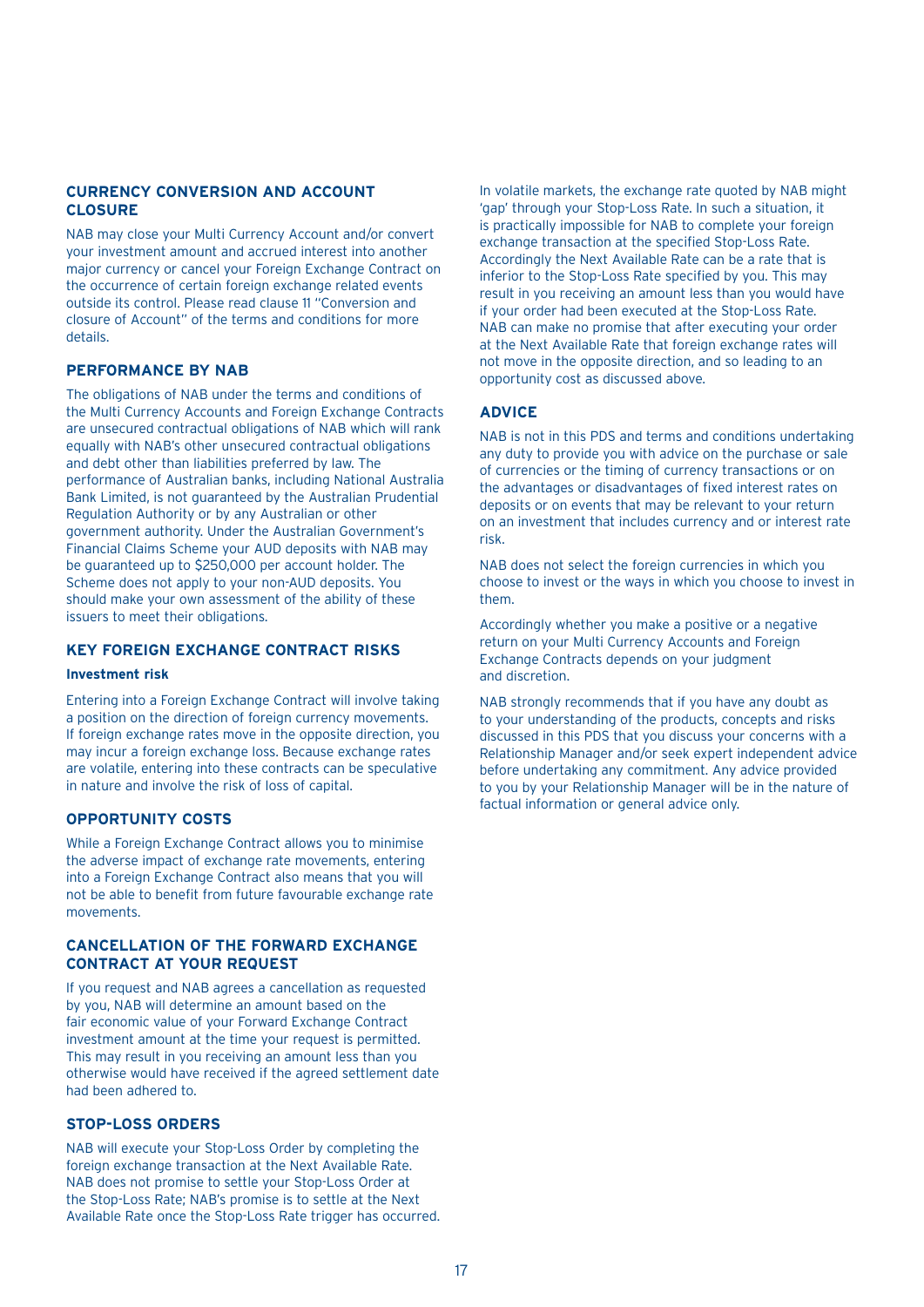## **Taxation**

**This section is a general guide to the key Australian taxation implications of an investment in the Multi Currency Account or the entering into of a Foreign Exchange Contract. It does not take into account your specific taxation circumstances. NAB is not in the business of providing tax advice and cannot be relied on to do so. Accordingly you should seek independent professional tax advice from a recognised tax adviser.** 

## **AUSTRALIAN RESIDENTS**

If you are a resident of Australia for Australian tax purposes in the income year in which interest is paid or credited, the interest should be included in your assessable income in the year it is paid or credited to you. Where such interest is paid or credited in a foreign currency, you should translate that interest into Australian dollars at the exchange rate prevailing on the date it is paid or credited to you.

You are not legally obliged to quote your TFN or ABN or provide an applicable exemption. However if you do not and you are a resident of Australia, NAB is required to withhold tax at the highest marginal tax rate plus Medicare levy from interest paid or credited to you. If tax has been so withheld you are entitled to claim a credit for that tax in your Australian income tax return.

Australian tax legislation contains comprehensive rules for determining when a foreign exchange gain or loss attributable to a currency exchange rate effect (a "forex realisation gain" or "forex realisation loss", respectively) may be realised (a "forex realisation event"), and how the relevant gain or loss is to be calculated. A forex realisation gain or a forex realisation loss made by an Australian resident in connection with a multicurrency account or a foreign exchange transaction will be assessable income or an allowable deduction, respectively.

Specifically, the withdrawal from or the repayment on Maturity of foreign currency from a multi-currency account will result in a forex realisation event, being the cessation of a right to receive foreign currency. A forex realisation gain will arise to the extent that the foreign currency amount repaid (whether this occurs by way of deposit into another Citi branded account, or reinvestment, or remittance to a third party), translated into Australian dollars on the repayment date exceeds the cost of that right, being the foreign currency amount translated into Australian Dollars at the exchange rate prevailing on the date the funds were deposited to the multi-currency account. Conversely, a forex realisation loss may arise.

The law in relation to taxation of forex realisation gains or losses is extremely complex and contains a number of elections that may be available to you for ease of administration. You should seek professional advice from a recognised tax advisor on how these rules apply to your circumstances.

## **NON-RESIDENTS OF AUSTRALIA**

If you are a non-resident of Australia interest paid or credited to you will be subject to a final interest withholding tax at the rate of 10%.

If you are required to file an Australian income tax return as a non-resident, interest paid or credited to you in relation to your Multi Currency Account should not be included in your assessable income. This will be the case notwithstanding that the interest will be Australian sourced income.

Any forex realisation gains or losses realised by a nonresident investor in connection with either the Multi Currency Account or a Foreign Exchange contract will not be assessable or deductible for Australian tax purposes nor will any withholding tax apply.

## **US PERSONS**

NAB is also required to comply with United States information reporting regulations and must report all payments of interest paid to US persons, including US persons who are resident of Australia, to the United States Internal Revenue Service. Any US person that has not provided NAB with their Social Security Number or Taxpayer Identification number will be subject to "backup withholding" on interest paid to them at the prevailing rate (being 24% at the date of this booklet).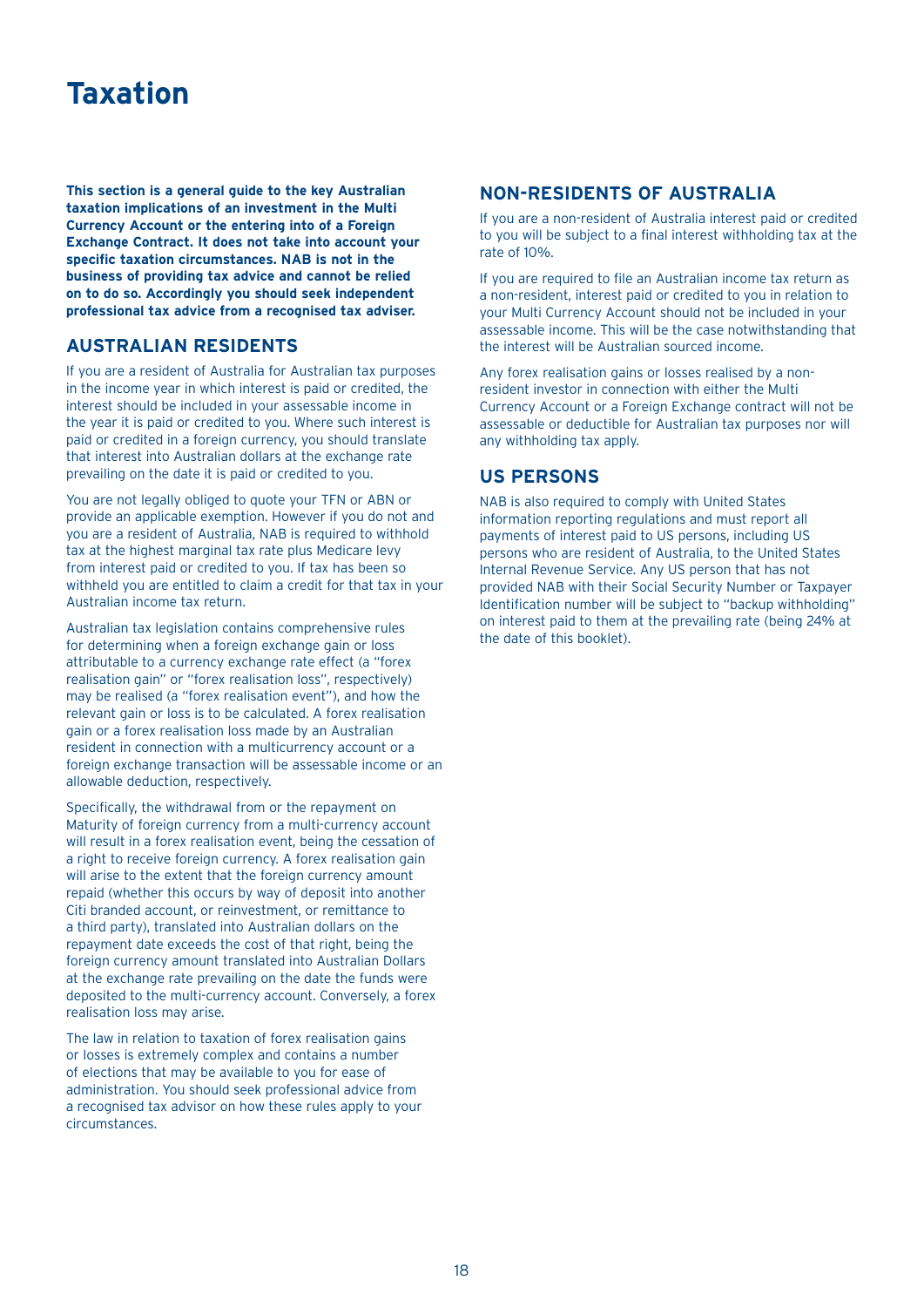## **Additional Information**

## **MAKING DEPOSITS AND WITHDRAWALS**

Generally, any withdrawal or deposit will be valued the day after instructions are received, provided your instructions are complete and received before 3:00pm Sydney time on any business day (excluding days that are public holidays in Sydney). Any transaction outside these times will be processed on the following business day.

We may limit the countries to which you can transfer money and we may not be able to accept transfers from other international bank accounts in certain foreign currencies. Please visit citibank.com.au/deposits-transfers or speak to your Relationship Manager for information on which countries and currencies are available.

## **HOW CAN NON-PERSONAL ACCOUNTS BE OPERATED?**

Depending on the Account you have, you can nominate different methods of operation. Account holders can authorise anyone to operate the Account or alternatively they can require a signature from multiple applicants/ signatories before a transaction or request is processed.

## **AUTHORISING ANOTHER PARTY TO OPERATE YOUR ACCOUNT**

As the Account holder, you may appoint at any time authorised persons (additional signatories) to operate your Account. You will need to fill in an 'Authority to Operate' form. This form may be downloaded at citibank.com.au under useful forms and links.

Any Authority to Operate, which you have provided, will continue until we receive written notice from one or more Account holders revoking the authority. NAB will not be responsible for any liability, which arises as a result of NAB acting in accordance with an Authority to Operate.

Each Account holder (jointly and severally for joint Account holders) will be liable for all debts incurred by any additional signatory/authorised person using any of the account facilities in respect of the Account.

## **TRANSACTING IN WRITING OR VIA PHONE**

Depending on the functionality available on your Account, you may transact in writing or via phone, however, before NAB can act on your instruction you will need to complete the 'Authority to Operate on Written/Phone Instructions' form available online at citibank.com.au. You will not be able to give telephone instructions if more than one signature is required to operate your Account. Certain limits may apply for transacting in writing or by phone. For further information on this service and any limitations please contact your Relationship Manager or Citiphone.

## **THINGS TO KNOW WHEN REQUESTING A TELEGRAPHIC TRANSFER**

When requesting a Telegraphic Transfer your funds might be sent via an intermediary bank before reaching its destination. This will only happen if NAB is unable to send your funds directly to the beneficiary bank.

Intermediary banks may charge you for sending your funds onto the beneficiary. Intermediary bank fees will be deducted from the transfer amount before sending on. When requesting a Telegraphic Transfer you must ensure the beneficiary details are correct otherwise your request may be rejected and returned to NAB. In the event your funds are returned to NAB due to incorrect or insufficient information they will be credited back to your Account less any fees and charges that have been applied by the intermediary and beneficiary bank. If your Telegraphic Transfer request is in foreign currency and the funds are returned, NAB will credit your Account with the Australian dollar equivalent of the foreign currency amount, using the applicable foreign exchange rate quoted by NAB on the day and at the time of conversion, less any intermediary and beneficiary bank fees and charges. The rate used for the conversion will vary depending on prevailing market rates, the size of your transaction, the currency of the transaction, the way NAB receives the amount and any existing arrangements with you about exchange rates.

NAB has no control over other financial institutions, their fees and charges or any government legislation or controls that may create costs for your transaction or those financial institutions or regulate the way in which they operate.

We may limit the countries to which you can transfer money. Please visit citibank.com.au/deposits-transfersor speak to your Relationship Manager for information on which countries are available.

## **FOREIGN REPORTING REQUIREMENTS**

As a financial institution, NAB may be subject to Foreign Reporting Requirements. To comply with Foreign Reporting Requirements, you agree to provide to NAB such information as it may require, both as part of account opening procedures and on an ongoing basis while you hold a Multi Currency Account and/or Foreign Exchange Contract.

NAB may also be required to report information in respect of your Multi Currency Account and/or Foreign Exchange Contract to any government, regulator or authority (whether domestic or foreign).

If you do not provide the required information upon request, or consent to NAB providing information in respect of your Multi Currency Account and/or Foreign Exchange Contract to the relevant government, regulator or authority in accordance with the applicable Foreign Reporting Requirements, NAB may be required to make a Foreign Tax Deduction from certain payments made to your Multi Currency Account and/or Foreign Exchange Contract and/ or to terminate your Multi Currency Account and/or Foreign Exchange Contract.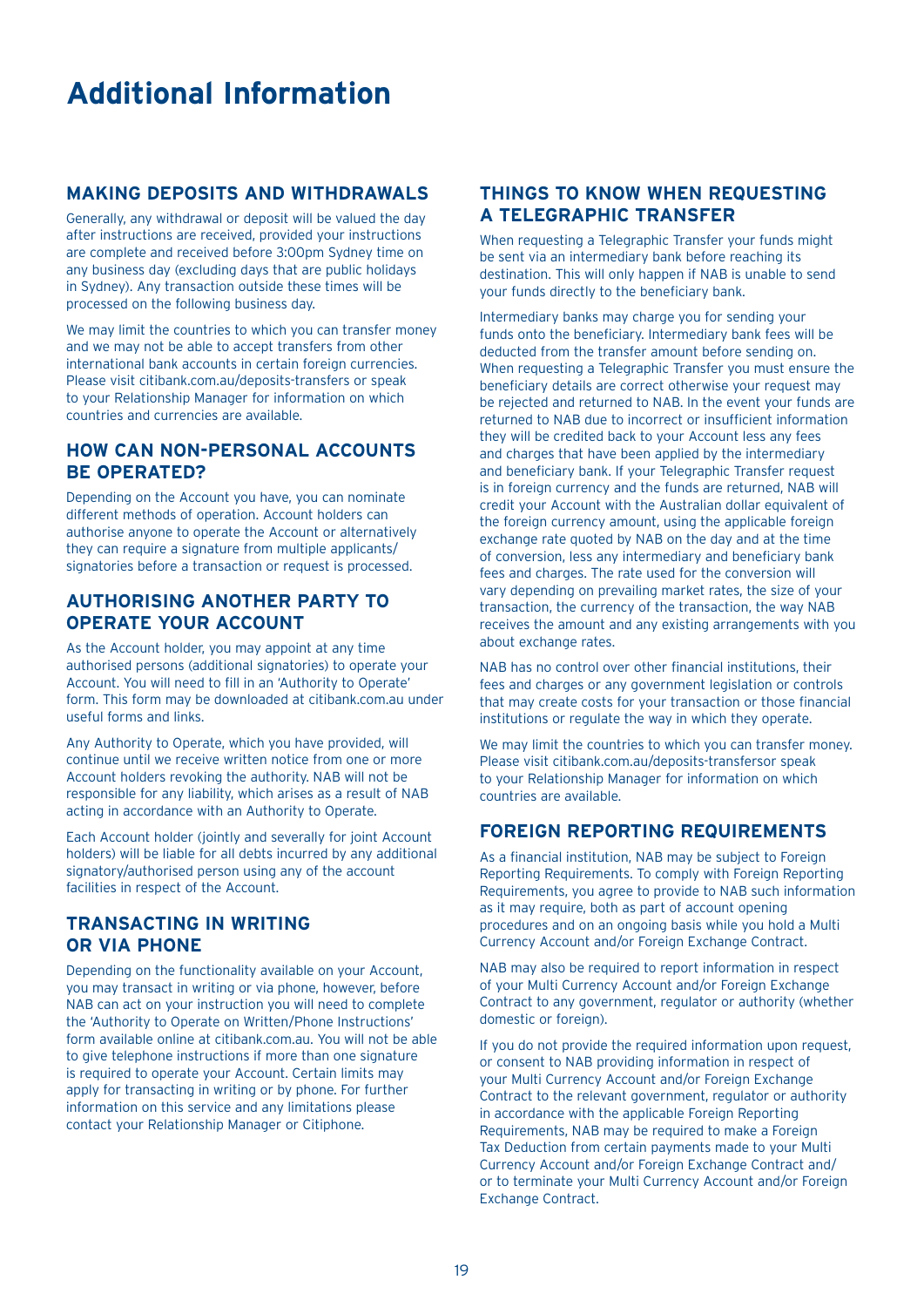If NAB or any other person is required to make a Foreign Tax Deduction, you will not be entitled to any increase in payments made to your Multi Currency Account and/ or Foreign Exchange Contract, or receive any additional payments in respect of such Foreign Tax Deduction so that the balance of your Multi Currency Account and/or Foreign Exchange Contract balance may be less than you expected.

**Foreign Reporting Requirements** means obligations imposed on financial institutions:

- (a) by foreign law or regulation (including foreign laws in respect of which a financial institution reasonably considers itself bound);
- (b) by Australian laws that implement Australia's obligations under an agreement with a foreign government, regulator or authority; or
- (c) under agreements entered into between the relevant financial institution and a foreign government, regulator or authority, to do one or more of the following:
	- i. conduct due diligence in respect of Multi Currency Accounts and Foreign Exchange Contracts;
	- ii. report information (which may include account information) in respect of Multi Currency Accounts and Foreign Exchange Contracts to a government, regulator or authority (whether domestic or foreign);
	- iii. make a Foreign Tax Deduction from payments made to or in respect of Multi Currency Accounts or Foreign Exchange Contracts; and
	- iv. close or terminate Multi Currency Accounts or Foreign Exchange Contracts.

**Foreign Tax Deduction** means a deduction or withholding from a payment made to or in respect of a Multi Currency Account or Foreign Exchange Contracts that is required or contemplated by a Foreign Reporting Requirement.

## **PRIVACY AND PERSONAL INFORMATION**

Citi and NAB each have a privacy policy that covers the management and handling of your data and personal information. For Citi's Privacy Policy please visit citigroup.com.au/privacy and for NAB's Privacy Policy visit nab.com.au/common/privacy-policy.

#### **Call recording**

Your telephone calls and conversations with our representatives may be recorded and monitored for quality, training and verification purposes.

## **FINANCIAL HARDSHIP**

You should contact us as soon as possible if you owe us any money and you believe that you will not be able to meet obligations as they become due, so that we can work with you to determine any options available.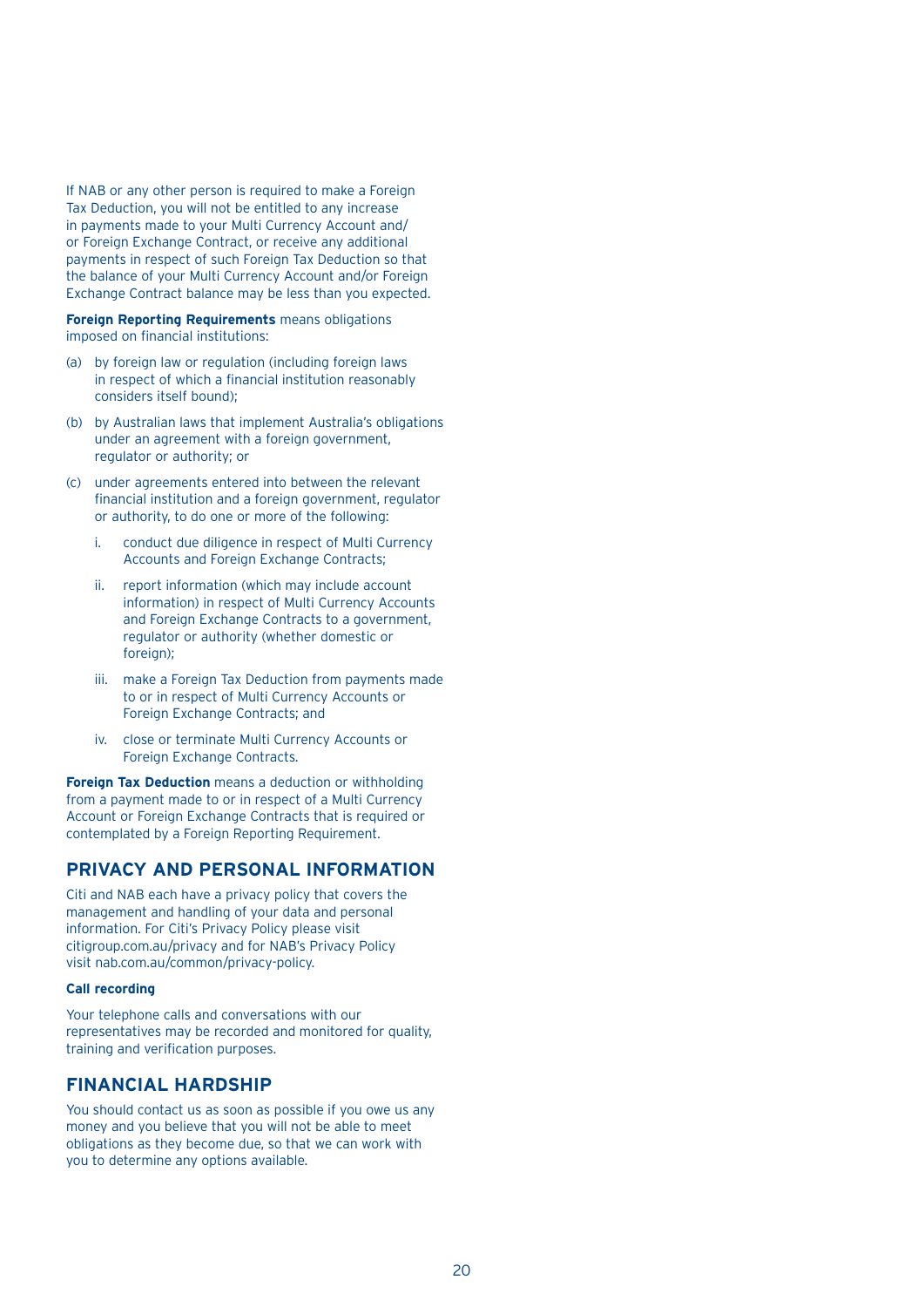## **MULTI CURRENCY ACCOUNTS TERMS AND CONDITIONS**

The terms and conditions applicable to the Multi Currency Accounts are divided into:

PART A: ALL MULTI CURRENCY ACCOUNTS

PART B: FIXED TERM DEPOSIT ACCOUNT

PART C: LADDER TERM DEPOSIT ACCOUNT

PART D: OVERNIGHT MULTI CURRENCY ACCOUNT

PART E: US DOLLAR AT CALL ACCOUNT

You are advised to read the terms and conditions carefully before applying and to keep them in a safe place for future reference.

## **PART A: ALL MULTI CURRENCY ACCOUNTS**

## **1. DEFINITIONS AND INTERPRETATION**

1.1 Definitions

 In these terms and conditions, unless the context requires otherwise:

**Account** means your Multi Currency Account with NAB and includes the Fixed Term Deposit Account, Ladder Term Deposit Account, Overnight Multi Currency Account and US Dollar At Call Account;

 **Account Opening Form** means the Account Opening Form attached to or accompanying this PDS;

 **At Call Account** means a Citi branded at call account (whether under a Citi branded Multi Currency Account or a Citi branded Local Currency Account);

 **Available Funds** means cleared funds or a prearranged ability to draw against uncleared funds or to overdraw any Account;

**Authority To Operate** means the authority to operate (whether it forms a section of the Application Form or is a separate form that we provide you) that may be completed by you;

 **Banking Code of Practice** means the Banking Code of Practice published by the Australian Banking Association Inc. or any superseding publication. This definition applies to both this PDS and the Schedule of Fees and Charges;

**Business Day** means if your Account is:

- (a) a Fixed Term Deposit Account, Ladder Term Deposit Account or an Overnight Multi Currency Account, a day on which banks are open for business in Sydney but does not include a Saturday, Sunday or public holiday; or
- (b) a US Dollar At Call Account, a day on which banks are open for business in Sydney and New York but does not include a Saturday, Sunday or public holiday;

**Citi** means Citigroup Pty Limited (ABN 88 004 325 080), AFSL and Australian credit licence 238098, unless the context otherwise requires. For example, some of the features or services provided in connection with this document include the "Citi" name but are provided by NAB, such as Citi Online;

 **Citigroup Pty Limited** means Citigroup Pty Limited ABN 88 004 325 080, AFSL and Australian credit licence 238098;

**Citigroup** means Citigroup Inc., a bank holding company in the United States of America together with any of its subsidiaries, affiliates or associated companies;

**Fixed Term Deposit Account** means an Account established in accordance with Part A and Part B of these terms and conditions;

 **Instruction** means an instruction given by you or a person authorised by you to NAB in relation to an Account;

**Ladder Term Deposit Account** means an Account established in accordance with Part A and Part C of these terms and conditions;

 **Overnight Multi Currency Account** means an Account established in accordance with Part A and Part D of these terms and conditions;

 **Schedule of Fees and Charges** means the document issued by NAB that sets out the current standard bank fees and charges of NAB that apply to the Accounts;

**Step** means a predetermined interval in the term of the Ladder Term Deposit Account;

 **US Dollar At Call Account** means an Account established in accordance with Part A and Part E of these terms and conditions;

**Value Date** means if your Account is:

- (a) a Fixed Term Deposit Account, Ladder Term Deposit Account or an Overnight Multi Currency Account:
	- (i) where your deposit is received by NAB in cleared funds prior to 3.00pm Sydney time on any Business Day, the next Business Day after the date of receipt; or
	- (ii) where your deposit is received by NAB in cleared funds after 3.00pm Sydney time on any Business Day or on a day other than a Business Day, the second Business Day after the date of receipt; and
- (b) a US Dollar At Call Account:
	- (i) where your deposit is received by NAB in cleared funds prior to 3.00pm Sydney time on any Business Day, on that Business Day; or
	- (ii) where your deposit is received by NAB in cleared funds after 3.00pm Sydney time on any Business Day or on a day other than a Business Day, the next Business Day after the date of receipt; and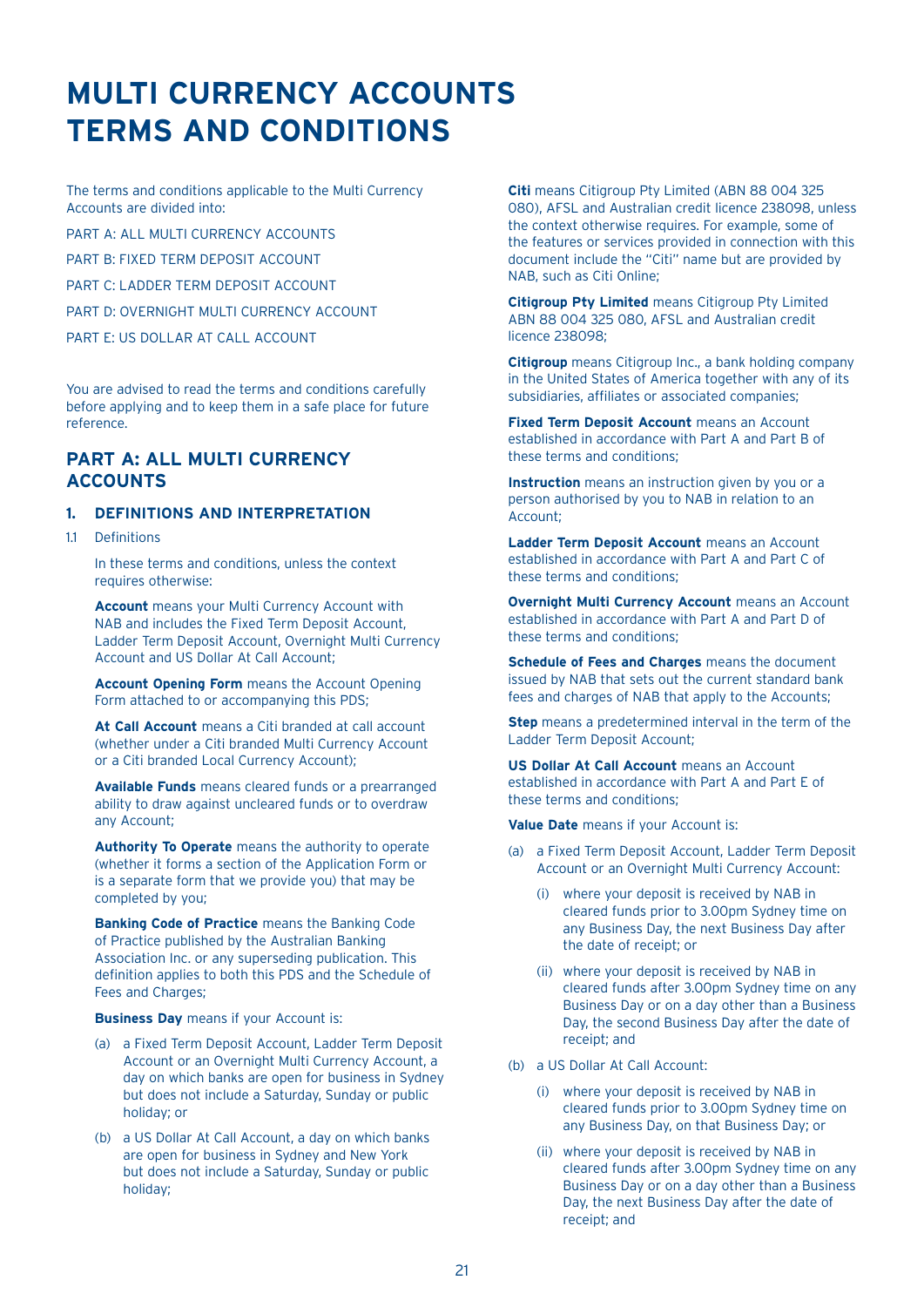You and your means the person or persons in whose name the Account is held.

- 1.2 Interpretation
	- (1) In these terms and conditions, unless the context requires another meaning, a reference:
		- (a) to the singular includes the plural and vice versa;
		- (b) to a document (including these terms and conditions) is a reference to that document as amended, consolidated, supplemented, novated or replaced;
		- (c) to a party means a party to these terms and conditions;
		- (d) to a person (including a party) includes an individual, company, other body corporate, association, partnership, firm, joint venture, trust or government agency, and it also includes the person's successors, permitted assigns, substitutes, executors and administrators;
		- (e) to a law is a reference to that law (whether domestic or foreign) as amended, consolidated, supplemented or replaced, and it includes a reference to any regulation, rule, statutory instrument, bylaw or other subordinate legislation made under that law, and any legislation, treaty, judgment, rule of common law or equity or rule of any applicable stock exchange.
	- (2) Where a word or phrase is defined, its other grammatical forms have a corresponding meaning.
	- (3) Headings are for convenience only and do not affect interpretation.
	- (4) If a payment or other act must (but for this clause) be made or done on a day that is not a Business Day, then it must be made or done on the next Business Day.
	- (5) If a period occurs from, after or before a day or the day of an act or event, it excludes that day.

## **2. ACCOUNT OPENING PROCEDURES**

2.1 Account Opening Form

 Before you open an Account for the first time, you must complete and return to NAB an Account Opening Form.

2.2 Acceptance of application by NAB

 NAB will advise you if your application is not accepted. NAB may decide in its absolute discretion whether or not to accept your application. NAB is not obliged to provide you with reasons if it decides not to accept your application.

#### 2.3 Instructions

 You may authorise NAB to act on oral and written instructions by completing the relevant sections of the Account Opening Form.

2.4 Investor bound by terms and conditions

 By completing and returning the Account Opening Form to NAB, you agree to be bound by these terms and conditions.

2.5 Joint Account

 Where the Account is held in the name of more than one person:

- (1) upon the death of one Account holder, title to your Account will vest with the surviving Account holder or holders (subject to other claims);
- (2) the terms and conditions of your Account will apply to each of you jointly and individually;
- (3) subject to you informing NAB of any restrictions as to the method of operation, each of you is separately authorised to operate the Account in all respects; and
- (4) you may not authorise NAB to act on your telephone instructions if the operation of your Account requires more than one signatory.
- 2.6 Partnerships

 Where you are a partnership, these terms and conditions continue to bind the partners of the partnership despite the dissolution or any change at any time in the constitution of the partnership.

2.7 Trustees

 Where you enter into these terms and conditions as a trustee:

- (1) You acknowledge that these terms and conditions bind you personally and in your capacity as trustee of the trust;
- (2) You represent that:
	- (a) you have full power and are legally entitled to enter into and perform your obligations under these terms and conditions;
	- (b) any conflict of interest and duty which might arise from your entry into any of these terms and conditions is satisfactorily overcome by the trust instrument or has been overcome by a resolution by all unit holders of the trust;
	- (c) you are entitled to be indemnified out of trust assets to the full extent of the liabilities that you enter into under these terms and conditions as trustee; and
	- (d) you must inform us if you are removed from office as trustee.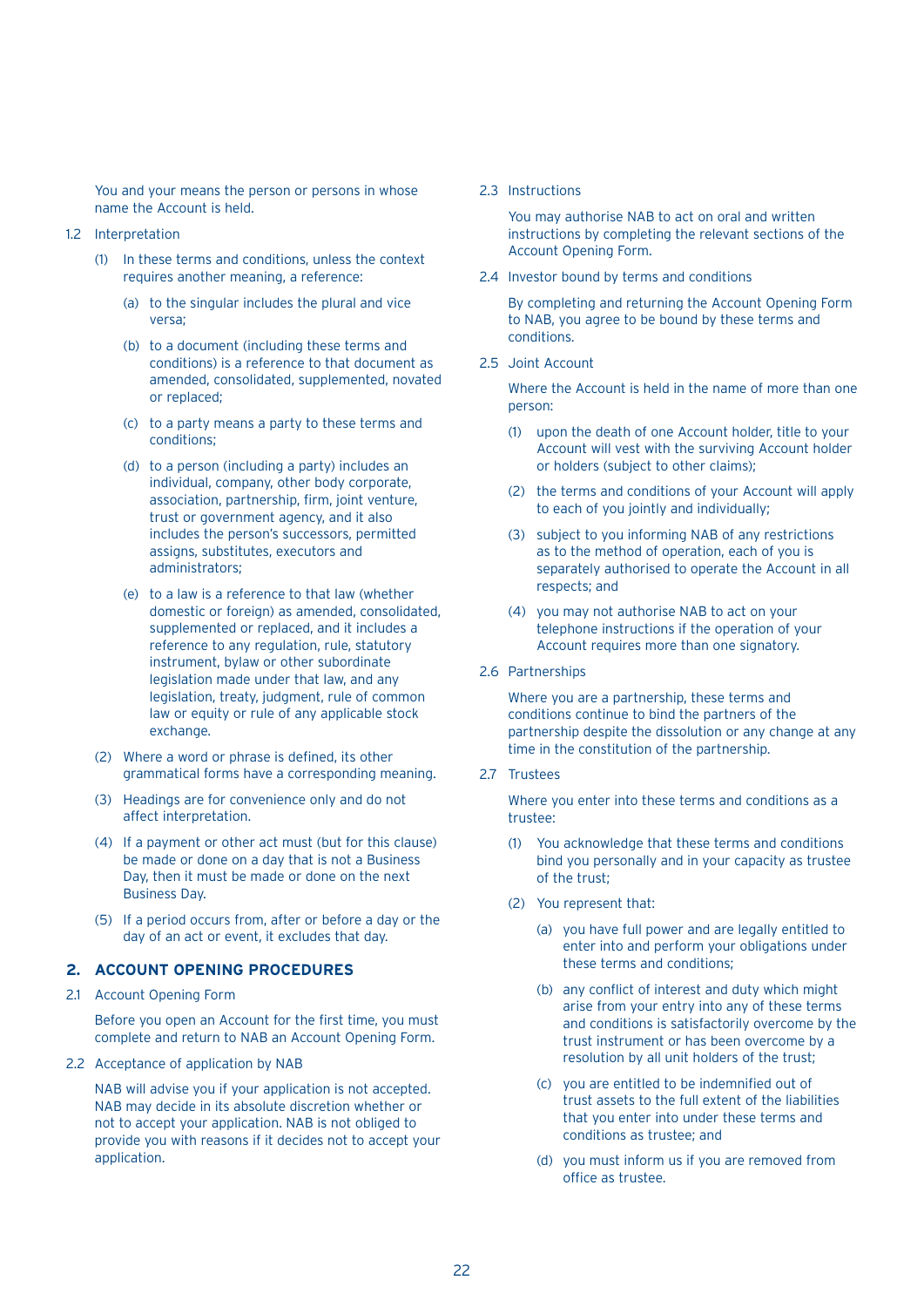#### 2.8 Authority to Operate

- (1) You may authorise a person or persons to operate the Account in any way you can including making deposits, withdrawals, transfers and transactions which incur fees. You agree to be bound by the actions of any such person or persons you authorise.
- (2) You may authorise a person or persons to operate the Account by completing the relevant section in the Account Opening Form.
- (3) You may revoke or replace any authorisation by completing a new Authority to Operate. The authorisation will continue to apply until we have received the new Authority to Operate.
- (4) Unless otherwise notified by you in a form acceptable to NAB, a person you authorise to operate your Account will not have the benefit of clause 2.8.
- 2.9 Disputes in the operation of your Account
	- (1) If NAB becomes aware of, or has reasonable grounds to suspect that there is, a dispute between any of the Account holders or any parties NAB considers relevant to the Account, NAB may (at NAB's absolute discretion) suspend transactions on your Account.
	- (2) To remove the suspension NAB will need to receive written instructions from all Account holders and relevant parties requesting that NAB lifts the suspension.
- 2.10 Change in details

 You must notify NAB in writing of any change in details stated in your Account Opening Form as soon as possible. NAB may accept other forms of notice at NAB's discretion.

- 2.11 Instructions fully authorised
	- (1) You agree that as long as any instructions received by NAB are:
		- (a) given or appear to be given by you or by a person authorised to submit Instructions on your behalf;
		- (b) (if a form, for example "written" and/or rules, for example "nominated third party payees only" have been agreed) in accordance with the form and/or process agreed; and
		- (c) (if a process has been agreed) authenticated in accordance with the process agreed with you;

 then NAB will be entitled to treat such instructions as Instructions that are fully authorised by and binding on you regardless of:

 (d) the Instruction being identical or similar to another Instruction; or

- (e) circumstances prevailing at the time such Instructions are received that might lead a person to suspect that an instruction was not fully authorised, unless NAB employees or agents with direct responsibility for acting on Instructions have actual knowledge that an instruction is not authorised by you and have a reasonable opportunity to prevent the instruction being relied on.
- (2) Examples of common authentication processes include passwords and PINS used in electronic instructions; checking by calling a telephone number advised by you; comparing original signatures with specimens provided by you.
- (3) NAB may, in its absolute discretion, defer acting in accordance with the whole or any part of an instruction pending further enquiry to or confirmation by you but NAB will not be under any obligation to do so in any case.
- 2.12 NAB may process Instructions despite insufficient funds

 Unless agreed otherwise in writing, NAB's undertakings to you to act on your instructions exclude any implied term that NAB will process or not process all or any part of an Instruction to make a payment by reference to the criteria that there are insufficient Available Funds in your Account. NAB may choose to process or not to process such an Instruction without giving prior notice to you and irrespective of:

- (1) the nature or purpose for which the payment was directed;
- (2) whether or not at the relevant time any other account of you has sufficient Available Funds to cover the payment;
- (3) whether any deposit has been made to your Account which has not yet registered in NAB's systems;
- (4) whether any uncleared funds in your Account are subsequently cleared or are likely to be subsequently cleared:
- (5) whether or not NAB at the same time processes or had previously processed a transaction in similar circumstances.
- 2.13 Refusal of transactions
	- (1) Notwithstanding any other provision of these terms and conditions NAB reserves the right to reject any Instruction if:
		- (a) there are not sufficient Available Funds in your Account to cover the amounts of the disbursements requested in the Instruction (taking into account all other Instructions and whether the relevant disbursements have been made and debited to your Account or not);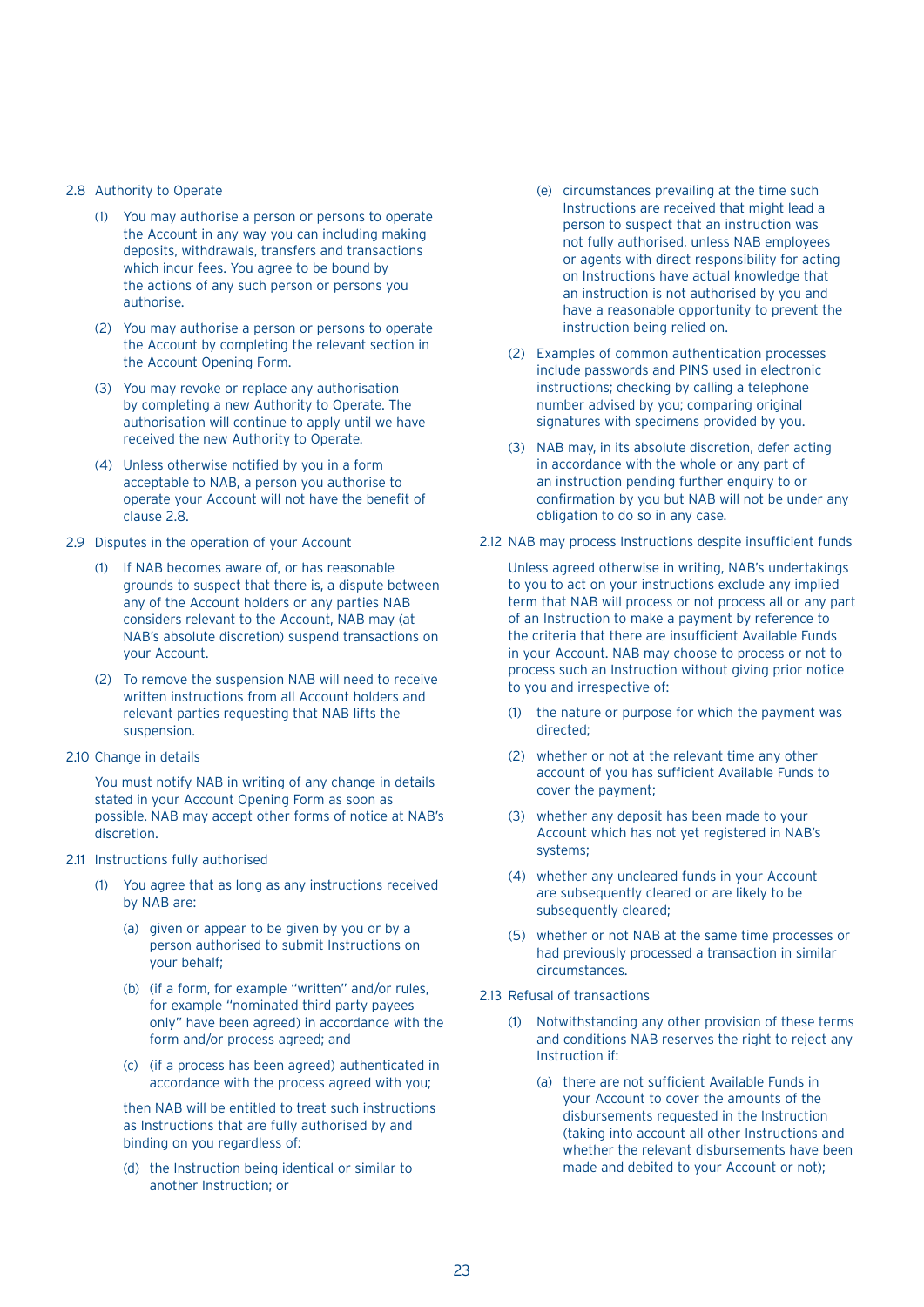- (b) it detects any fraud or misuse of your Account which it believes has the potential to adversely affect it or you;
- (c) the Instruction does not comply with clause 2.11; or
- (d) you close the Account or for any reason are no longer bound to perform your obligations under these terms and conditions or a part of them.
- (e) NAB closes your Account in accordance with these terms and conditions.
- (2) NAB's undertakings to you to act on your instructions exclude any instruction that NAB, acting reasonably and in good faith, rejects in accordance with this clause 2.13.

### **3. CURRENCY OF ACCOUNT**

- 3.1 The Account is available in any one of the currencies NAB may offer from time to time.
- 3.2 Your Account balance is held in the currency that you make available on deposit.
- 3.3 If you instruct NAB to convert currency, whether on deposit into, or withdrawal from, your Account, or at any other time, NAB will convert the currency at the applicable foreign exchange rate quoted by NAB on the day and at the time of conversion.

 Upon request, NAB will provide you with details of the exchange rate and any transaction charges that will apply (or if these are not known at the time, details of the basis on which the transaction will be completed if they are known to NAB). The rate used for the conversion will vary depending on prevailing market rates, the size of your deposit, the currency of the deposit, the way NAB receives the deposit and any existing arrangements with you about exchange rates.

## **4. INFORMATION ON REQUEST**

- 4.1 The following information is available from NAB on request:
	- (1) current interest rates;
	- (2) current standard fees and charges payable in respect of the Account;
	- (3) the nature and amount of the charges levied for providing services;
	- (4) terms and conditions on which any banking services are provided; and
	- (5) minimum and maximum transactions and ongoing balance requirements.
- 4.2 General descriptive information concerning the following aspects of your Account can also be provided to you on request:
	- (1) account opening procedures;
- (2) NAB's obligations regarding the confidentiality of your information;
- (3) complaint handling procedures; and
- (4) bank cheques.
- **5. BALANCE AND TRANSACTION AMOUNT REQUIREMENTS**
- 5.1 Minimum opening, deposit and transaction amount requirements may apply to your Account from time to time. NAB will advise you of any such requirements that apply to your Account at its commencement. However, NAB reserves the right to vary the nature and amount of these requirements in accordance with clause 20.
- 5.2 The minimum balance for opening or reinvesting into an Account is AUD10,000.00 or its equivalent in another currency at the time of deposit.
- 5.3 All investments made (and any interest earned on investments) will be repayable solely in Australia and subject to the laws of Australia.

### **6. DEPOSITS**

- 6.1 You may deposit funds into the Account by:
	- (1) bank cheque issued by a bank within Australia;
	- (2) bank draft;
	- (3) payment directly from an account held with NAB or NAB's associated companies;
	- (4) personal cheque or traveller's cheque;
	- (5) telegraphic transfer; or
	- (6) such other method as NAB may approve from time to time.
- 6.2 Funds deposited will not be credited to the Account or made available for withdrawal until cleared.
- 6.3 All cheques and bank drafts must be made payable to the Account holder's name.

## **7. FEES, CHARGES AND TAXES**

- 7.1 Fees and charges may apply to your Account and are debited to your Account when fees are charged. These are set out in the Schedule of Fees and Charges, which forms a part of the Product Disclosure Statement for the Account. NAB reserves the right to vary the nature and amount of fees charged in accordance with clause 20.
- 7.2 NAB may debit your Account with any government charges or taxes that relate to your Account, including those which are introduced or become applicable to your Account after its commencement.
- 7.3 Where required by any law (whether domestic or foreign), NAB will deduct tax from your account or from any amount paid or credited to you.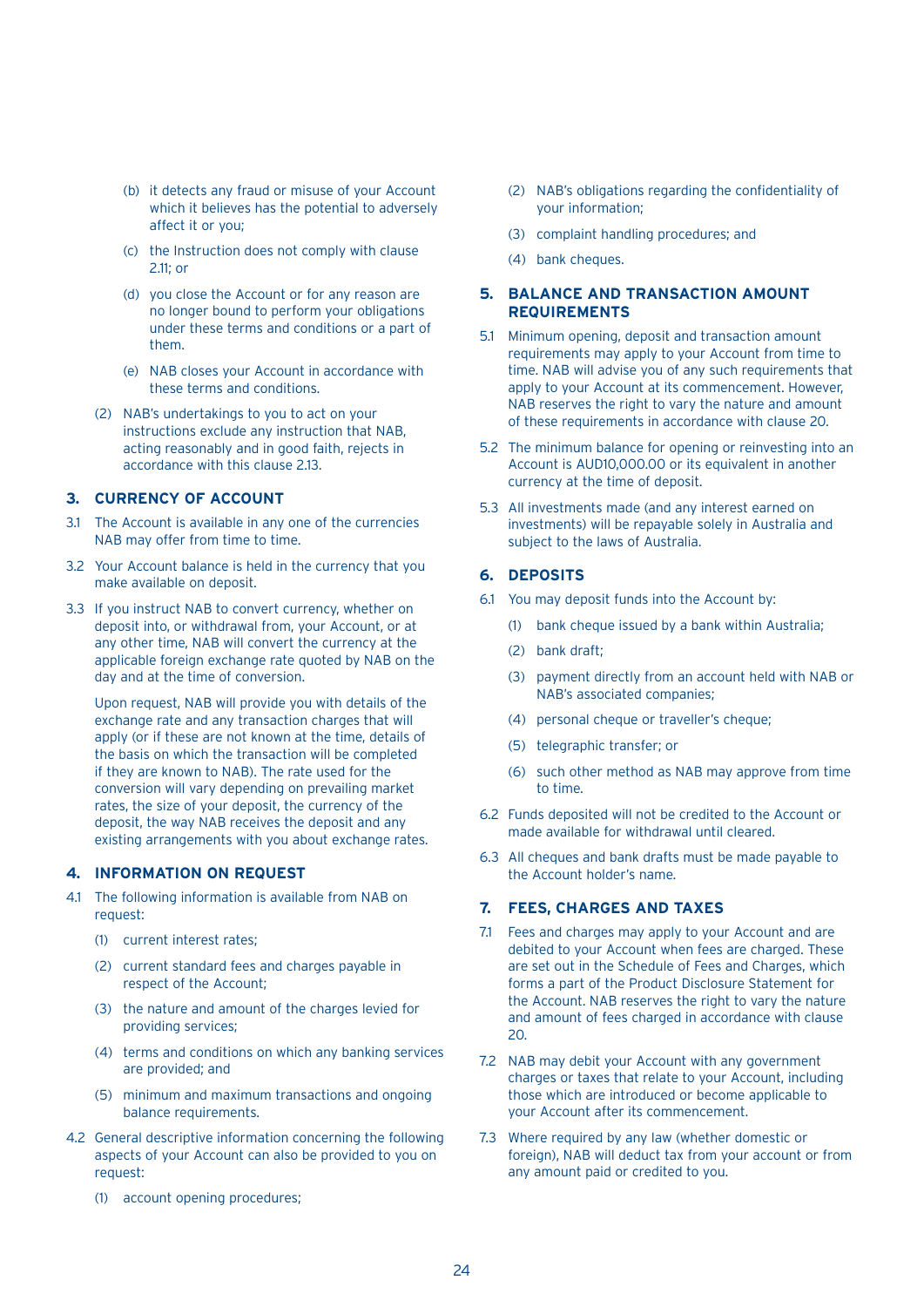## **8. COUNTERPARTIES, BROKERS AND AGENTS**

NAB may effect transactions with or through counterparties, brokers or agents as determined by NAB from time to time.

## **9. CONFLICTS**

You understand and agree that:

(a) NAB may effect transactions for you through the agency of and/or with a counterparty which is a member of the National Australia Bank Limited group or a person otherwise associated with NAB or in which NAB has a direct or indirect material interest.

## **10. SET-OFF AND ACCOUNT COMBINATION**

If you are in breach of an obligation to pay money to NAB, may be insolvent, or after your death or incapacity, we may set-off amounts that we owe each other or combine your Account with any one or more of your accounts with us. The consequence of accounts being combined will be that one balance remains and if that is a debit balance, you will remain liable to us for that amount. The consequence of "set off" is that amounts that we owe to each other are reduced by the same amount. We will not exercise these rights so as to cause a liability to become secured if we agreed that it would not be secured. If we decide to exercise these rights and have not given you prior notice we will tell you promptly afterwards. You may be insolvent if you commit an act of bankruptcy or enter into any assignment arrangement or composition with any creditors or are bankrupt.

## **11. CONVERSION AND CLOSURE OF ACCOUNT**

11.1 Circumstances beyond NAB's control

 NAB may terminate your Account (including termination of your Fixed or Ladder Term Deposit Account prior to maturity) and, where legally permitted, return your deposit and accrued interest (where the combination of the deposit and accrued interest is AU\$5 or more (or its foreign currency equivalent)) to you in any major currency if any of the following events occur:

- (1) restrictions on convertibility and transferability are applied to the currency of your deposit;
- (2) the currency (except Euro) of your deposit ceases to be the official currency of its issuing nation;
- (3) if your deposit is in Euro and the Euro ceases to be the official currency of all member states participating in the European Economic and Monetary Union;
- (4) if NAB determines in good faith that the performance of NAB's obligations under these terms and conditions has or will become in circumstances beyond NAB's reasonable control, impossible, unlawful, illegal or otherwise prohibited as a result of compliance with any applicable present or future law, rule, regulation, judgement, order or directive of any government, administrative, legislative or judicial power or

authority (whether domestic or foreign), or to comply with any Foreign Reporting Requirement;

- (5) NAB determines that to leave the Account open has caused or may cause reputational damage to NAB; or
- (6) Any actual or proposed event that may reasonably (in NAB's opinion) be expected to lead to any of the events referred to in paragraphs (1) to (5) above occurring.
- 11.2 Where NAB terminates your Account in the circumstances described in 11.1, any credit balance (the balance determined by including accrued interest not yet credited) or less than AU\$5 (or its foreign currency equivalent) at the date of termination will not be returned to you. If the balance of your Account is AU\$5 or more (or its foreign currency equivalent) at the date of termination:
	- (1) the payment made to you will be made in one of the following currencies, being either the highest ranking of the possible alternatives, or if it was possible to consult with you before the time that NAB would usually contain the currency, the currency chosen by you from the possible alternatives:
		- (a) the currency held in your Account;
		- (b) the Australian Dollar;
		- (c) the Euro; or
		- (d) the British Pound.

 Where payment in one of the above currencies is not possible, the payment to you will be made in another major currency you may choose, being one of the other currencies then offered by NAB;

- (2) the payment will be made as soon as possible after your Account is terminated, less any agreed fees and charges, or in the case of a Fixed or Ladder Term Deposit Account, the fees and charges that NAB would have included in an offer of varied terms under clause 27.2 or 33.2. The exchange rates used will be as if you had instructed NAB to make the conversions, see clause 3.3.
- 11.3 NAB's general right to close your Account

 Without limiting clause 11.1, NAB reserves the right to close your Account (but not a Fixed or Ladder Term Deposit Account) at any time by giving you 30 days' written notice to your last notified mailing or email address. In certain circumstances, NAB may also give notice by newspaper advertisement. If NAB exercises its discretion to close your Account, any credit balance (the balance determined by including accrued interest not yet credited of less than AU\$5 (or its foreign currency equivalent) at the date of closure will not be returned to you. If the balance of your Account is AU\$5 or more (or its foreign currency equivalent) at the date of closure, NAB will forward a cheque to your last notified mailing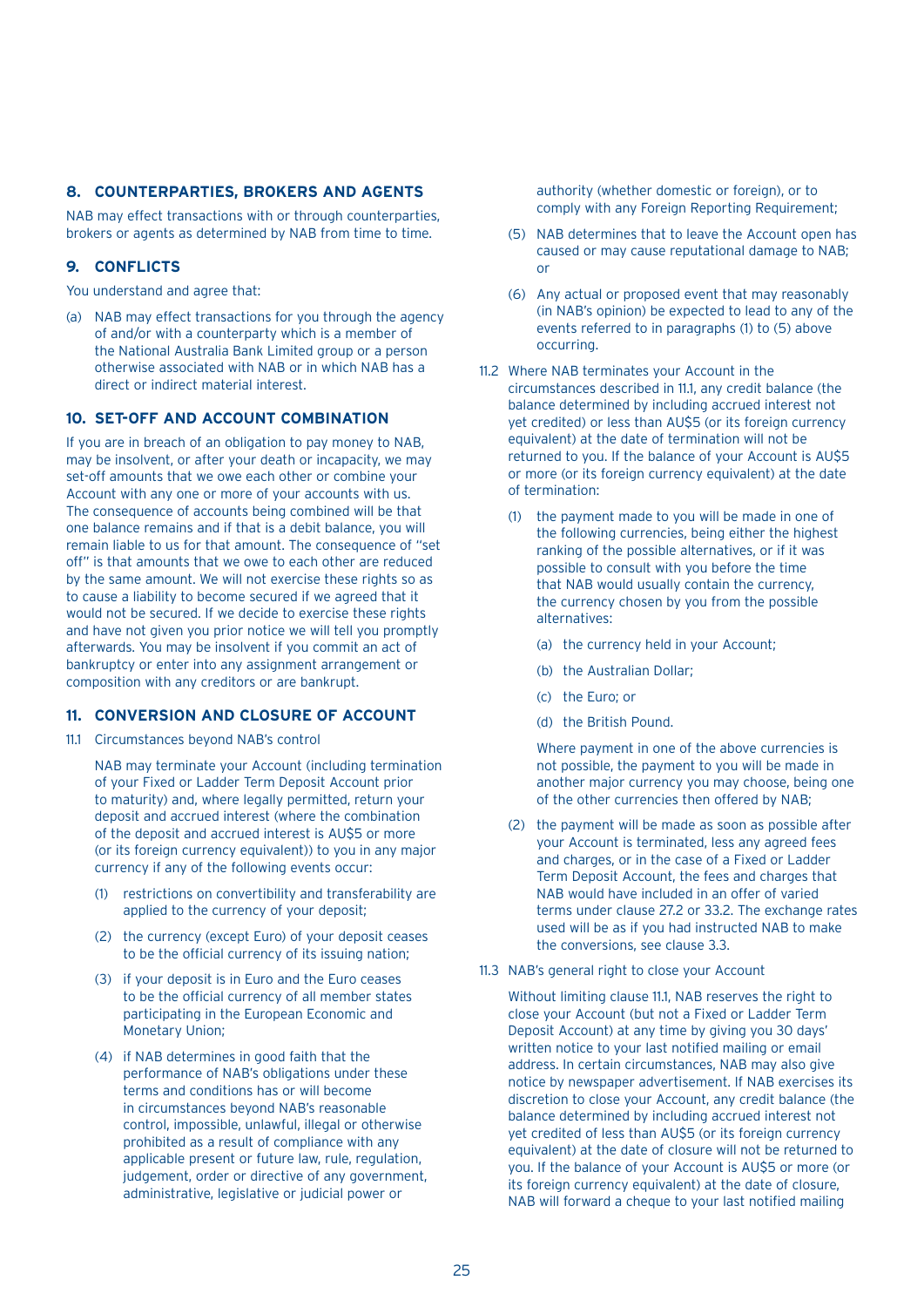address with the Account balance plus any accrued interest not included in the balance, less any agreed fees and charges.

11.4 Inactive Accounts in debit or with a nil balance

 If your Account has not been operated on by deposit or withdrawal for a period of at least 6 months (excluding Fixed or Ladder Term Deposit Account), and your Account is either in debit (apart from a secured overdraft) or has a nil balance, NAB may close your Account without any prior written notice to you.

11.5 Unclaimed monies

 If your Account has not been operated on for a period of at least seven years (either by deposit or withdrawal), NAB may close your Account and transfer the balance to the Commonwealth Government as unclaimed monies, where the account balance is greater than or equal to AU\$500. NAB will provide you with at least 30 days' prior written notice to your last notified mailing or email address before taking this action. This excludes all Fixed or Ladder Term Deposit Accounts or any account not in Australian Dollars.

## **12. BLOCKING**

NAB may block any payment or transaction where such payment or transaction would result in NAB or any affiliate, including Citigroup being in breach of any law (whether domestic or foreign), including any Foreign Reporting Requirements. Please read the section entitled "Foreign Reporting Requirements" in the Additional Information section of this PDS and the terms and conditions for more details.

## **13. NON RESIDENT DECLARATION**

- 13.1 If you are a non-resident of Australia for the purposes of Australian income tax, you must declare that to us and provide an address outside Australia on the Application form at the time you invest in this financial product.
- 13.2 In addition, in the event that your non-resident status changes after you invest in this financial product you undertake to inform NAB in writing immediately of your change in status. In the event that you inform NAB of changes in your personal details such as your address but do not inform NAB of any change in status, NAB may unilaterally treat your status as having changed.
- 13.3 If your status as an exempt foreign person(s) for US tax purposes changes, you must notify NAB in writing immediately and in any event within 30 days from the date of change.

## **14. INVESTMENT RISK**

NAB does not make any representation as to the likely performance of any currency or foreign currency exchange rate. See the Benefits and Risks section of this PDS.

## **15. BANKING CODE OF PRACTICE**

Under the Banking Code of Practice, a customer is treated as a business if they apply for, or receive, a banking service for a purpose that is wholly or predominantly a trading or commercial purpose, and where the National Credit Code does not apply.

The relevant provisions of the Banking Code of Practice apply to banking products and services (including those the subject of these terms and conditions) we provide to you where you are an individual who is not treated as a business under the Banking Code of Practice or you are a small business as defined in that Code, subject to some exceptions specified in the Code. To find out more, please refer to the Australian Banking Association website at ausbanking.org.au.

You can find a copy of the Banking Code of Practice as adopted by us from time to time via our digital services at citibank.com.au. Alternatively, if you would like a hard copy, you can contact us we will send you a copy of the Code.

## **16. CONFIDENTIALITY**

NAB acknowledges that, in addition to its duties under the Privacy Act 1988, it has a general duty of confidentiality towards you, except in the following circumstances:

- (1) where disclosure is compelled by any law (whether domestic or foreign); or
- (2) where disclosure is required under a Foreign Reporting Requirement; or
- (3) where there is a duty to the public to disclose; or
- (4) where NAB's interests require disclosure; or
- (5) where disclosure is made with your express or implied consent.

## **17. COMPLAINTS**

- 17.1 Internal dispute resolution
	- (1) NAB has an internal process for handling disputes with you. This process will be provided to you free of charge and will meet the relevant standards set out in the Banking Code of Practice. NAB will provide to you written reasons for NAB's decision on a dispute.
	- (2) Upon receiving written notice of your complaint, NAB will notify you of the name and contact number of the person who NAB appoints to investigate your claim.
	- (3) Within 21 days of becoming aware of a dispute, NAB will:
		- (a) complete the investigation and advise you of the outcome of the investigation; or
		- (b) advise you of NAB's need for more time to complete the investigation.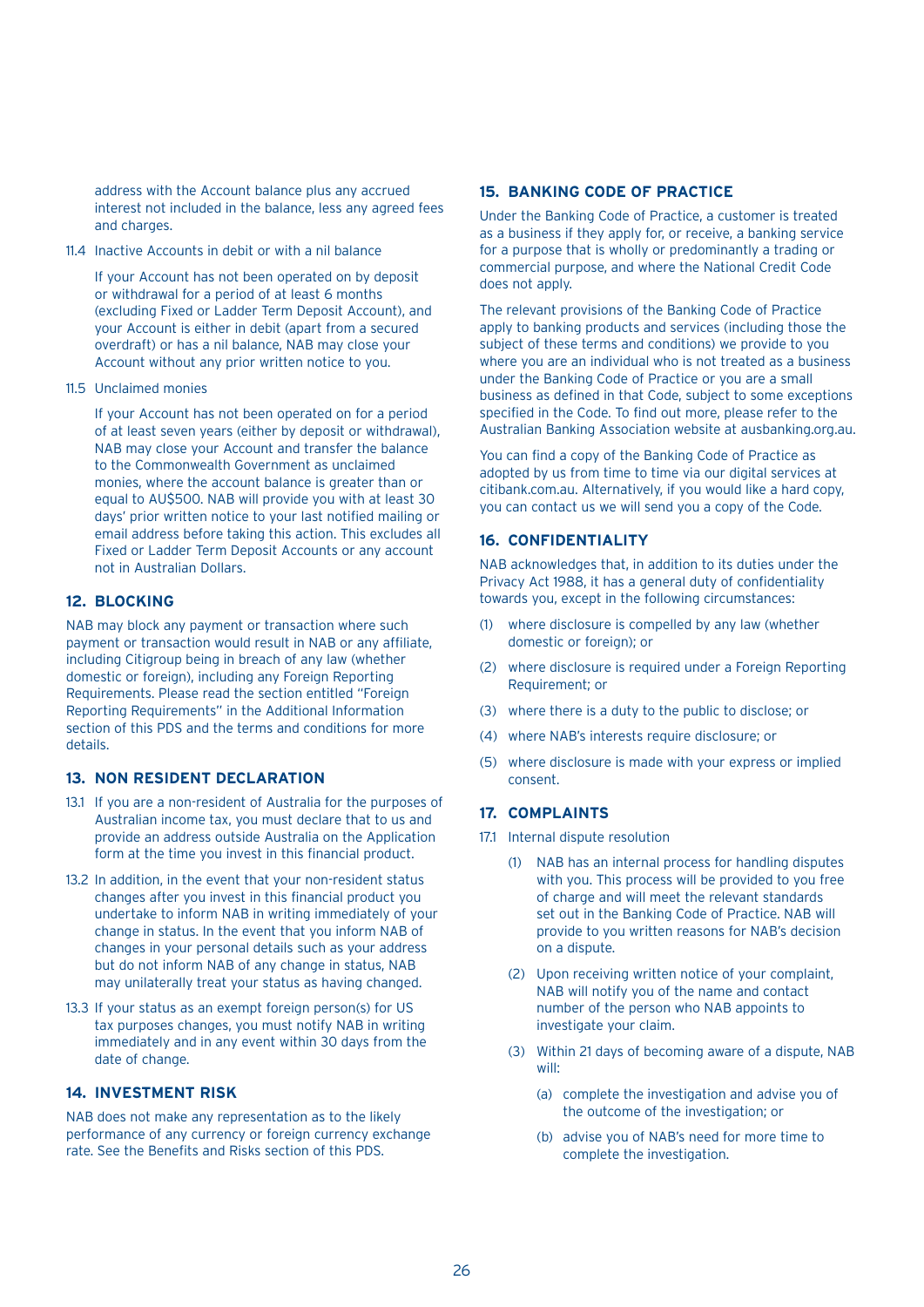- (4) Unless there are exceptional circumstances, NAB will complete its investigation within 30 days of receipt of the dispute.
- (5) If NAB is unable to resolve a dispute within 30 days, NAB will:
	- (a) inform you of the reasons for the delay;
	- (b) provide you with monthly updates on the progress of the dispute; and
	- (c) specify a date when a decision can reasonably be expected, unless NAB is awaiting for a response from you which NAB has told you NAB requires.
- (6) NAB will provide to you all of the above information in writing unless it has been mutually agreed that it can be given verbally.
- 17.2 External dispute resolution

 NAB has available for you an external impartial process for resolving disputes. This process will be free of charge and available to you in accordance with its terms of reference.

## **18. FINANCIAL DIFFICULTY**

You should inform NAB as soon as possible if you are in financial difficulty.

#### **19. NOTICES**

- 19.1 Unless otherwise provided in this document or where you have specifically agreed to receive notices including statements of account electronically, NAB will send all notices and statements to the most recent mailing address received from you. You must notify NAB of any changes to your mailing address in writing.
- 19.2 Any notice or statement to be given or demand to be made to you under these terms and conditions:
	- (1) will be effectively signed on behalf of NAB if it is executed by NAB, any of NAB's officers, NAB's solicitor or NAB's attorney;
	- (2) may be served by being delivered personally to, by being left at, or by being posted in a prepaid envelope or wrapper to your address, or by being emailed to your e-mail address, as notified to NAB or your registered office, place of business, or residence last known to NAB, or by being sent to you.
- 19.3 A demand or notice if:
	- (1) posted will be deemed served two Business Days after posting;
	- (2) sent by facsimile or electronic transmission will be deemed served on conclusion of transmission.
- 19.4 Service in accordance with clauses 19.1 and 19.2 will be valid even if you do not receive the document or if the document is returned to NAB unclaimed.

## **20. VARIATION**

- 20.1 Subject to clause 20.2 NAB may at any time vary the terms and conditions of your Account by giving you reasonable written notice.
- 20.2 NAB will provide at least 30 days' prior notice if it:
	- (1) increases the amount of a fee or charge or introduces a new fee or charge (other than a government charge);
	- (2) varies the minimum balance to which an account keeping fee applies;
	- (3) varies the method by which interest is calculated;
	- (4) varies the balance ranges within which interest rates apply;
	- (5) varies the frequency with which interest is credited; or
	- (6) believes the change is unfavourable to you (unless NAB believes the change is necessary for NAB to avoid or to reduce a material increase in NAB's credit risk or loss or it is a change to or introduction of a government fee or charge).

 If NAB changes an interest rate, NAB will tell you no later than the date of the change (unless NAB is not able to because the rate is calculated accordingly to an external reference rate or the rate is variable or floating).

- 20.3 Where permitted by law and the Banking Code of Practice, NAB may give you notice of variation of the terms and conditions of your Account by an advertisement in national or local media.
- 20.4 If the Account is a Fixed Term Deposit Account or Ladder Term Deposit Account no material term, including the date of maturity, the interest rate and fees and charges other than government fees and charges, may be varied under this clause 20 before the maturity of that investment.
- 20.5 If NAB notifies you of a variation to the terms and conditions of your Account and you do not wish to continue your Account you should notify us that you wish to close your Account.

## **21. GENERAL PROVISIONS**

21.1 Invalid or unenforceable provisions

 If a provision of these terms and conditions is invalid or unenforceable in a jurisdiction, it is to be read down or severed in that jurisdiction to the extent of the invalidity or unenforceability, and that fact does not affect the validity or enforceability of that provision in another jurisdiction or the remaining provisions.

21.2 Waiver and exercise of rights

 A single or partial exercise of a right by NAB does not preclude another exercise or attempted exercise of that right or the exercise of another right. Failure by NAB to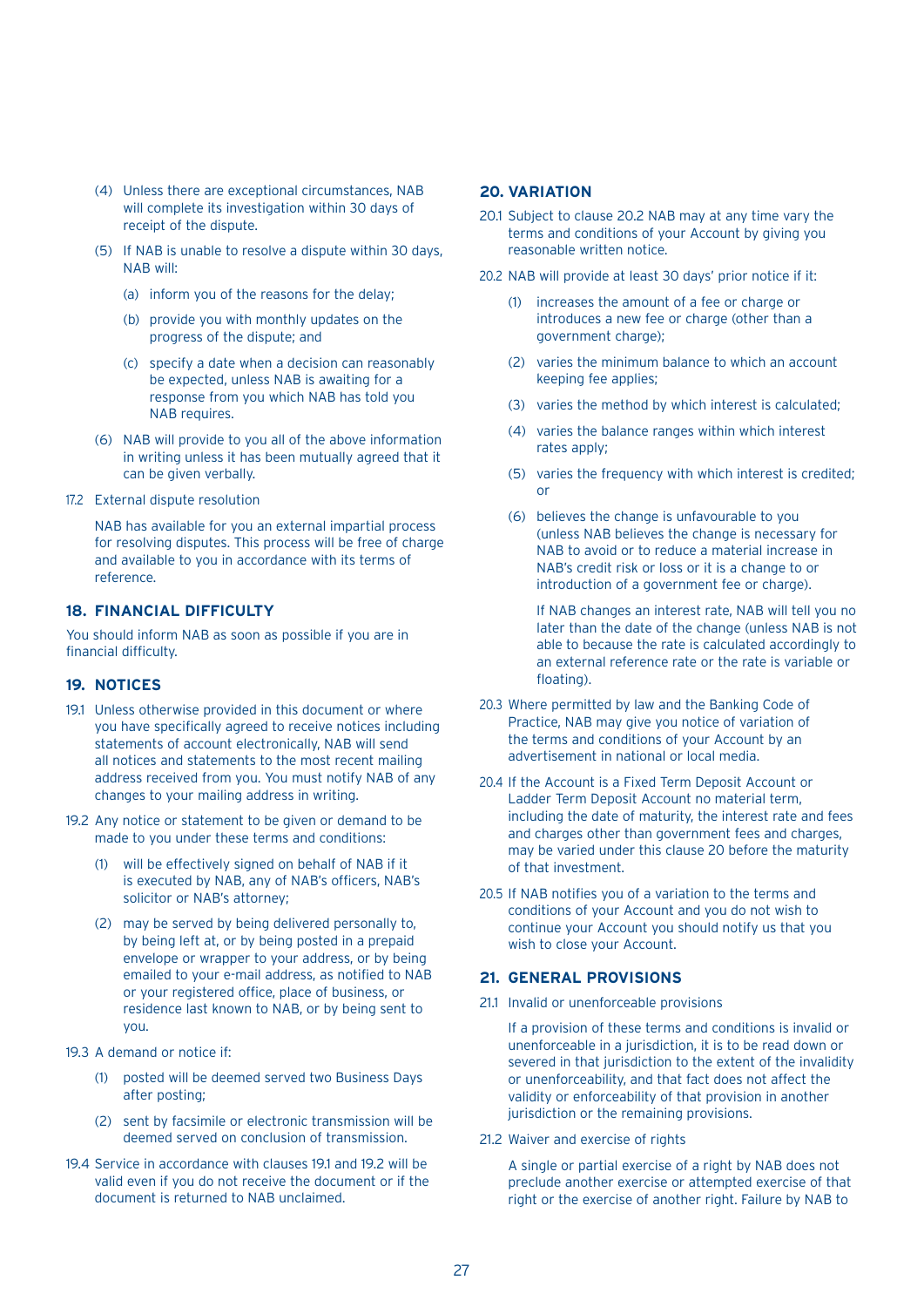exercise or delay in exercising a right does not prevent its exercise or operate as a waiver.

21.3 Assignment and transfer of interests

 The rights and obligations under these terms and conditions may not, without NAB's prior consent:

- (1) be assigned (whether in law, in equity or otherwise) by you; or
- (2) be made the subject of any encumbrance, charge, pledge, trust or fiduciary obligation, and any action that purports to do so is invalid, void and without effect as between you, NAB and any third party.

 NAB may assign its rights and obligations under these terms and conditions to an affiliate, including Citigroup in order to comply with any law (whether domestic or foreign), including but not limited to complying with any Foreign Reporting Requirements.

21.4 Recording conversations

 Conversations between any officer or employee of NAB and you or any other person authorised to operate your Account may be recorded. We may use the recording (or any transcript of the recording) in any proceedings that may be commenced in connection with these terms and conditions.

21.5 Governing law and jurisdiction

 These terms and conditions are intended to be interpreted in accordance with Australian laws. NAB and you agree not to attempt to involve any court or tribunal in a dispute touching on these terms and conditions other than a court or tribunal established under Australian laws.

21.6 Lost or misused payment documents, cards or devices.

 Please immediately contact us if any payment documents, cards or devices are lost or misused

## **PART B: FIXED TERM DEPOSIT ACCOUNT**

The terms and conditions of your Fixed Term Deposit Account are set out in Part A and Part B of these terms and conditions.

## **22. TERM OF DEPOSIT**

A Fixed Term Deposit Account can be invested for any term and in any currency offered by NAB.

## **23. INTEREST**

23.1 Interest rate

- (1) The interest rate that applies to your Fixed Term Deposit Account depends on the currency of your deposit, the amount of your deposit and the term of your deposit.
- (2) The interest rate for each currency is set by NAB and may be varied at NAB's discretion without prior notice. Details of the current interest rates

applicable to your Fixed Term Deposit Account are available by contacting NAB. Once you have invested in your Fixed Term Deposit Account, the interest rate is fixed for the term of your deposit.

- 23.2 Interest calculation
	- (1) Interest is calculated on the opening balance of your Fixed Term Deposit Account from the Value Date. Interest accrues daily and will be credited to your Fixed Term Deposit Account on maturity.
	- (2) For a Fixed Term Deposit Account held in Australian Dollars, British Pounds, Canadian Dollars, Hong Kong Dollars, New Zealand Dollars, Singapore Dollars, South African Rand, the daily interest rate is the applicable interest rate divided by 365 days. For an account held in Euro, Japanese Yen, Swiss Francs or US Dollars, the daily interest rate is the applicable interest rate divided by 360 days.

#### **24. STATEMENT OF INVESTMENT**

- 24.1 NAB will issue you a statement of investment each time you invest or reinvest into a Fixed Term Deposit Account generally within two Business Days after the investment or reinvestment. If you also hold an at call account each month, we will give you a periodic statement of account which includes information about your Fixed Term Deposit Account with NAB. Otherwise, we will still give you a statement of account for your Fixed Term Deposit Account every month.
- 24.2 You should review and reconcile your statements and contact NAB immediately if you suspect any errors or unauthorised transactions.

## **25. FURTHER INSTRUCTIONS**

- 25.1 Except where the term of your deposit is less than one month, NAB will notify you of the maturity of your Fixed Term Deposit Account at least 21 days before maturity.
- 25.2 Unless otherwise approved by NAB, it is your responsibility to provide NAB with maturity instructions for your Fixed Term Deposit prior to 3.00pm Sydney time two Business Days prior to the date of maturity.
- 25.3 NAB's obligation to accept a reinvestment at maturity whether at your instruction or pursuant to clause 27 is subject to NAB having on general public offer fixed rate deposits for that amount and duration at the date of maturity and there being no NAB operational or regulatory reason that would make reinvestment an inappropriate step for NAB. If a deposit is not reinvested it and any interest not otherwise paid, will be repaid to you by putting it into your nominated account or by paying it to you by cheque or in any other way NAB agrees with you. NAB will notify you of any intention to repay rather than reinvest as soon as possible after that intention is formed.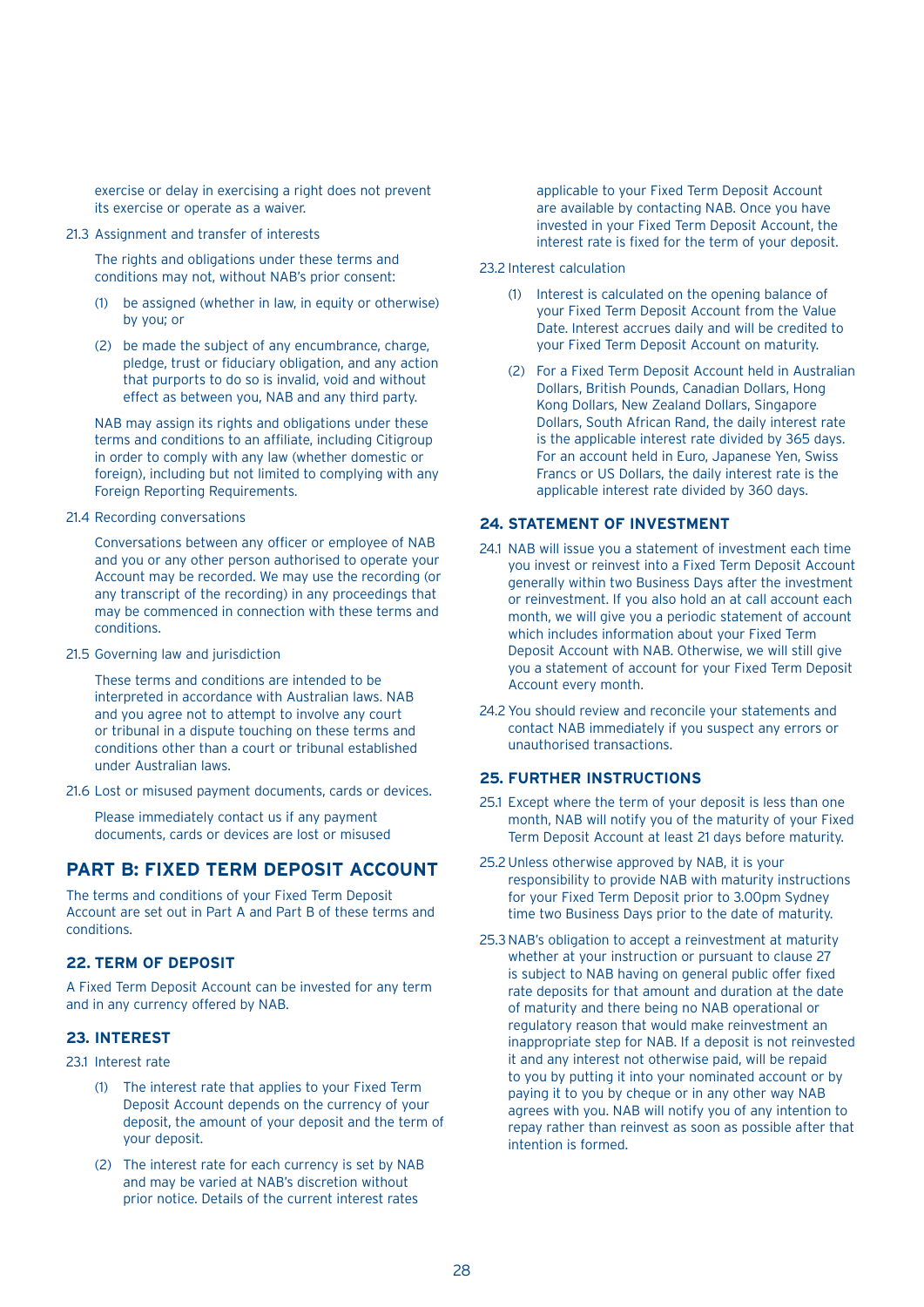## **26. MATURITY**

26.1 If for any reason NAB does not have any maturity instructions from you as to what should happen to your funds on maturity prior to 3.00pm Sydney time, two Business Days prior to the date of maturity, NAB will, subject to clause 25.3, automatically reinvest the balance of your Fixed Term Deposit Account (including interest) in the same currency for a further term equal to the previous term.

 The interest rate that will apply to your reinvestment will be the current interest rate applicable as at your maturity date.

26.2 Subject to clauses 26.3 and 27:

- (1) the withdrawal of all or any part of the balance of your account;
- (2) the making of a further deposit; or
- (3) a switch in currencies;
- can only be made at maturity.
- 26.3 A partial withdrawal may not be allowed at maturity if the withdrawal will result in the balance reinvested in a Fixed Term Deposit Account falling below the minimum balance.

## **27. EARLY WITHDRAWAL**

- 27.1 You may apply to NAB for any early withdrawal of all or any part of the balance of your Fixed Term Deposit Account prior to maturity. NAB is not obliged to accept your request. Requests for early withdrawal from Fixed Term Deposit Accounts held in certain currencies determined by NAB such as Singapore Dollars or if the withdrawal amount is less than the sum of the reduction in interest income on account of the withdrawal, are usually not accepted.
- 27.2 NAB will promptly consider your early withdrawal request and will advise you if it will agree to your request.
- 27.3 If at your request we agree to pay you any part of your deposit and accrued interest before the maturity date of your deposit, this will reduce any interest income amount payable to you.
- 27.4 The reduction in interest income amount referred to in clause 27.3 will be deducted from your Fixed Term Deposit Account from which the withdrawal was made. A description of this reduction in interest income is set out in the Schedule of Fees and Charges. See clause 7.
- 27.5 NAB will provide you with written confirmation of any early withdrawal amount paid. Your funds will be paid to your account nominated in your withdrawal request on the next Business Day after your request is processed.

## **PART C: LADDER TERM DEPOSIT ACCOUNT**

The terms and conditions of your Ladder Term Deposit Account are set out in Part A and Part C of these terms and conditions.

## **28. TERM OF DEPOSIT**

A Ladder Term Deposit Account can be invested for the term, with the number of Steps and in any currency offered by NAB from time to time.

## **29. INTEREST**

- 29.1 Interest rate
	- (1) The interest rates that apply to your Ladder Term Deposit Account depend on the amount of your deposit and the term of your deposit.
	- (2) A different interest rate will apply to each step of your Ladder Term Deposit.
	- (3) Details of the interest rates applicable to your Ladder Term Deposit Account are available by contacting NAB. Once you have made your Ladder Term Deposit, the interest rates for each Step are fixed for the term of your deposit.

#### 29.2 Interest calculation

- (1) Your interest is calculated on the daily balance of your Ladder Term Deposit Account at the agreed interest rate for each Step.
- (2) Accrued interest for the Ladder Term Deposit Account will be paid to you on the first day of the next Step and on maturity date for the final step.
- (3) At the time of investment you may select your interest to be:
	- (a) reinvested into the Ladder Term Deposit Account for the next Step, if any remains; or
	- (b) paid to an Overnight Multi Currency or At Call Account in accordance with your instructions.
- (4) You may not change the selection made in accordance with clause 29.2(3) without NAB's prior written approval.

#### **30. CONFIRMATION OF INVESTMENT**

NAB will issue you a confirmation of investment each time you invest into a Ladder Term Deposit Account, generally within two Business Days after the investment. We will give you a statement of account for your Ladder Term Deposit Account every month.

#### **31. FURTHER INSTRUCTIONS**

- 31.1 NAB will notify you of the maturity of your Ladder Term Deposit Account at least 21 days before maturity.
- 31.2 Unless otherwise approved by NAB, it is your responsibility to provide NAB with maturity instructions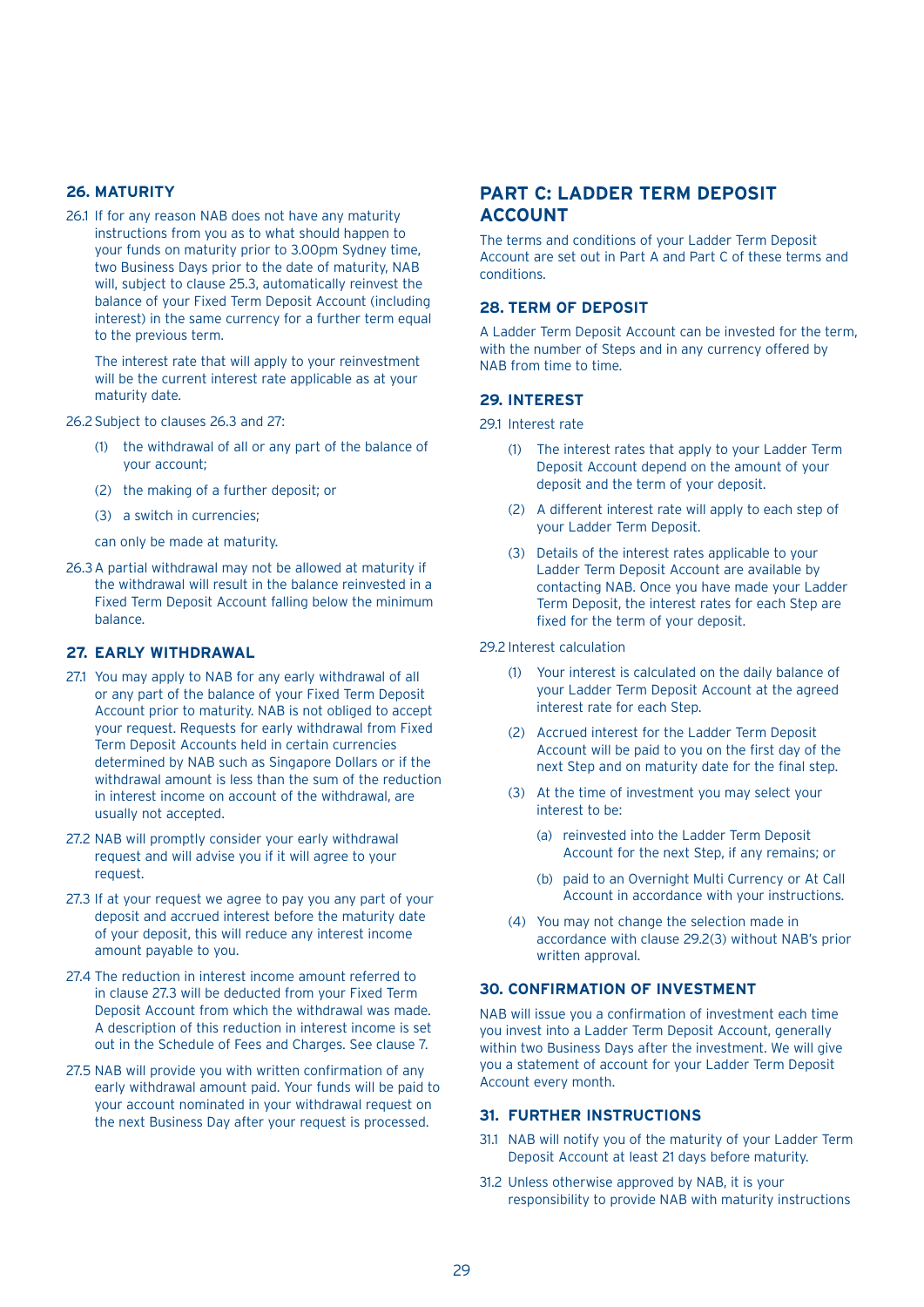for your Ladder Term Deposit Account prior to 3.00pm Sydney time, at least two Business Days prior to the date of maturity.

#### **32. MATURITY**

- 32.1 At the time you invest in a Ladder Term Deposit Account, you must provide NAB with details of your Overnight Multi Currency or At Call Account.
- 32.2 On maturity of your Ladder Term Deposit Account, NAB will pay your investment and any interest earned that has not already been distributed to your nominated Account.
- 32.3 If for any reason you wish to change your maturity instructions, you must notify NAB at least two Business Days prior to the date of maturity.
- 32.4 Subject to clauses 29.2(3)(b) and 27 the withdrawal of all of your Ladder Term Deposit Account can only be made at maturity.

## **33. EARLY WITHDRAWAL**

- 33.1 You may apply to NAB for the withdrawal of all of the balance of your Ladder Term Deposit Account prior to maturity. NAB is not obliged to accept your request. Requests for an early withdrawal of part of the balance of your Ladder Term Deposit Account will not be accepted.
- 33.2 NAB will promptly consider your early withdrawal request and will advise you if it will agree to your request.
- 33.3 If at your request we agree to pay you any part of your deposit and accrued interest before the maturity date of your deposit, this will reduce the interest income amount payable to you.
- 33.4 The reduction in interest income amount referred to in clause 33.3 will be deducted from your Ladder Term Deposit Account from which the withdrawal was made. A description of this reduction in interest income amount is set out in the Schedule of Fees and Charges. See clause 7.
- 33.5 NAB will provide you with written confirmation of any early withdrawal amount paid. Your funds will be paid to your account nominated in your withdrawal request on the Business Day after your request is processed.

## **PART D: OVERNIGHT MULTI CURRENCY ACCOUNT**

The terms and conditions of your Overnight Multi Currency Account are set out in Part A and Part D of these terms and conditions.

#### **34. INTEREST**

34.1 Interest rate

 The interest rate that applies to your Overnight Multi Currency Account may vary on a daily basis. Details of the current interest rates applicable are available by visiting **citibank.com.au**, contacting CitiPhone on **13 24 84** or by viewing the Interest Rate Sheet, which forms part of this document.

#### 34.2Interest calculation

- (1) Interest is calculated on the daily balance of your Overnight Multi Currency Account from the Value Date. Interest will be credited to your Overnight Multi Currency Account on the first Business Day of each month.
- (2) For an Overnight Multi Currency Account held in Australian Dollars, British Pounds, Singapore Dollars, Hong Kong Dollars or New Zealand Dollars, the daily interest rate is the applicable interest rate divided by 365 days. For an account held in Euro, Japanese Yen, Swiss Francs or US Dollars, the daily interest rate is the applicable interest rate divided by 360 days.

#### **35. STATEMENTS OF ACCOUNT**

A detailed statement of your Overnight Multi Currency Account will be sent to your nominated address on a monthly basis. It is in your interest to check your statements immediately upon receipt and contact CitiPhone should you have any concerns.

#### **36. WITHDRAWAL RESTRICTIONS**

Your funds are available for withdrawal subject to the following period of notice:

- (1) where the notice is received by NAB prior to 3.00pm Sydney time on any Business Day, on the next Business Day; or
- (2) where the notice is received by NAB after 3.00pm Sydney time on any Business Day or on a day other a Business Day, on the second Business Day after the date of receipt of the notice.

## **37. WITHDRAWAL OF FUNDS**

- 37.1 Subject to clause 36, you may generally withdraw funds available for withdrawal by:
	- (1) telegraphic transfer;
	- (2) bank cheque; or
	- (3) such other method as NAB may approve from time to time.
- 37.2 NAB will send you a withdrawal confirmation after the withdrawal has taken place.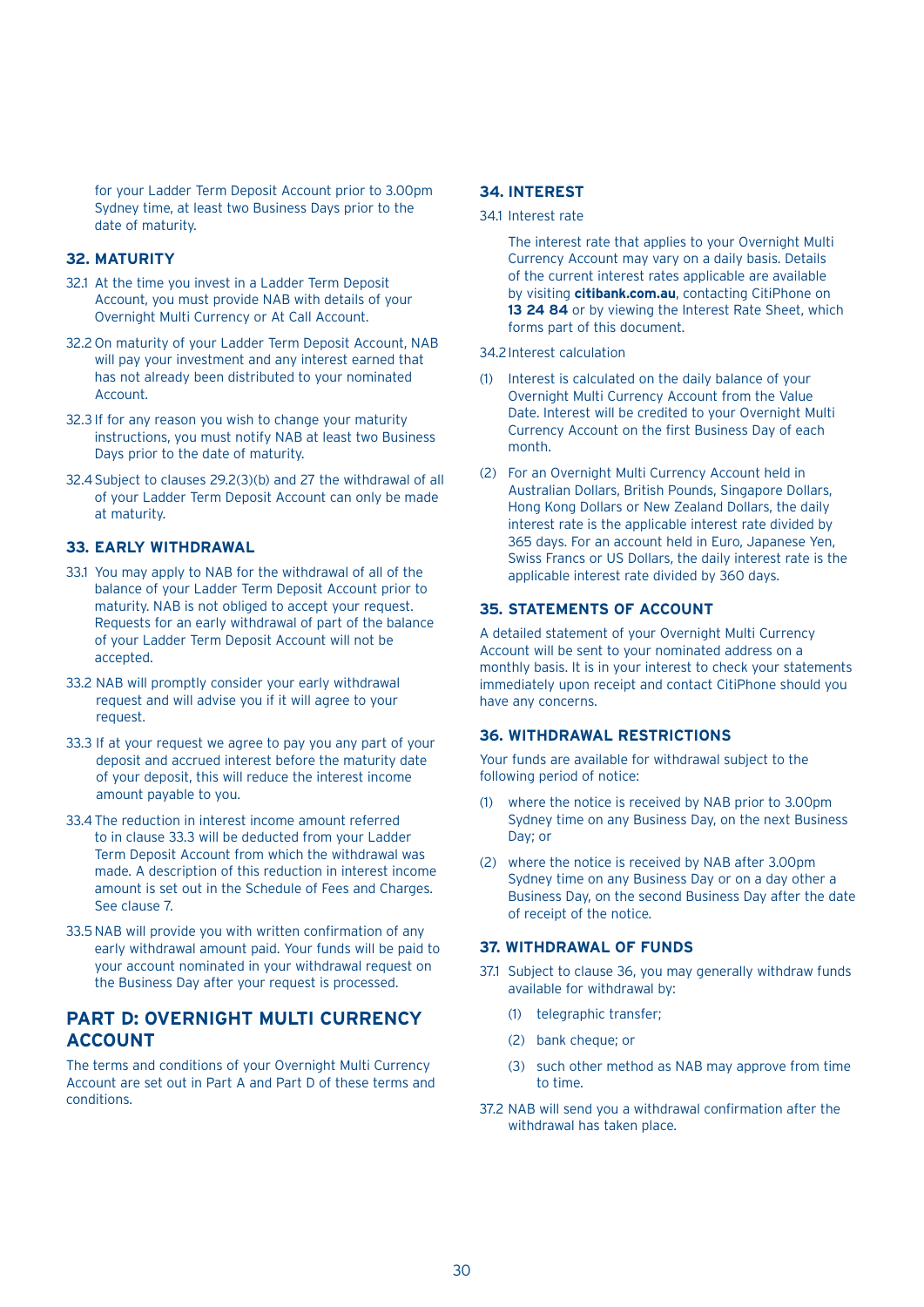## **PART E: US DOLLAR AT CALL ACCOUNT**

The terms and conditions of your US Dollar At Call Account are set out in Part A and Part E of these terms and conditions.

## **38. INTEREST**

#### 38.1 Interest rate

 The interest rate that applies to your US Dollar At Call Account may vary on a daily basis. Details of the current interest rate applicable are available by visiting **citibank.com.au**, contacting CitiPhone on **13 24 84** or by viewing the Interest Rate Sheet, which forms part of this document.

38.2Interest calculation

- (1) Interest is calculated on the daily balance of your US Dollar At Call Account from the Value Date. Interest will be credited to your US Dollar At Call Account once each month, paid in arrears.
- (2) The daily interest rate for your US Dollar At Call Account is the applicable interest rate divided by 360 days.

#### **39. STATEMENTS OF ACCOUNT**

A detailed monthly statement of your US Dollar At Call Account will be sent to your nominated mailing address. It is in your interest to check your statements immediately upon receipt and contact CitiPhone should you have any concerns.

## **40. WITHDRAWAL RESTRICTIONS**

Your funds are available for withdrawal subject to the following period of notice:

- (1) where the notice is received by NAB prior to 3.00pm Sydney time on any Business Day, on that Business Day; or
- (2) where the notice is received by NAB after 3.00pm Sydney time on any Business Day or on a day other than a Business Day, on the next Business Day after the date of receipt of the notice.

## **41. WITHDRAWAL OF FUNDS**

- 41.1 Subject to clause 41, you may generally withdraw funds available for withdrawal by:
	- (1) telegraphic transfer;
	- (2) bank cheque; or
	- (3) such other method as NAB may approve from time to time.
- 41.2 NAB will send you a withdrawal confirmation after the withdrawal has taken place.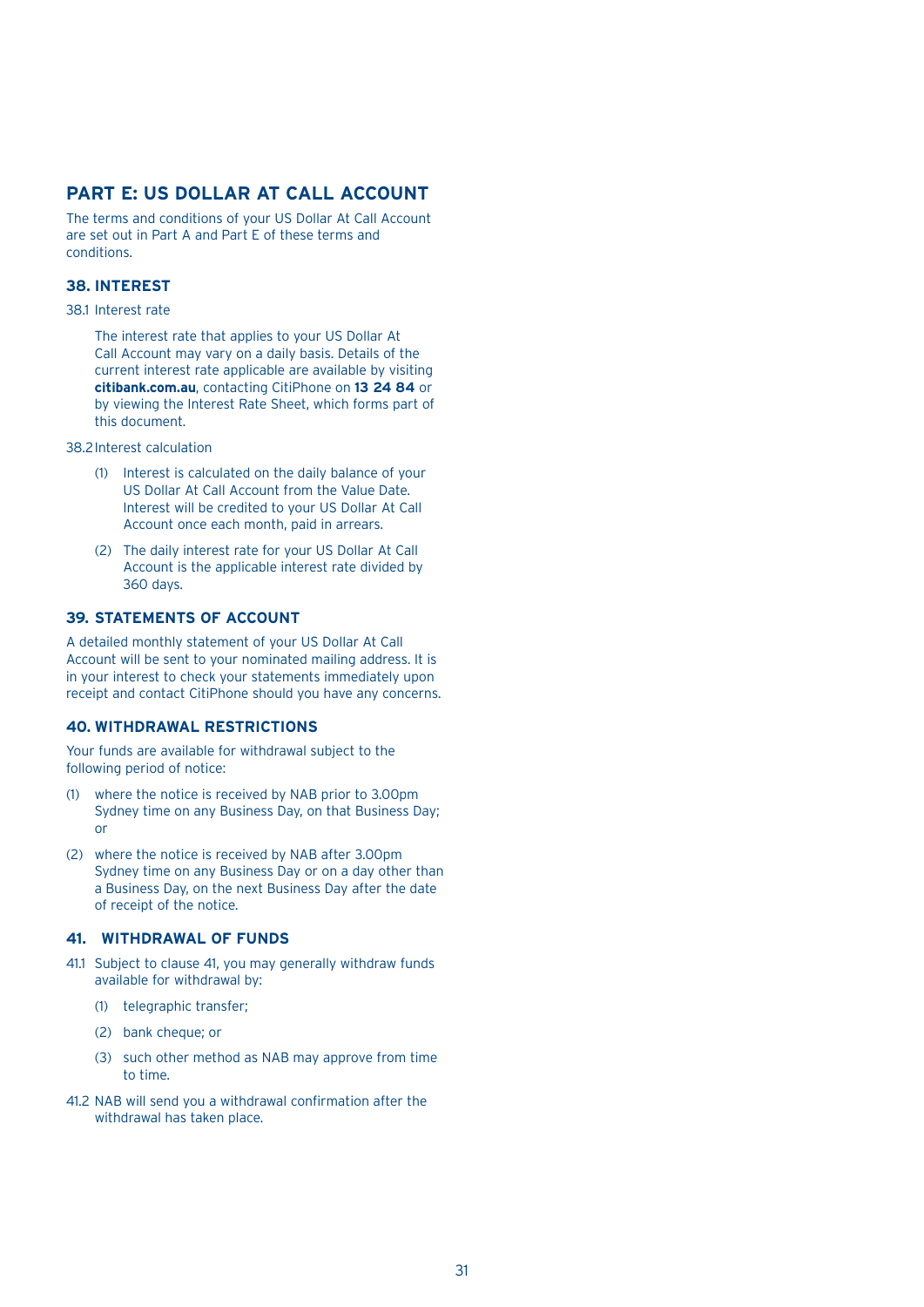## **FOREIGN EXCHANGE CONTRACTS TERMSAND CONDITIONS**

These are the terms and conditions applicable to the NAB Foreign Exchange Contracts consisting of the Foreign Exchange Transaction, Forward Exchange Contract and the Currency Exchange Order Watching Contract. You are advised to read the terms and conditions carefully before applying and to keep them in a safe place for future reference.

## **1. DEFINITIONS AND INTERPRETATION**

#### 11 Definitions

In these terms and conditions, unless the context requires otherwise:

**Available Funds** means cleared funds or a prearranged ability to draw against uncleared funds or to overdraw any Source Account;

**Banking Code of Practice** means the Banking Code of Practice published by the Australian Banking Association Inc. or any superseding publication. This definition applies to both this PDS and the Schedule of Fees and Charges;

**Business Day** means a day on which banks are open for business in Sydney but does not include a Saturday, Sunday or public holiday;

**Currency Exchange Order Watching Contract** means the contract between NAB and you to convert the currency of your investment amount to the Settlement Currency if the Prevailing Foreign Exchange Rate reaches the Target Rate or reaches or exceeds the Stop-Loss Rate before the Expiry Date;

**Expiry Date** means the date on which your Currency Exchange Order Watching Contract expires as selected by you at the time of investment;

**Foreign Exchange Contract** means the Foreign Exchange Transaction, Forward Exchange Contract or the Currency Exchange Order Watching Contract;

**Foreign Exchange Transaction** means the contract between NAB and you to exchange the currency of your investment amount to the Settlement Currency at the Prevailing Foreign Exchange Rate with a Settlement Date within two Business Days;

**Forward Exchange Contract** means the contract between NAB and you to convert the currency of your investment amount to the Settlement Currency at the Forward Exchange Rate on the Settlement Date;

**Forward Exchange Rate** means the agreed foreign exchange rate at which the currency of your investment amount will be converted to the Settlement Currency on the Settlement Date:

**Forward Adjustment** means the adjustment that is applied to the Prevailing Foreign Exchange Rate at the time of investment to derive your Forward Exchange Rate;

**Instruction** means an instruction given by you or a person authorised by you to NAB in relation to a Source Account or Foreign Exchange Contract;

**Minimum Investment Amount** means USD20,000 or equivalent in another currency;

**Next Available Rate** means, in respect of a Stop-Loss Order and the moment in time when the Prevailing Foreign Exchange Rate first reaches or exceeds your Stop-Loss Rate (trigger time); the next Prevailing Foreign Exchange Rate that is "worse" (gives a lower settlement currency equivalent) than the Stop-Loss Rate and that it is practical for NAB to use in the settlement of your Stop-Loss Order. "Practical" refers to the market and operational issues that will create variable time lags before NAB can respond after a trigger time and that will mean that other dealers in the foreign exchange market may experience a different trigger time; and may have been able to settle similar orders at a rate other than the Next Available Rate. Examples of these issues are operating in different time zones, dealing in less liquid currencies, the volume of buy and sell orders at different rates, market volatility, lack of a perfect market, the time taken (even by automated systems) to make decisions and matters that are beyond NAB's reasonable control like system outages.

**Prevailing Foreign Exchange Rate** means the relevant foreign exchange rate for your Foreign Exchange Contract quoted by NAB;

**Settlement Amount** means the amount paid to you on the Settlement Date in the Settlement Currency;

**Settlement Currency** means the currency that you have agreed to receive on the Settlement Date; Settlement Date means in respect of:

- (a) Foreign Exchange Transactions, within 2 Business Days after the date you entered into the transaction; or
- (b) other Foreign Exchange Contracts, the date that you have agreed to settle your Foreign Exchange Contract;

**Source Account** means any one of the following Citi branded accounts that you hold with NAB:

- (a) Citi branded Multi Currency Account; or
- (b) Citi branded Local Currency Account;

**Stop-Loss Order** means the Currency Exchange Order Watching Contract whereby the Target Rate is "worse" (gives a lower Settlement Currency equivalent) than the Prevailing Foreign Exchange Rate

**Stop-Loss Rate** means the foreign exchange rate between the currency of your investment amount and the Settlement Currency specified by you in a Stop-Loss Order.

**Target Order** means the Currency Exchange Order Watching Contract whereby the Target Rate is "better" (gives a higher Settlement Currency equivalent) than the Prevailing Foreign Exchange Rate

**Target Rate** means the foreign exchange rate between the currency of your investment amount and the Settlement Currency specified by you in a Target Order.

**Transaction Date** means the date that your Currency Exchange Order Watching Contract is executed being a date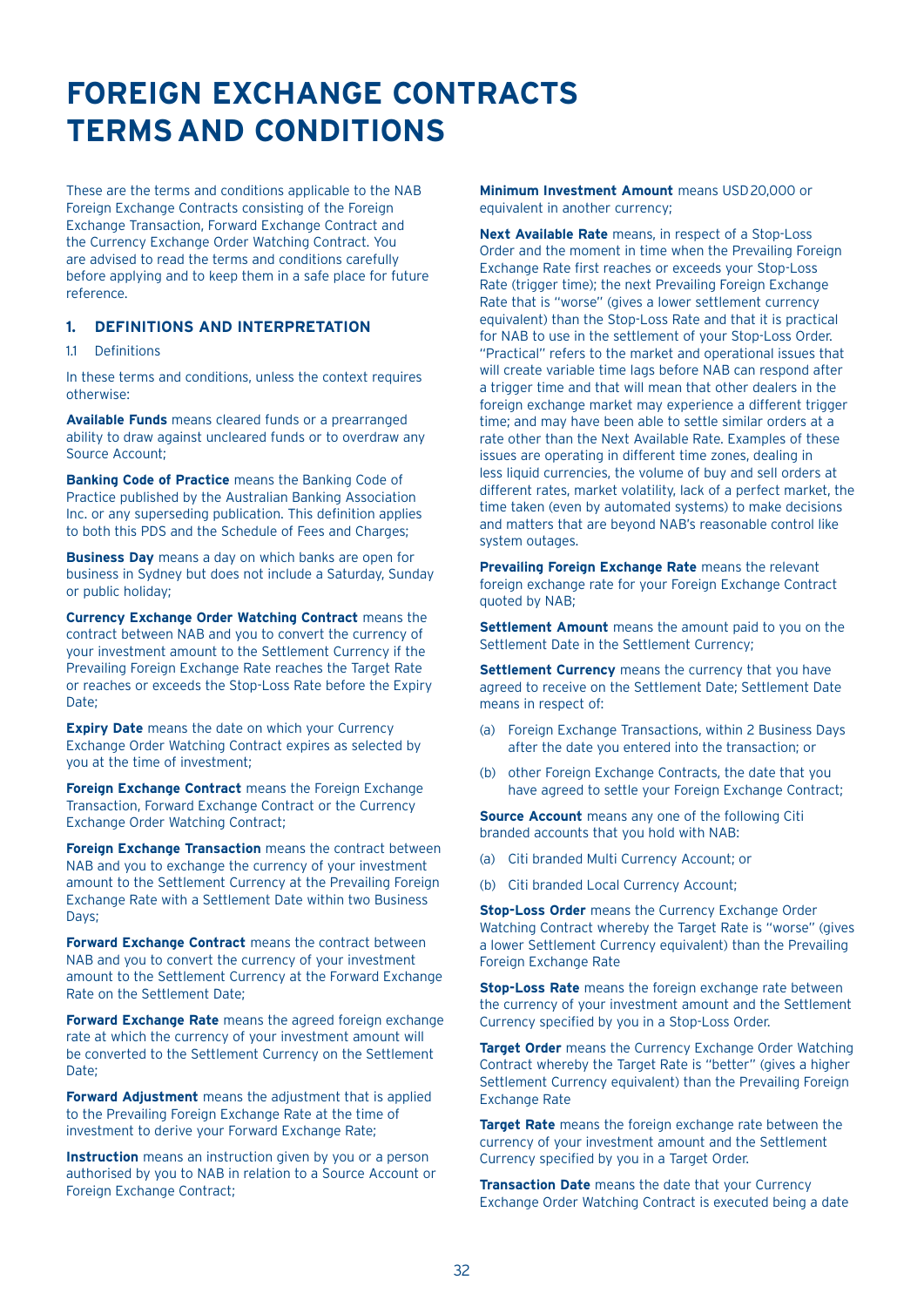prior to the Expiry Date on which the Prevailing Foreign Exchange Rate reaches the Target Rate or reaches or exceeds the Stop-Loss Rate; and

**You** and **your** means the person or persons in whose name the Source Account is held.

- 12 Interpretation
	- (1) Unless otherwise indicated or defined in clause 11 of these terms and conditions, capitalised terms used in these terms and conditions have the same meaning as in the Multi Currency Accounts terms and conditions.
	- (2) The principles of interpretation contained in clause 1.2 of the Multi Currency Accounts terms and conditions apply.

## **2. SOURCE ACCOUNT**

- (1) You must hold a Source Account issued by NAB.
- (2) The available balance in your Source Account must be equal to or greater than the Minimum Investment Amount in order to invest in a Forward Exchange Contract or Currency Exchange Order Watching Contract. There is no Minimum Investment Amount required for the Foreign Exchange Transaction.

## **3. ACCOUNT OPENING PROCEDURES**

3.1 Account Opening Form

 Before you invest in a Foreign Exchange Contract, you must complete and return to NAB an Account Opening Form.

3.2 Acceptance of application by NAB

 NAB will advise you if your application is not accepted. NAB may decide in its absolute discretion whether or not to accept your application in the Account Opening Form. NAB is not obliged to provide you with reasons if it decides not to accept your application.

3.3 Instructions

 You may authorise NAB to act on oral, written and fax instructions by completing the relevant sections of the Account Opening Form.

3.4 Investor bound by terms and conditions

 By completing and returning the Account Opening Form to NAB, you agree to be bound by these terms and conditions.

3.5 Joint Account

 Where the investment is held in the name of more than one person:

(1) upon the death of one investor, the title to the investment will vest with the surviving investor or investors (subject to other claims);

- (2) these terms and conditions will apply to each of you jointly and individually;
- (3) subject to you informing NAB of any restrictions as to the method of operation, each of you is separately authorised to conduct your investment in all respects; and
- (4) you may not authorise NAB to act on your telephone instructions if conducting your investment requires more than one signatory.
- 3.6 Authority to Operate
	- (1) You may authorise a person or persons to conduct your investment in any way you can including making transactions which incur fees. You agree to be bound by the actions of any such person or persons you authorise.
	- (2) You may authorise a person or persons to conduct your investment by completing the relevant section in the Account Opening Form.
	- (3) You may revoke or replace any authorisation by completing a new Authority to Operate. The authorisation will continue to apply until NAB has received the new Authority to Operate.
	- (4) Unless otherwise notified by you in a form acceptable to NAB, a person you authorise to conduct your investment will not have the benefit of clause 3.6.
- 3.7 Disputes in conducting your investment
	- (1) If NAB becomes aware of, or has reasonable grounds to suspect that there is, a dispute between any of the investors or any parties NAB considers relevant to conducting your investment in a Foreign Exchange Contract, NAB may (at NAB's absolute discretion) suspend any further transactions.
	- (2) To remove the suspension NAB will need to receive written instructions from all relevant investors and parties requesting that NAB lifts the suspension.
- 3.8 Change in details

 You must notify NAB in writing of any change in details stated in your Account Opening Form as soon as possible. NAB may accept other forms of notice at NAB's discretion.

- 3.9 Instructions fully authorised
	- (1) You agree that as long as any instructions received by NAB are:
		- (a) given or appear to be given by you or by a person authorised to submit Instructions on your behalf;
		- (b) (if a form for example "written" and/or rules for example "nominated third party payees only" have been agreed) in accordance with the form and/or process agreed; and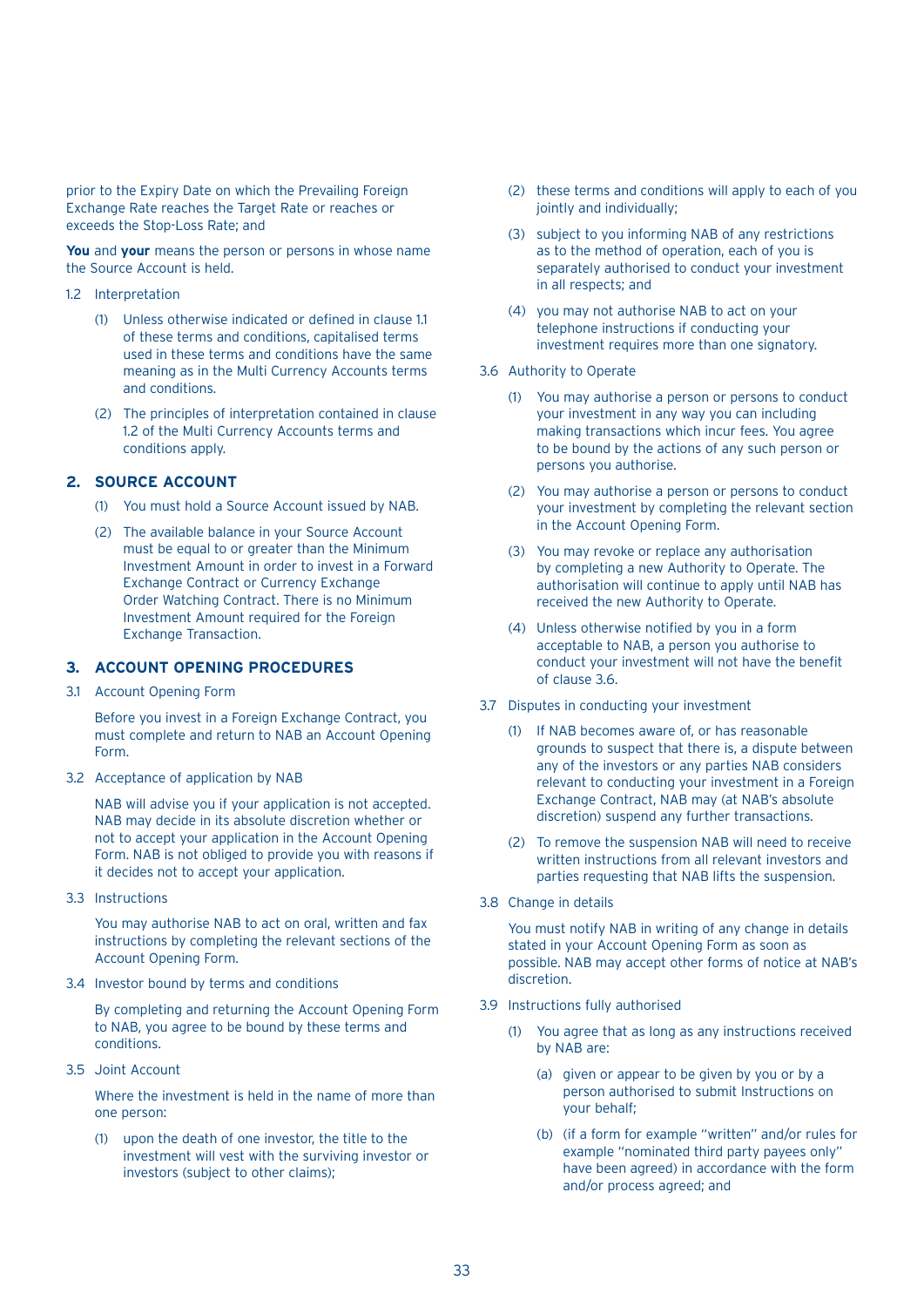- (c) (if a process has been agreed) authenticated in accordance with the process agreed with you; then NAB will be entitled to treat such instructions as Instructions that are fully authorised by and binding on you regardless of:
- (d) the Instruction being identical or similar to another Instruction; or
- (e) circumstances prevailing at the time such Instructions are received that might lead a person to suspect that an instruction was not fully authorised, unless NAB employees or agents with direct responsibility for acting on Instructions have actual knowledge that an instruction is not authorised by you and have a reasonable opportunity to prevent the instruction being relied on.
- (2) Examples of common authentication processes include passwords and PINS used in the transmission of electronic instructions; checking by calling a telephone number advised by you; comparing original or facsimile signatures with specimens provided by you.
- (3) NAB may, in its absolute discretion, defer acting in accordance with the whole or any part of an instruction pending further enquiry to or confirmation by you but NAB will not be under any obligation to do so in any case.
- 3.10 NAB may process Instructions despite insufficient funds

 Unless agreed otherwise in writing, NAB's undertakings to you to act on your instructions exclude any implied term that NAB will process or not process all or any part of an Instruction to make a payment by reference to the criteria that there are insufficient Available Funds in your Source Account. NAB may choose to process or not to process such an Instruction without giving prior notice to you and irrespective of:

- (1) the nature or purpose for which the payment was directed;
- (2) whether or not at the relevant time any other account of you has sufficient Available Funds to cover the payment;
- (3) whether any deposit has been made to your Source Account which has not yet registered in NAB's systems;
- (4) whether any uncleared funds in your Source Account are subsequently cleared or are likely to be subsequently cleared;
- (5) whether or not NAB at the same time processes or had previously processed a transaction in similar circumstances.
- 3.11 Refusal of transactions
	- (1) Notwithstanding any other provision of these terms and conditions NAB reserves the right to reject any Instruction if:
- (a) there are not sufficient Available Funds in your Source Account to cover the amounts of the disbursements requested in the Instruction (taking into account all other Instructions and whether the relevant disbursements have been made and debited to your account or not);
- (b) it detects any fraud or misuse of your Source Account or investment which it believes has the potential to adversely affect it or you;
- (c) the Instruction does not comply with clause 3.9; or
- (d) you close the Source Account or for any reason are no longer bound to perform your obligations under these terms and conditions or a part of them.
- (2) NAB's undertakings to you to act on your instructions exclude any instruction that NAB, acting reasonably and in good faith, rejects in accordance with this clause 3.11.

#### **4. ENTERING INTO A CONTRACT**

- 4.1 Entering into a Foreign Exchange Transaction or Forward Exchange Contract
	- (1) To enter into a Foreign Exchange Transaction or Forward Exchange Contract you must provide NAB with the following information:
		- (a) the investment amount and the currency of your investment amount;
		- (b) the Source Account in which your funds are held;
		- (c) the Settlement Currency;
		- (d) the Settlement Date; and
		- (e) the payment instructions.
	- (2) NAB may decide in its absolute discretion whether or not it will accept your instructions. NAB is not obliged to provide you with reasons if it does not accept your instructions.
	- (3) NAB will perform foreign exchange at the Prevailing NAB Foreign Exchange Rate at the time of the transaction. You can view the transaction details via Citi Online or in your monthly account statement. Alternatively you can call Citiphone or your Relationship Manager.
	- (4) You cannot change or cancel your Foreign Exchange Transaction after the Foreign Exchange Transaction has been issued by NAB.
	- (5) Subject to the cancellation provisions, you cannot change your investment amount, Settlement Currency, Settlement Date or Forward Exchange Rate after the Forward Exchange Contract has been issued by NAB.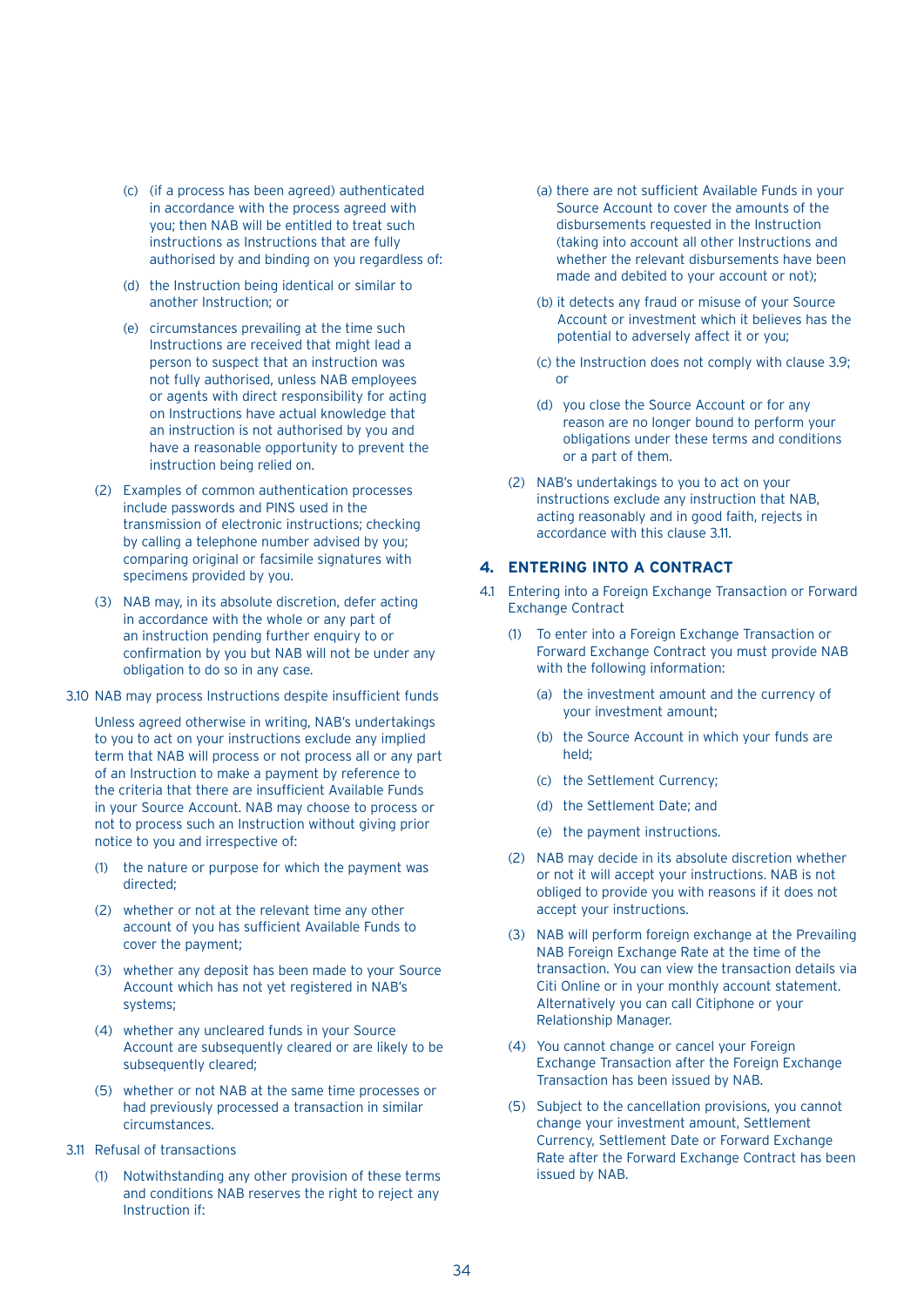- 4.2 Entering into a Currency Exchange Order Watching **Contract** 
	- (1) To enter into a Currency Exchange Order Watching Contract you must provide NAB with the following information:
		- (a) the investment amount and the currency of your investment amount;
		- (b) the Source Account in which your funds are held;
		- (c) the Settlement Currency;
		- (d) the Target Rate or the Stop-Loss Rate;
		- (e) the Expiry Date; and
		- (f) the payment instructions.
	- (2) NAB may decide in its absolute discretion whether or not it will accept your order. NAB is not obliged to provide you with reasons if it does not accept your order.
	- (3) NAB will confirm acceptance of your order on receiving the information set out in clause 4.2(1) and seek your confirmation that you wish to proceed. If you agree to proceed, you will have entered into a Currency Exchange Order Watching Contract with NAB.
	- (4) You may change or cancel your Currency Exchange Order Watching Contract at any time prior to the Expiry Date provided that the Target Rate or the Stop-Loss Rate has not been reached.
- 4.3 NAB's right to put a hold on your Source Account

 You acknowledge that upon the issue of a Forward Exchange Contract or Currency Exchange Order Watching Contract, NAB will place a hold on your Source Account for an amount equal to the investment amount. You will not be able to access the investment amount in your Source Account once NAB has placed a hold on the Source Account until your Forward Exchange Contract or Currency Exchange Order Watching Contract is executed or expires.

## **5. CONTRACT EXECUTION**

5.1 Foreign Exchange Transaction

 If you enter into a Foreign Exchange Transaction, on the Settlement Date, NAB will convert the currency of your investment amount to the Settlement Currency at the applicable Prevailing Foreign Exchange Rate (quoted at the time of entry into the transaction) and pay you your Settlement Amount in accordance with your payment instructions, less any costs incurred by NAB in following those instructions.

5.2 Forward Exchange Contract

 If you enter into a Forward Exchange Contract, on the Settlement Date, NAB will convert the currency of your investment amount to the Settlement Currency at the Forward Exchange Rate and pay you your Settlement Amount in accordance with your payment instructions,

less any costs incurred by NAB in following those instructions.

5.3 Currency Exchange Order Watching Contract

 If you enter into a Currency Exchange Order Watching Contract and your order is accepted (as set out in clause 4.2 above) NAB will convert the currency of your investment amount to the Settlement Currency if the Prevailing Foreign Exchange Rate reaches the Target Rate or reaches or exceeds the Stop-Loss Rate before the Expiry Date. In the case of a Target Order the conversion will be at the Target Rate. In the case of a Stop-Loss Order the conversion will be at the Next Available Rate. NAB will pay your Settlement Amount in accordance with your payment instructions, less any costs incurred by NAB in following those instructions:

- (1) if your Source Account is an Overnight Multi Currency or At Call Account, no later than on the next Business Day after the Transaction Date; or
- (2) if your Source Account is a Fixed Term Deposit Account, on the date of maturity of your Source Account.

## **6. PAYMENT INSTRUCTIONS**

- 6.1 Your Settlement Amount will be paid to you in accordance with your payment instructions. It is your responsibility to provide NAB with payment instructions by the Transaction Date.
- 6.2 Your payment instructions may include withdrawing funds by:
	- (1) telegraphic transfer;
	- (2) bank cheque; or
	- (3) such other method as NAB may approve from time to time.

## **7. CANCELLATION OF FORWARD EXCHANGE CONTRACT**

- 7.1 You may request that NAB make you an offer of terms for cancellation of your Forward Exchange Contract before the Settlement Date.
- 7.2 NAB has no obligation to make you an offer of terms for a cancellation of your Forward Exchange Contract. NAB will not consider a request for the cancellation of only part of your Forward Exchange Contract.
- 7.3 If NAB makes you an offer of terms for a cancellation:
	- (1) the offer will include a cancellation Settlement Amount, which may be less than the Settlement Amount you would have received on the Settlement Date. NAB's offered cancellation Settlement Amount will be based on NAB's assessment of the fair economic value of your Forward Exchange Contract on the day NAB made the offer of terms for cancellation. The factors that NAB considers in determining the fair economic value of your Forward Exchange Contract include the prevailing foreign exchange rates, prevailing interest rates and the requested date of your cancellation.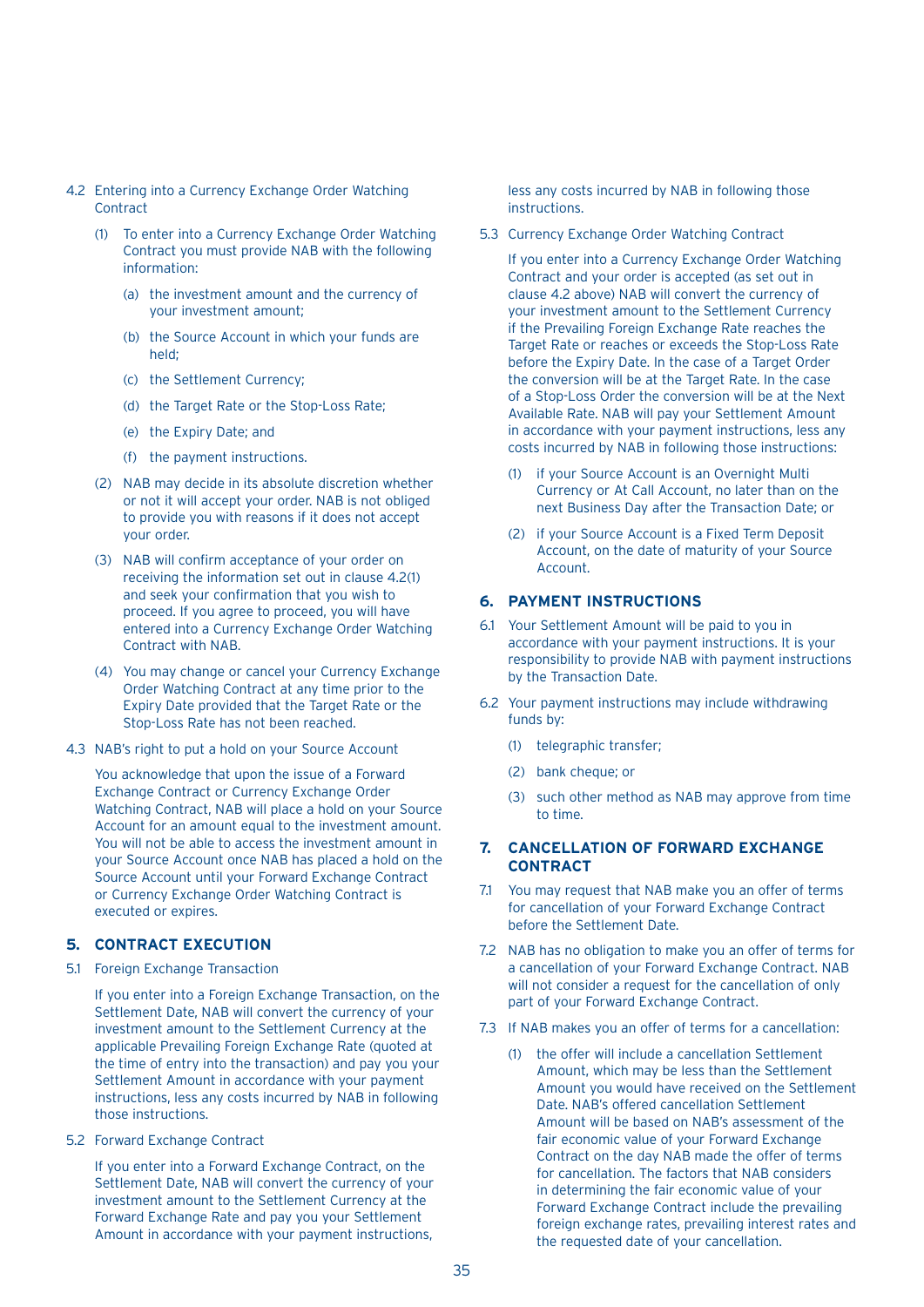- (2) without limiting clause 7.3(1), in determining the cancellation Settlement Amount, NAB may deduct any costs, losses or expenses that it incurs in relation to the cancellation;
- (3) your cancellation Settlement Amount will be paid to you in the Settlement Currency as soon as practicable and generally within two Business Days after the date NAB accepts your cancellation request; and
- (4) NAB will pay the cancellation Settlement Amount to you in accordance with your payment instructions.

#### **8. INFORMATION ON REQUEST**

- 8.1 You may request the following information from NAB:
	- (1) current standard fees and charges levied for providing any services;
	- (2) terms and conditions on which any services are provided; and
	- (3) current interest rates.
- 8.2 General descriptive information concerning the following aspects of your Foreign Exchange Contract can also be provided to you on request:
	- (1) account opening procedures;
	- (2) NAB's obligations regarding the confidentiality of your information;
	- (3) complaint handling procedures; and
	- (4) bank cheques.

## **9. FEES, CHARGES AND TAXES**

- 9.1 Fees and charges may apply to your Foreign Exchange Contracts and are debited from your Account when the fees are charged. These are set out in the Schedule of Fees and Charges, which forms a part of this PDS. NAB reserves the right to vary the nature and amount of fees charged in accordance with clause 23.
- 9.2 NAB may deduct from your Settlement Amount any government charges or taxes that relate to your Foreign Exchange Contract, including those which are introduced or become applicable to your Foreign Exchange Contract after its commencement.
- 9.3 Where required by any law (whether domestic or foreign), NAB will deduct tax from your Settlement Account or from any amount paid or credited to you.

## **10. COUNTERPARTIES, BROKERS AND AGENTS**

The counterparties, brokers and agents provisions set out in clause 8 of the Multi Currency Accounts terms and conditions apply.

## **11. CONFLICTS**

The conflicts provisions set out in clause 9 of the Multi Currency Accounts terms and conditions apply.

#### **12. SET-OFF AND ACCOUNT COMBINATION**

The set-off and account combination provisions set out in clause 10 of the Multi Currency Accounts terms and conditions apply.

#### **13. CONVERSION AND TERMINATION**

13.1 NAB's right to terminate your Foreign Exchange Contract.

 NAB may terminate your Foreign Exchange Contract and lift the hold on your investment (if applicable) in your Source Account, if any of the following events occur:

- (1) restrictions on convertibility and transferability are applied to the currency of your investment amount or your Settlement Currency;
- (2) the currency (except Euro) of your investment amount or the Settlement Currency ceases to be the official currency of its issuing nation;
- (3) if your investment amount or the Settlement Currency is in Euro and the Euro ceases to be the official currency of all member states participating in the European Economic and Monetary Union;
- (4) if NAB determines in good faith that the performance of NAB's obligations under these terms and conditions has or will become in circumstances beyond NAB's reasonable control, impossible, unlawful, illegal or otherwise prohibited as a result of compliance with any applicable present or future law, rule, regulation, judgment, order or directive of any government. administrative, legislative or judicial power or authority (whether domestic or foreign); or
- (5) any actual or proposed event that may reasonably (in NAB's opinion) be expected to lead to any of the events referred to in paragraphs (1) to (4) above occurring.
- 13.2 NAB may terminate your Foreign Exchange Contract and lift the hold on your investment (if applicable) in your Source Account, to comply with any Foreign Reporting Requirements.
- 13.3 Where NAB terminates your Foreign Exchange Contract in the circumstances described in 13.1 or 13.2; and:
	- (1) the payment made to you will be made in one of the following currencies, being either the highest ranking of the possible alternatives, or if it was possible to consult with you before the time that NAB would usually obtain the currency, the currency chosen by you from the possible alternatives:
		- (a) the currency held in your Account;
		- (b) the Australian Dollar;
		- (c) the United States Dollar;
		- (d) the Euro; or
		- (e) the British Pound.